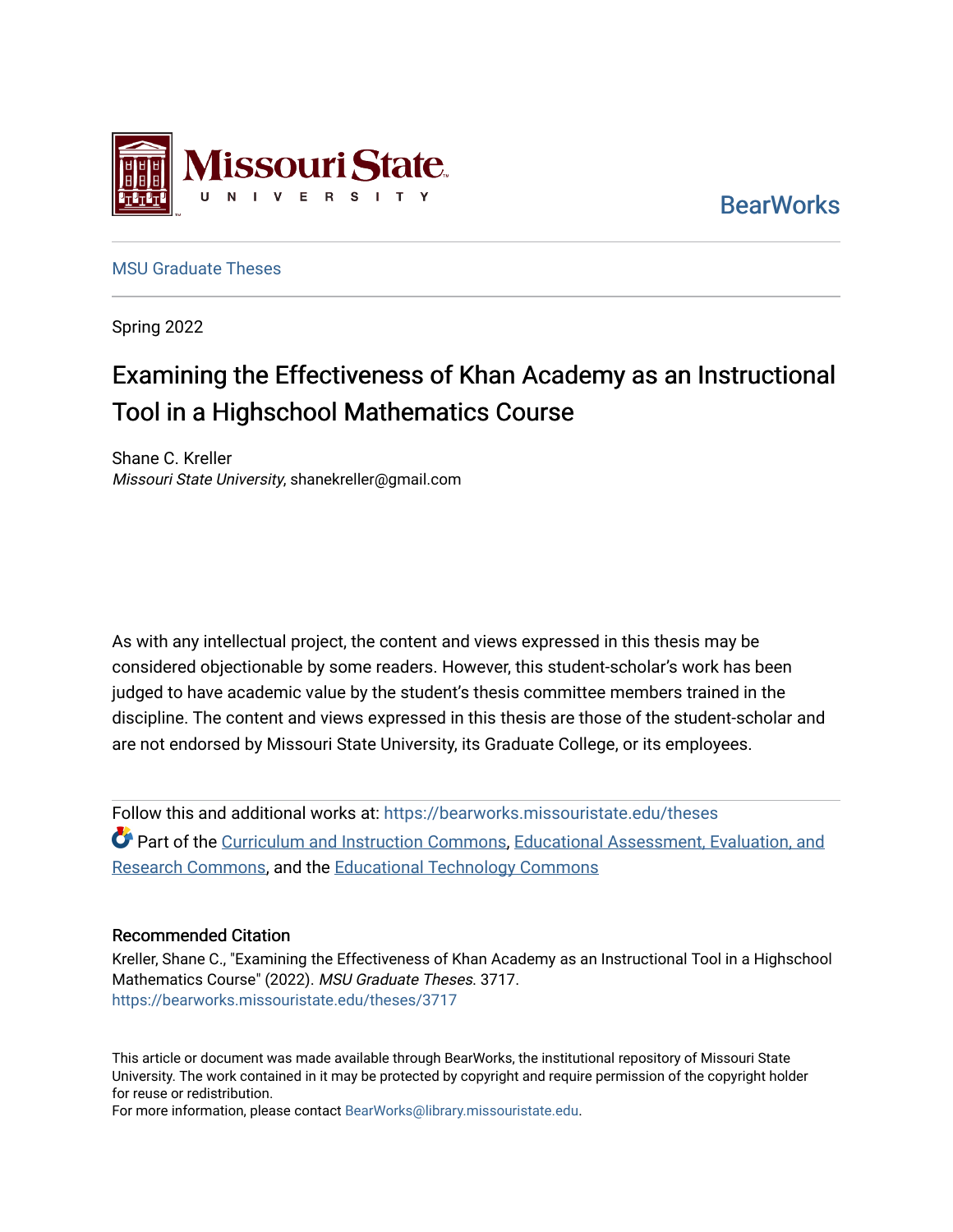# **EXAMINING THE EFFECTIVENESS OF KHAN ACADEMY AS AN INSTRUCTIONAL TOOL IN A HIGHSCHOOL MATHEMATICS COURSE**

A Master's Thesis

Presented to

The Graduate College of

Missouri State University

In Partial Fulfillment

Of the Requirements for the Degree

Master of Science in Education, Educational Technology

By

Shane C. Kreller

May 2022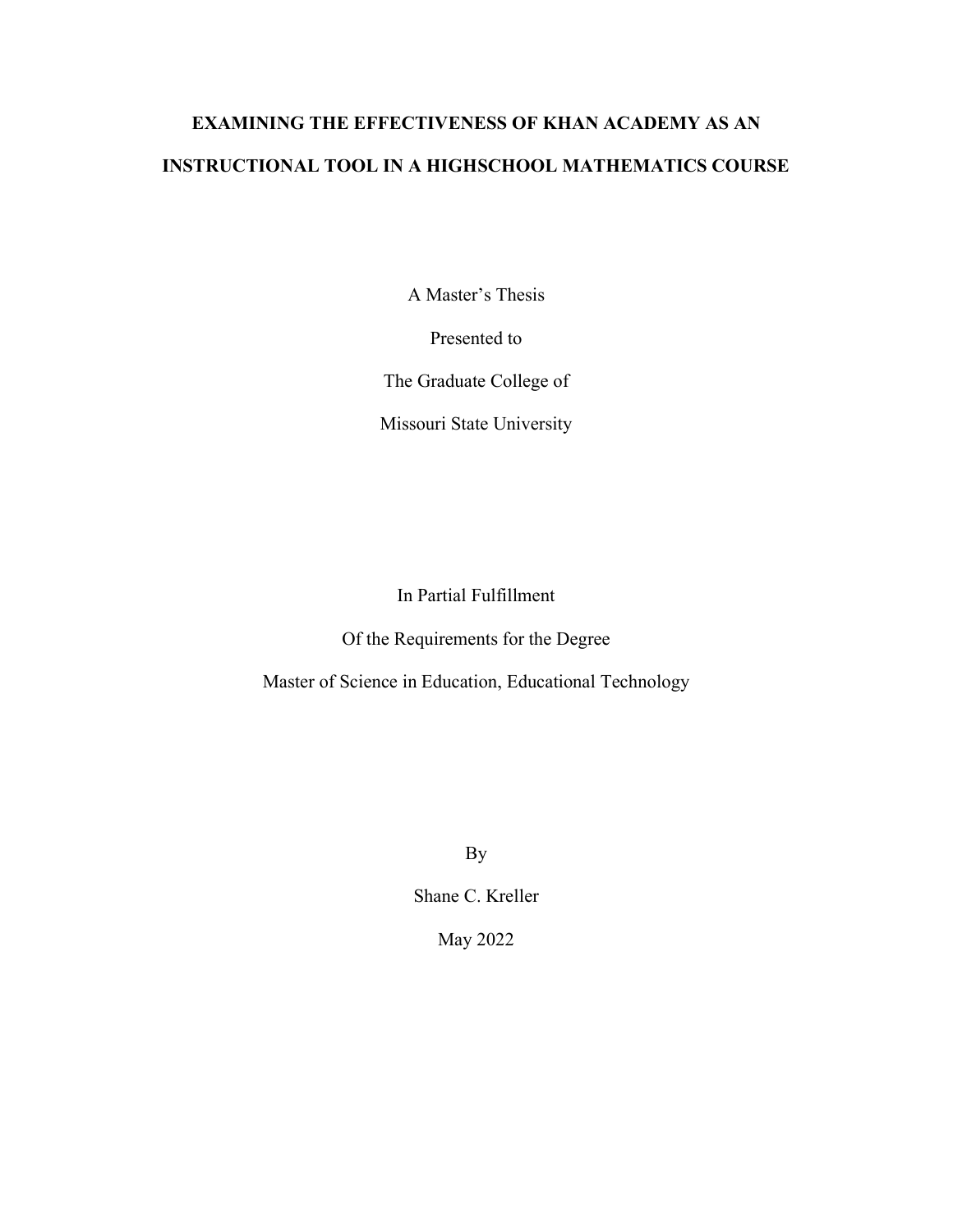Copyright 2022 by Shane C. Kreller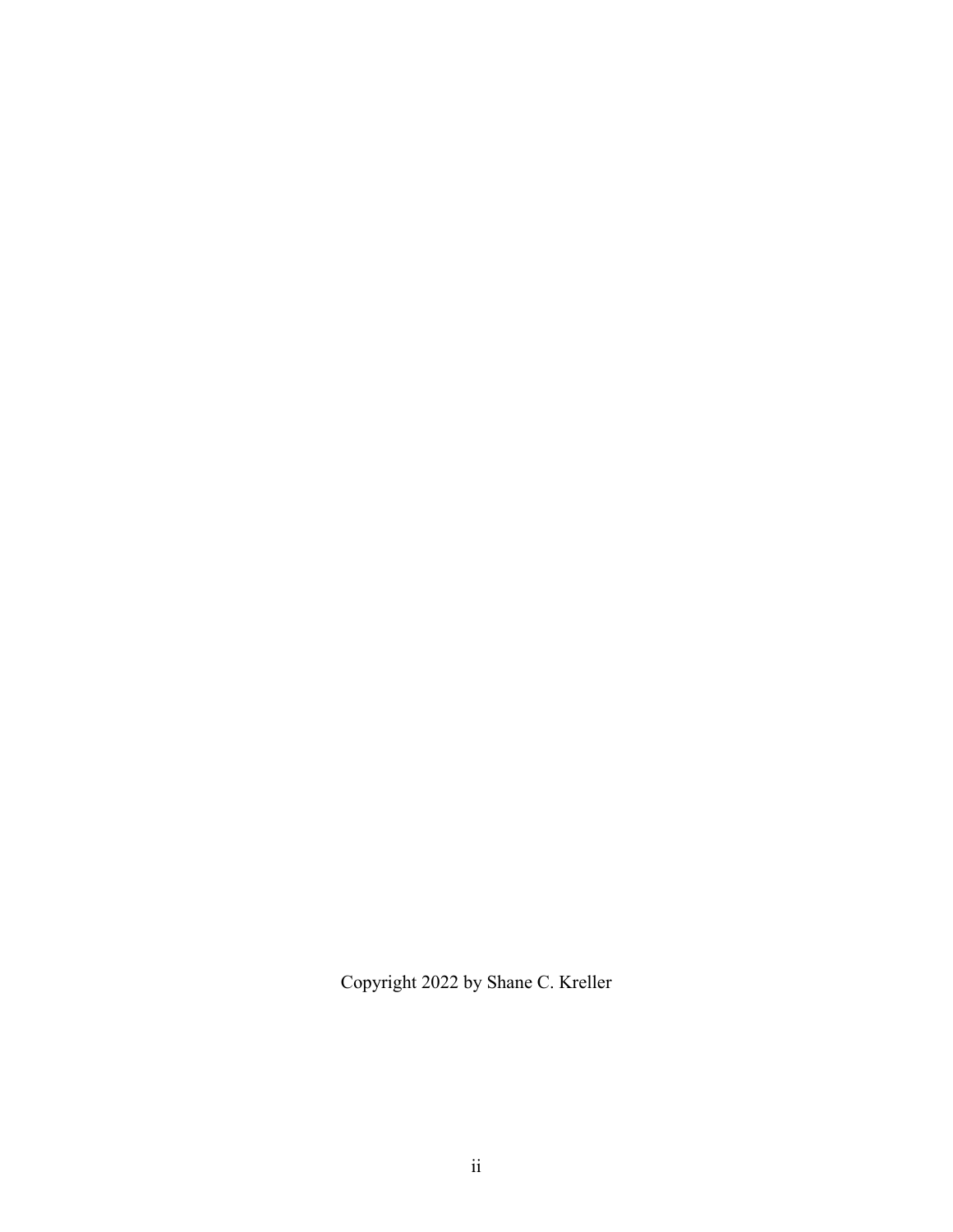# **EXAMINING THE EFFECTIVENESS OF KHAN ACADEMY AS AN**

# **INSTRUCTIONAL TOOL IN A HIGHSCHOOL MATHEMATICS COURSE**

Reading, Foundations, and Technology

Missouri State University, May 2022

Master of Science

Shane C. Kreller

## **ABSTRACT**

With the many educational resources available to today's educators, it is critical that educators utilize the best options to maximize instructional time and resources. With the widespread use of Khan Academy, it is worthwhile to examine if its most well-known attribute, its math program, is effective in improving student outcomes. This study examined if the use of a Khan Academy in a high school math course would improve participating student scores over the course of a quarter marking period. The researcher anticipated that participating students would experience higher math scores and increased confidence in their ability to handle covered mathematical concepts.

**KEYWORDS**: Khan Academy, educational technology, educational resource, mathematics education, academic performance, high school mathematics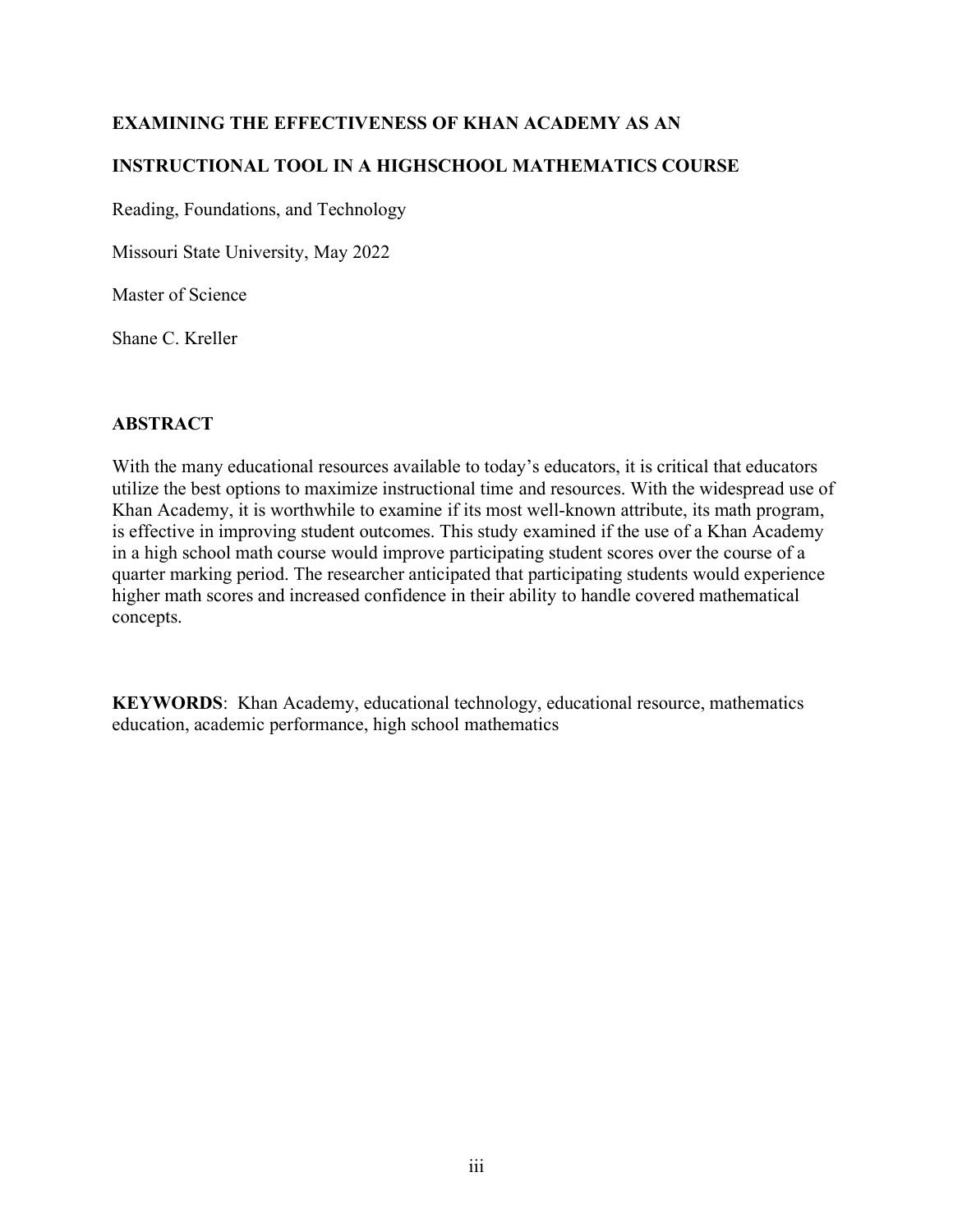# **EXAMINING THE EFFECTIVENESS OF KHAN ACADEMY AS AN INSTRUCTIONAL TOOL IN A HIGHSCHOOL MATHEMATICS COURSE**

By

Shane C. Kreller

## A Master's Thesis Submitted to the Graduate College Of Missouri State University In Partial Fulfillment of the Requirements For the Degree of Master of Science in Education, Educational Technology

May 2022

Approved:

Ching-Wen Chang, Ph.D., Thesis Committee Chair

Nicholas Farha, Ph.D., Committee Member

Nancy Gordon, Ed.D., Committee Member

Julie Masterson, Ph.D., Dean of the Graduate College

In the interest of academic freedom and the principle of free speech, approval of this thesis indicates the format is acceptable and meets the academic criteria for the discipline as determined by the faculty that constitute the thesis committee. The content and views expressed in this thesis are those of the student-scholar and are not endorsed by Missouri State University, its Graduate College, or its employees.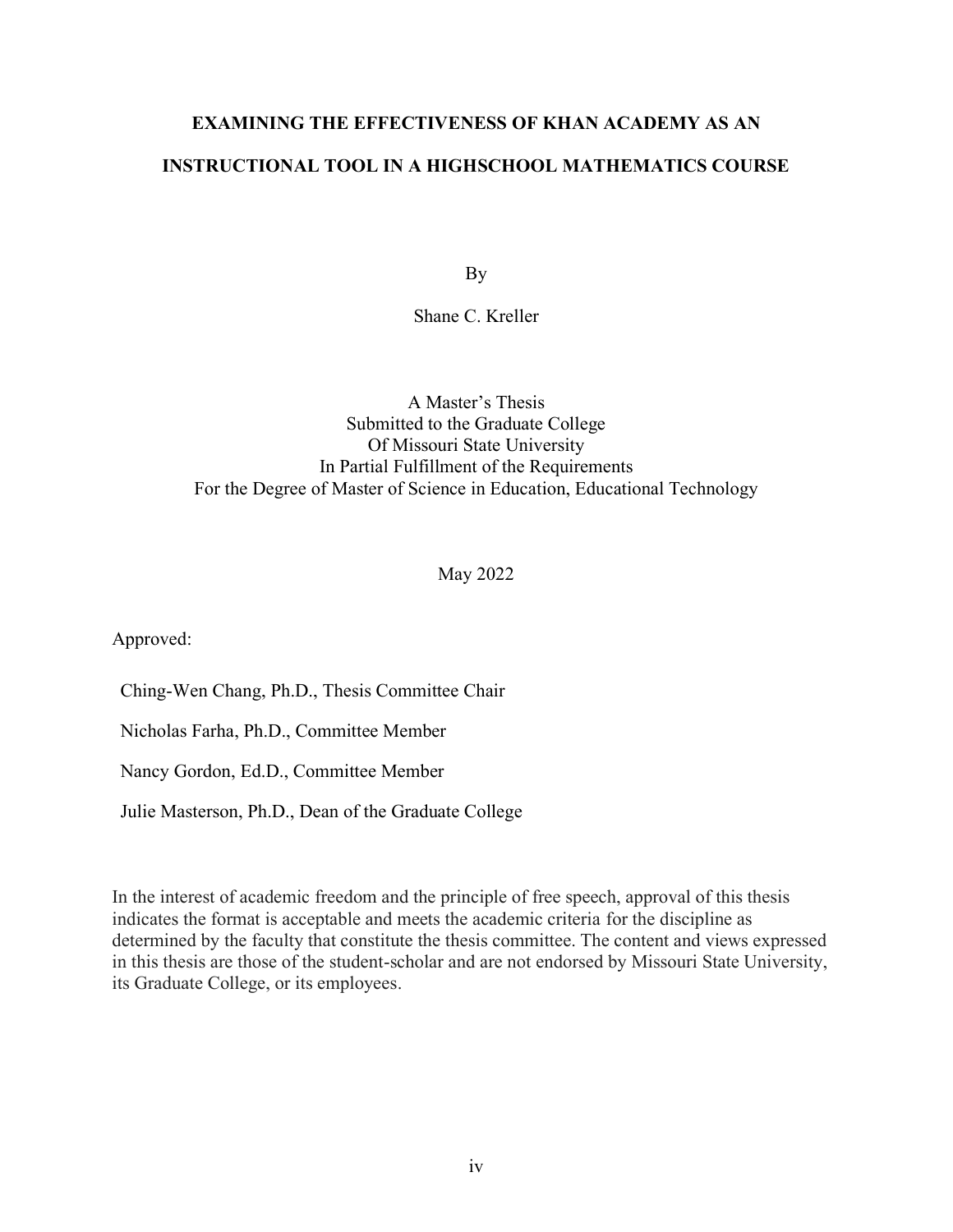## **ACKNOWLEDGEMENTS**

I would like to thank the following people for their support during my graduate studies:

- Dr. Ching-Wen Chang for being the most supportive, thoughtful, and all-around wonderful research advisor someone could ask for;
- Drs. Nicholas Farha and Nancy Gordon for serving as committee members for this research project;
- The staff, parents, and students of ROLCA for their help in conducting this research and continual support;
- And most importantly my wife, Brittany Kreller, for putting up with the time and energy requirements of my academic pursuits – she's truly a saint.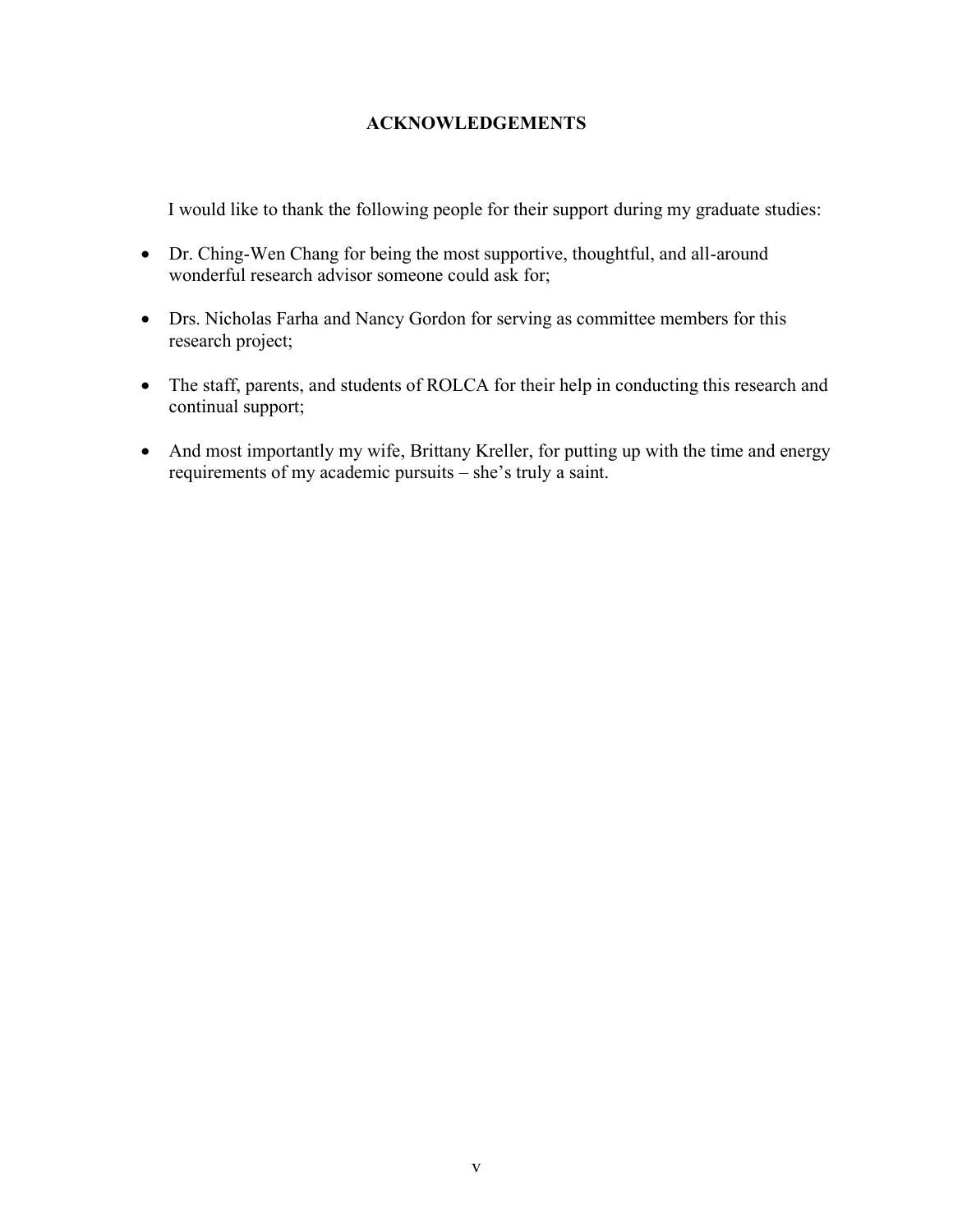# **TABLE OF CONTENTS**

| Introduction                                                               | Page 1  |
|----------------------------------------------------------------------------|---------|
| Statement of the Problem                                                   | Page 1  |
| Purpose of the Study                                                       | Page 1  |
| <b>Research Question</b>                                                   | Page 2  |
| Research Hypothesis                                                        | Page 2  |
| Significance of the Study                                                  | Page 2  |
| Assumptions                                                                | Page 3  |
| Limitations                                                                | Page 3  |
| Definition of Terms                                                        | Page 3  |
| <b>Literature Review</b>                                                   | Page 5  |
| Efficacy of Khan Academy in Improving Student Math Ability                 | Page 5  |
| Efficacy of Khan Academy in Improving Student Ability in<br>Other Subjects | Page 7  |
| Methods for Utilizing Khan Academy                                         | Page 8  |
| Summary                                                                    | Page 9  |
| Methodology                                                                | Page 11 |
| Research Design                                                            | Page 11 |
| Site of the Study                                                          | Page 11 |
| Participants                                                               | Page 12 |
| <b>Ethical Considerations</b>                                              | Page 12 |
| <b>Instrumentation and Data Collection</b>                                 | Page 13 |
| Role of the Researcher                                                     | Page 14 |
| Results                                                                    | Page 15 |
| Data Collection                                                            | Page 15 |
| Data Analysis                                                              | Page 15 |
| Discussion                                                                 | Page 21 |
| Summary                                                                    | Page 21 |
| Discussion                                                                 | Page 21 |
| Recommendations for Future Research                                        | Page 22 |
| Conclusions                                                                | Page 23 |
| References                                                                 | Page 24 |
| Appendices                                                                 | Page 26 |
| Appendix A. Institutional Review Board (IRB) Approval                      | Page 26 |
| Appendix B. Informed Consent for Student                                   | Page 27 |
| Appendix C. Informed Consent for Parent/Guardian                           | Page 28 |
| Appendix D. Khan Academy Program Pretest                                   | Page 29 |
| Appendix E. Khan Academy Program Posttest                                  | Page 35 |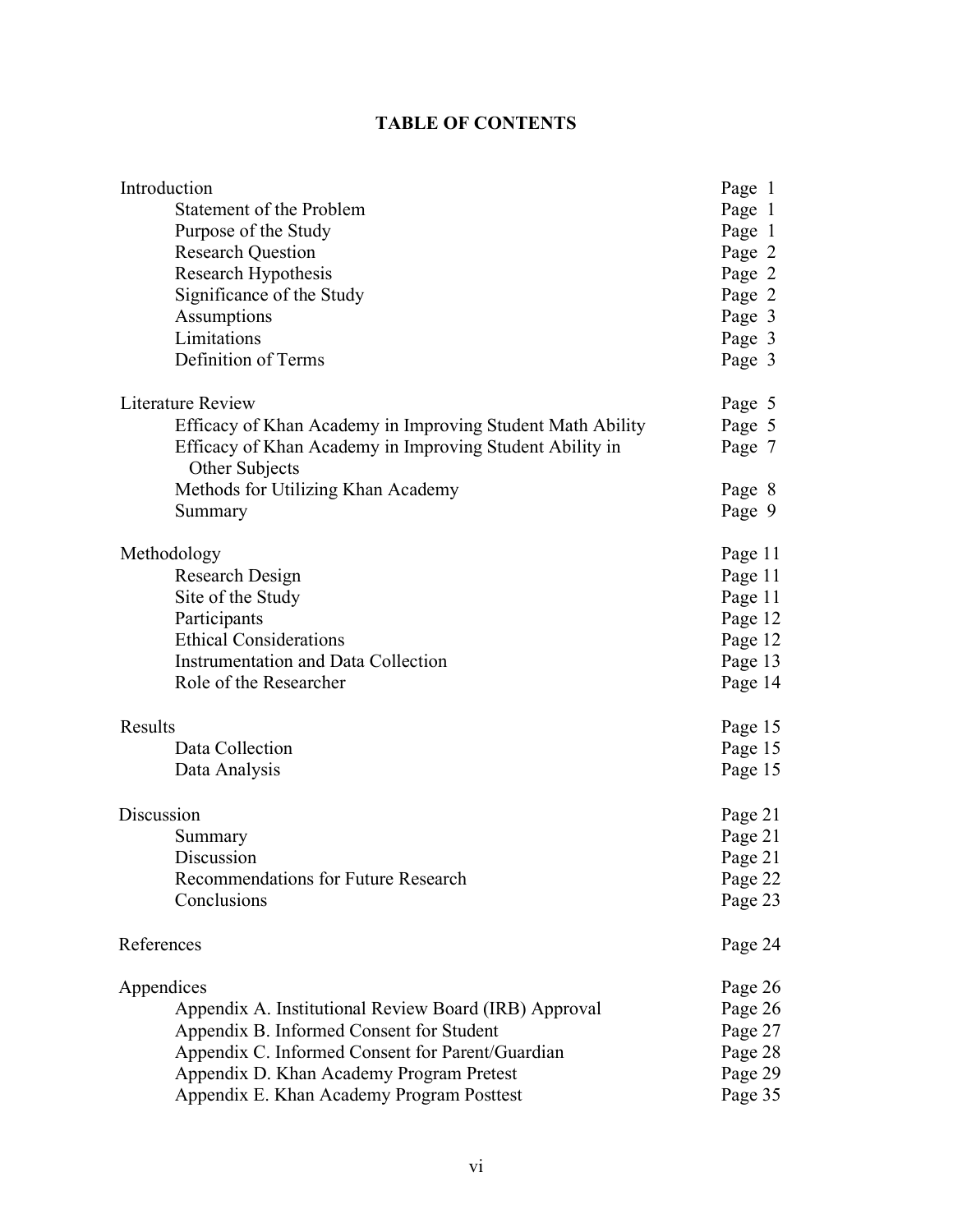# **LIST OF TABLES**

| Table 1. Pretest Results from Students  | Page 16 |
|-----------------------------------------|---------|
| Table 2. Pretest Results Accuracy Rate  | Page 17 |
| Table 3. Posttest Results from Students | Page 18 |
| Table 4. Posttest Results Accuracy Rate | Page 19 |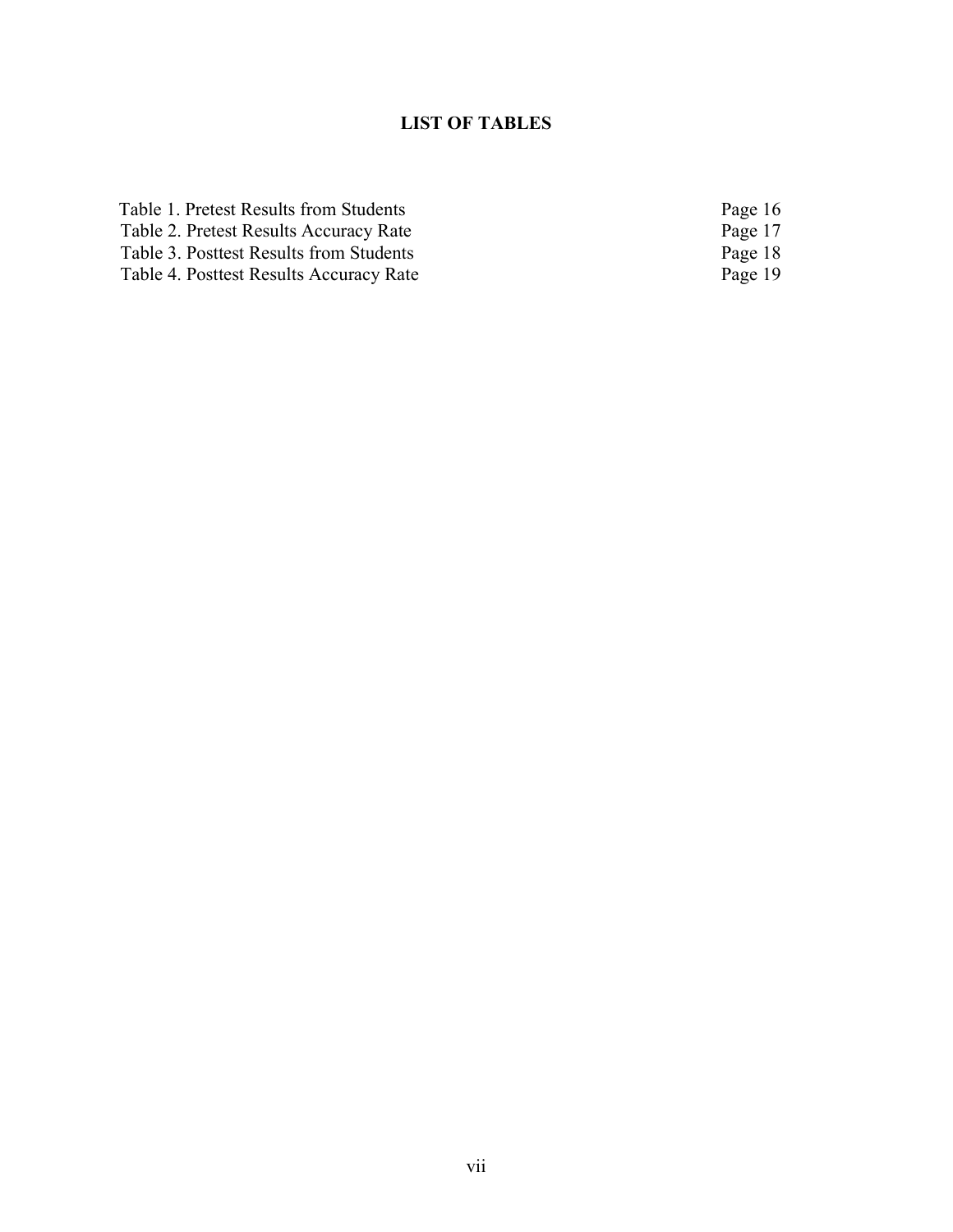#### **INTRODUCTION**

In the world of modern K-12 teaching, there is a wealth of resources available to educators, though this can sometimes pose an issue in terms of determining the best options available so as to maximize one's instructional time. Out of the many resources that could be used by a high school math instructor, few have the pedigree of Khan Academy, which has become one of the most widely utilized online educational resources due to the extensiveness and quality of its many built-in lessons and assessments (Schwartz, 2014). Thus, this researcher believed it was worthwhile to examine the efficacy of Khan Academy in improving student math scores, which in the case of this study was determined by looking at student math scores from the start to the end of a marking period.

#### **Statement of the Problem**

K-12 instructors only have so much instructional time with which to teach their students, which also limits the number of tools that can be successfully integrated into one's teaching practices. This makes it necessary to determine which available tools are the most effective in improving student outcomes.

#### **Purpose of the Study**

The purpose of this study was to determine the efficacy of Khan Academy in improving student math scores over the course of a quarter marking period, which was approximately 45 days over the course of around 9 weeks. The study tracked improvement in student math scores via data obtained from Khan Academy regarding the level of student participation by way of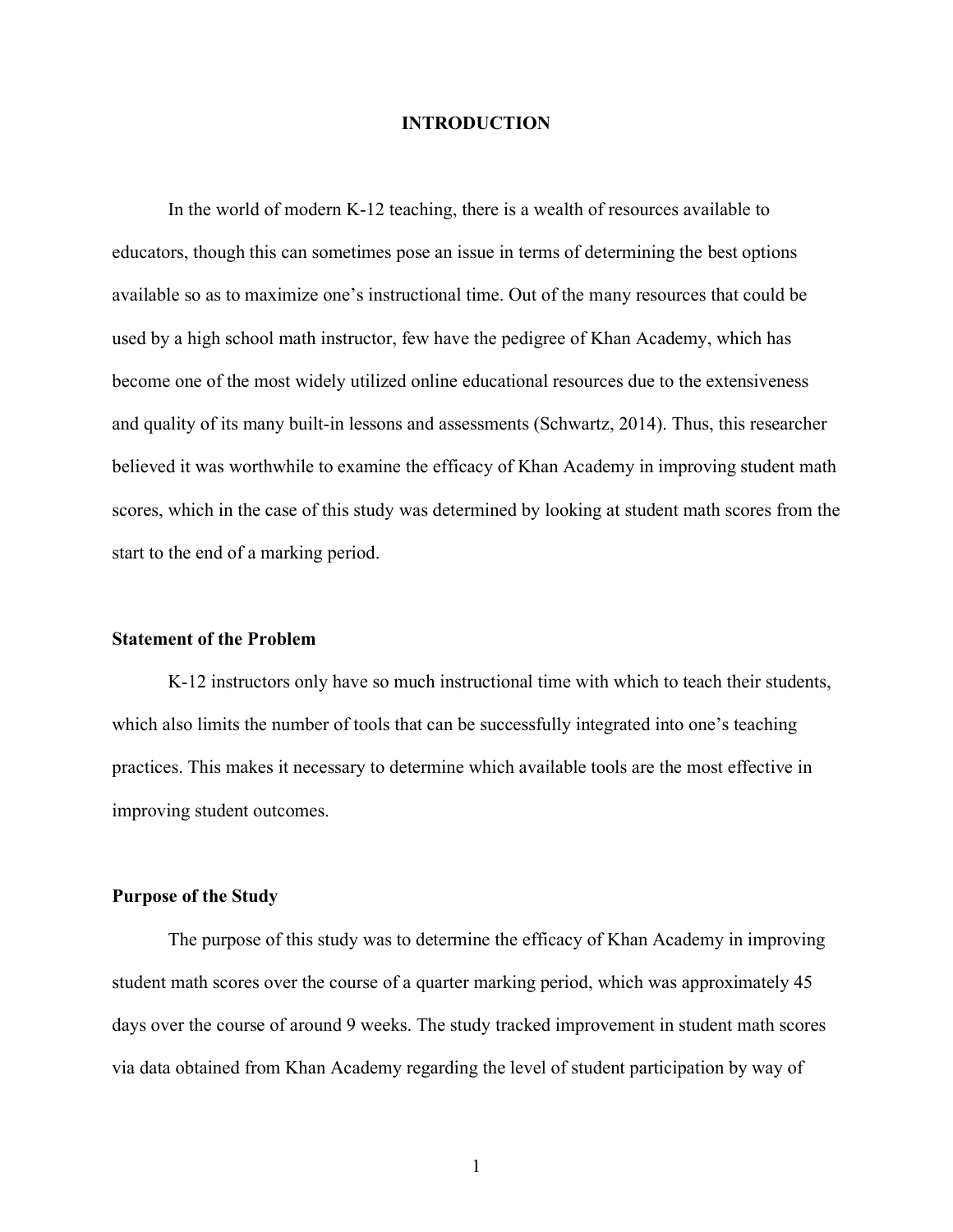number of minutes spent on learning activities and the number of skills improved throughout the trial quarter marking period. This data was then analyzed in order to make a determination as to the efficacy of Khan Academy in a K-12 math classroom so this researcher and other math teachers can make a more informed decision as to its value as an instructional tool. The efficacy of Khan Academy as a math intervention was measured through the use of a pretest and posttest to determine the students' beginning and ending mastery of predetermined mathematical concepts.

#### **Research Question**

Does the use of Khan Academy impact math scores among high school students?

#### **Research Hypothesis**

The researcher predicted that the focused implementation of Khan Academy would improve the math scores of participating students.

#### **Significance of the Study**

A study into the efficacy of Khan Academy is needed for a number of reasons. First, the fact that the use of Khan Academy is so widespread means that there is much instructor and student time being invested into learning content using the program, so research to determine if the time spent is efficacious is of importance. Second, if it is found that the use of Khan Academy is efficacious in the improvement of students' math ability, then this would mean that more instructors and students would likely benefit from the use of the program, making a push for expanding the use of the program important. Third, if Khan Academy is found to be an effective tool for improving students' math ability, this would be a further demonstration of the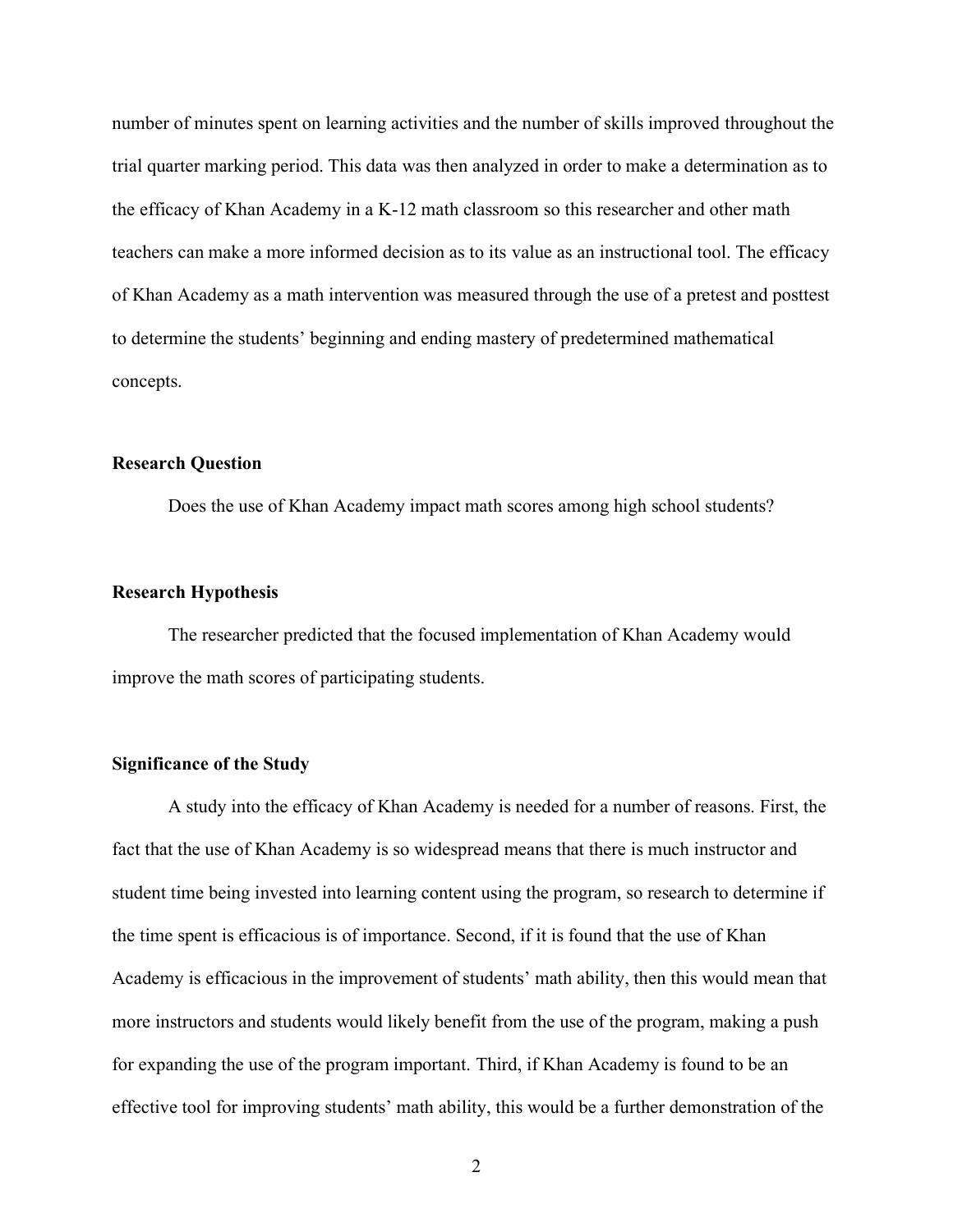value of digital educational tools and highlight the importance of investing in the infrastructure

to support the use of such tools as the district, state, and federal level.

## **Assumptions**

- 1. The participants will take the pre and posttest seriously and perform at the best of their ability.
- 2. The sample population will be representative of a typical suburban high school classroom.

## **Limitations**

- 1. This study took place in a small, suburban private school, so the results may not generalize to different populations or geographic locations.
- 2. Student activity will largely be independent and self-directed.
- 3. Not all of the participants in this study are native speakers of English, which may impact their responses.

## **Definition of Terms**

- 1. Digital educational tool: Any online computer or electronic based program or hardware that is used to supplement a student's education.
- 2. Khan Academy: An online resource that contains a wide range of lessons and assessments on PreK through college level educational topics. Students are able to work on teacher-assigned lessons or work on concepts at their own pace using site-structured topic sections.
- 3. Suburban: for the purposes of this study, a lower density area that separate residential and commercial areas; either part of a city or urban area, or exist as a separate residential community within a commuting distance from a city (Tennessee Department of Health, n.d.).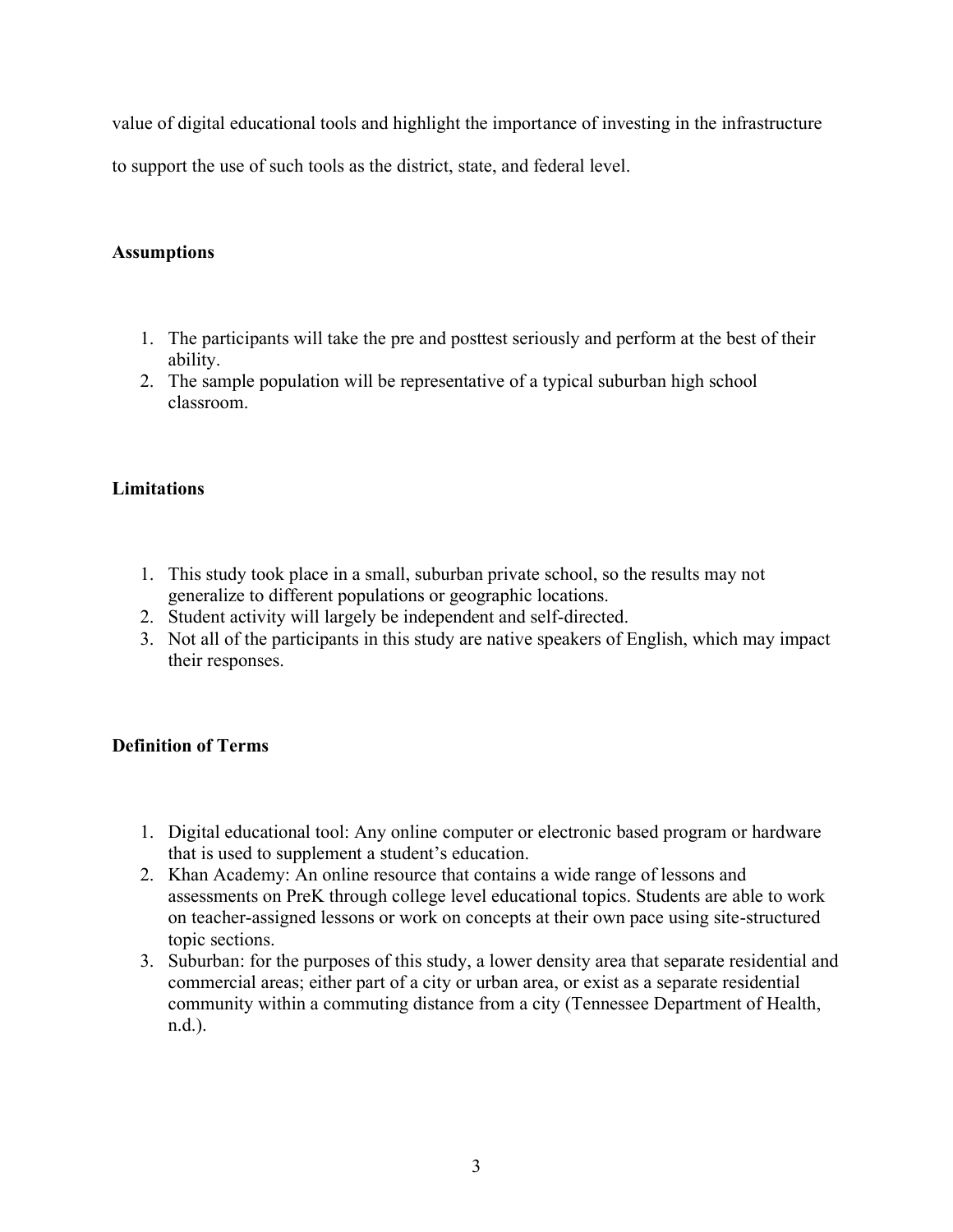What follows next is a review of the current and related literature on the use of Khan Academy in a K-12 math classroom setting.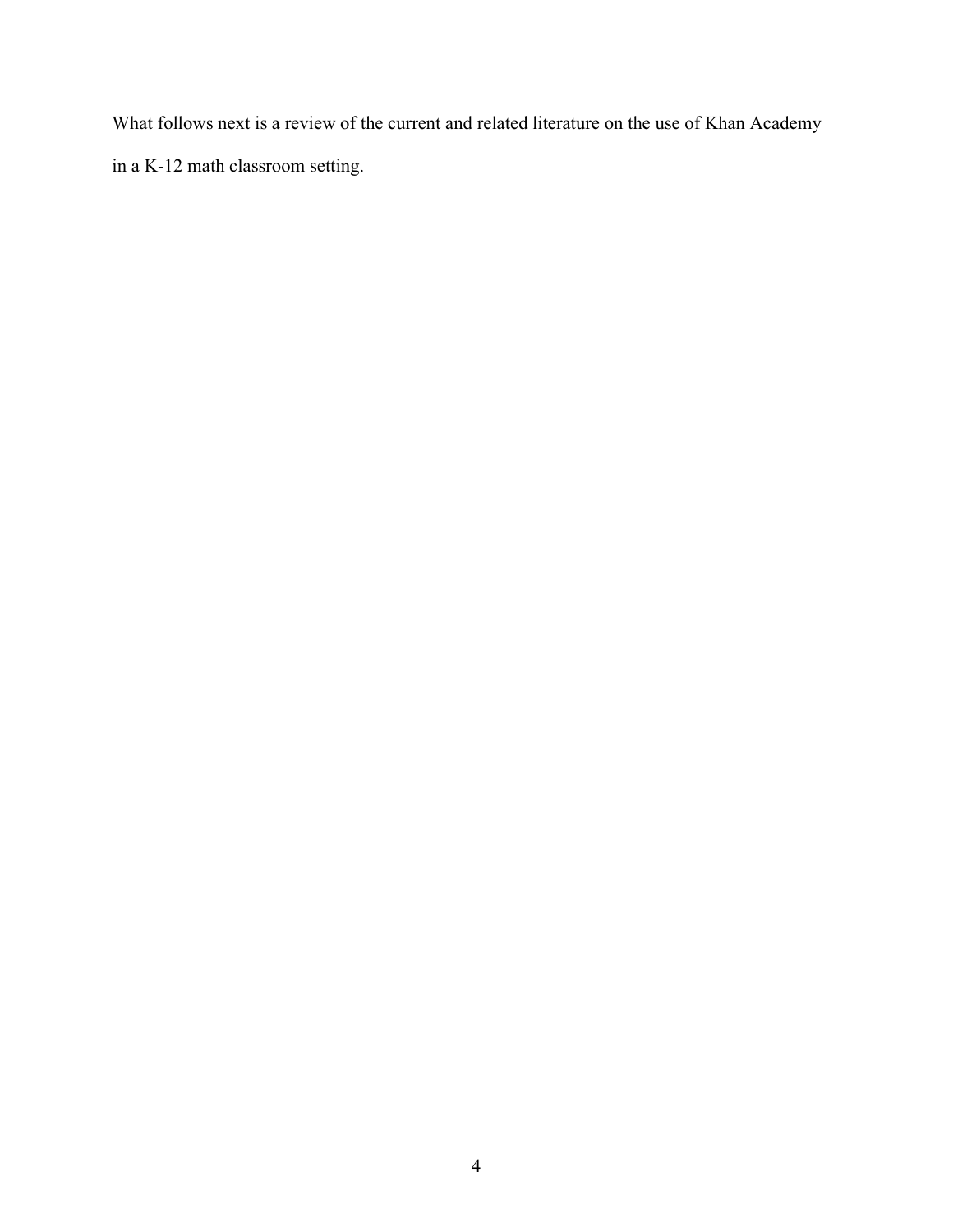#### **LITERATURE REVIEW**

Many educational technology resources exist for teacher use, but it is important to determine which will lead to the optimal use of educator and student time. To determine whether or not Khan Academy is an effective resource, it is important to examine the existing literature on the subject of Khan Academy improving student math scores as a part of this study.

#### **Efficacy of Khan Academy in Improving Student Math Ability**

There have been numerous studies that have examined the efficacy of Khan Academy as a tool for the improvement of student math ability. Zengin (2017) examined specifically the use of Khan Academy and other free, open-source software in a flipped classroom setting. In that study a double integral achievement test and an opened-ended questionnaire were used to determine the results of the study, and it was found that the flipped classroom approach that incorporated Khan Academy resulted in enhanced student understanding and retention of math concepts (Zengin, 2017). Kelly and Rutherford (2017) designed a study to examine the use of Khan Academy as a mathematics intervention with a group of seventh grade students over the course of four weeks, one of whom utilized Khan Academy as a resource and a second group which did not. The researchers in this study then examined test scores from both groups and determined that there was no association between the use of Khan Academy and a difference in the math test scores (Kelly & Rutherford, 2017). Kelly and Rutherford (2017) noted that it was possible that numerous Khan Academy metrics, such as minutes spent using the resource, which topics were mastered, and so on, may be valuable predictors of student achievement, and that the outcome may have been the result of a general lack of structure in math enrichment classes like the one in which the study was delivered. A study funded by the New England Board of Higher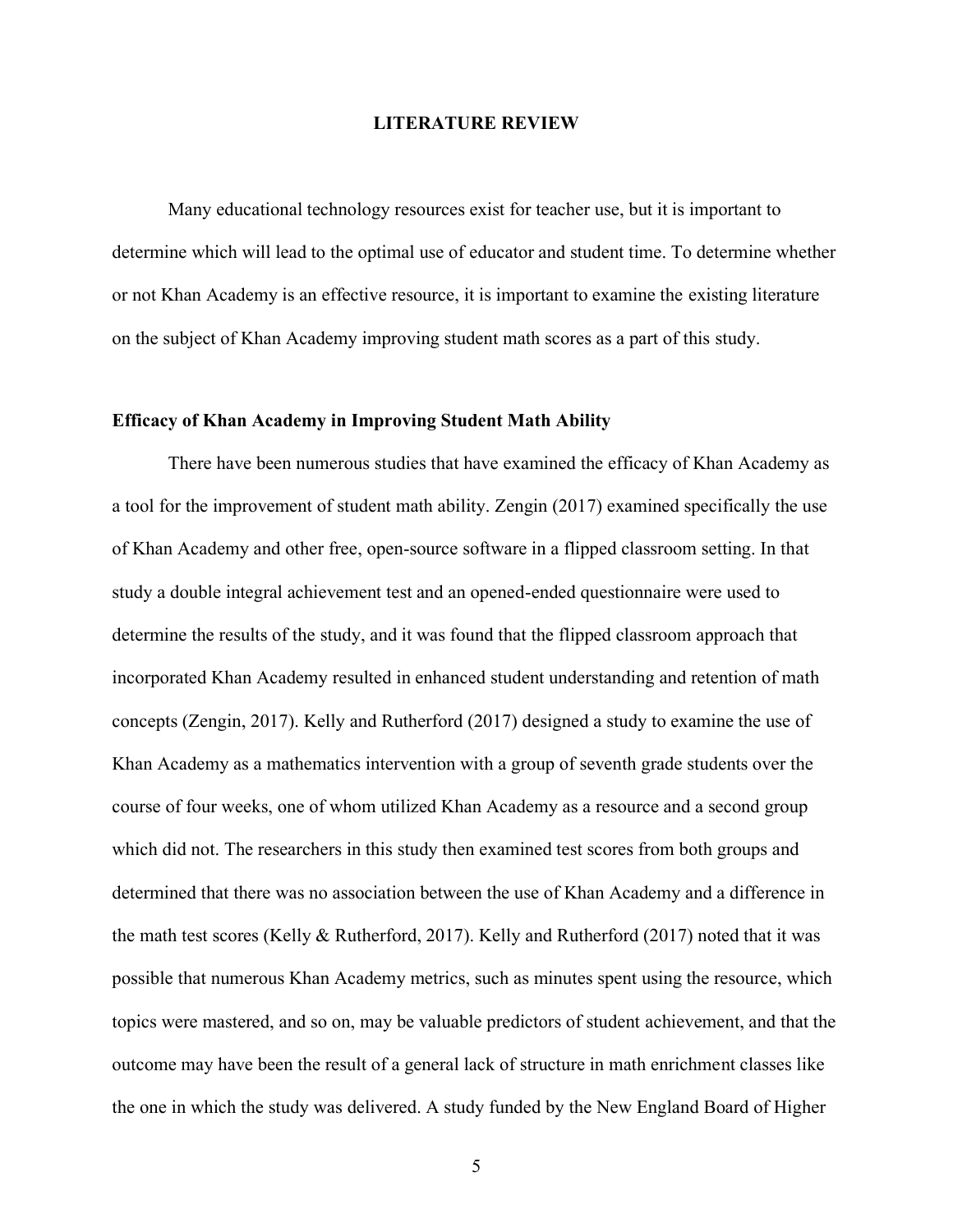Education, led by Chan et al. (2016), looked into the use of Khan Academy in numerous community college remedial math courses to examine potential outcomes of the program's use. The researchers determined that core outcomes included "most students [taking] ownership of their own learning by completing Coach Recommendations and working towards Mastery of topics"; (p. 8) that a majority of students worked consistently towards the goal of competing Pre-Algebra and Algebra missions; and that numerous students decided to independently form cooperative study groups (Chan et al., 2016). Additionally, Chan et al. stated that the takeaways from the study were that while Khan Academy was not a "silver bullet" (p. 8) for math instruction, it proved to be motivational for student and instructor alike and that when used effectively, Khan Academy could result in assisting developmental math students find success in their remedial math course and beyond.

Light and Pierson (2014) found that Khan Academy was particularly effective at leading to performance increases in mathematical procedural skills rather than deeper conceptual skills. Bender (2017) noted that many students are so highly motivated to use Khan Academy that outside work is often done beyond teacher assignments and results in improved mathematical ability. Rueda and Serrano (2019) found that the use of Khan Academy led to increased levels of performance among students who put in the most time on the resource, and that when allowed to engage in self-directed use of the program, that most students spent much more time working through sample exercises than on watching the resource's videos. Sahlman and Kind (2012) determined that some of the greatest value-added properties of Khan Academy is in terms of the immediate feedback that students received after inputting their answers on the program's exercises. It was also found that providing teachers with a constant flow of data allowing them to modify and guide instruction to best accommodate student needs based on their progress in Khan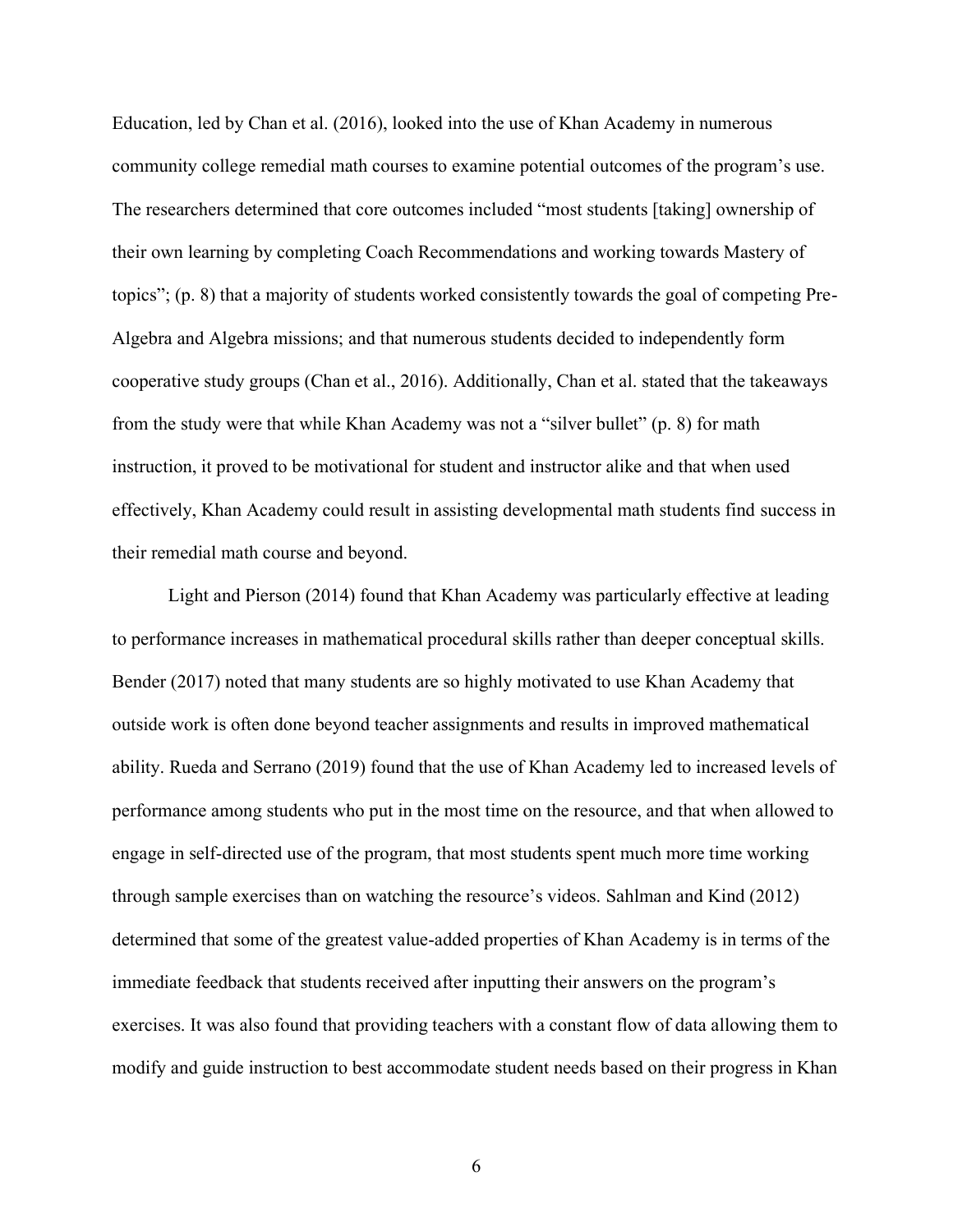Academy (Sahlman & Kind, 2012). Additionally, in reporting on a pilot program that used Khan Academy heavily with a fifth and seventh grade class, it was noted by Sahlman and Kind (2012) that the use of Khan Academy in the fifth-grade pilot class resulted in slightly yet not significantly higher performance on standardized tests while the seventh-grade pilot class showed a significant increase in performance as most students moved from "below basic" to "proficient."

It was also found in a number of studies that the use of Khan Academy resulted in positive perceptions from the students who utilized it. Arnavut, Bicen, and Nuri (2019) found in the study's concluding survey that most students had positive reflections about their use of Khan Academy. Blacer-Bacolod and Bacolod (2020) determined that the students who had utilized Khan Academy were positive towards the use of the tool, particularly regarding the tool's personalized nature and the overall learning experience. Bender (2017) noted that teachers and students alike responded very positively to using Khan Academy as an educational resource, and that many students demonstrate an improved attitude towards mathematics and a greater sense of self-concept regarding their ability to solve math problems.

#### **Efficacy of Khan Academy in Improving Student Ability in Other Subjects**

Even though Khan Academy is primarily recognized as a tool for enhancing student math abilities, the tool has developed to include a wide range of resources in many other fields. San and Aykac (2020) examined the use of Khan Academy in the teaching of English grammar in a study of 67 students divided into an experimental and control group where the students in the experimental group were exposed to videos from Khan Academy on present, past, and future tense. It was determined by the end of the study that the experimental group had significantly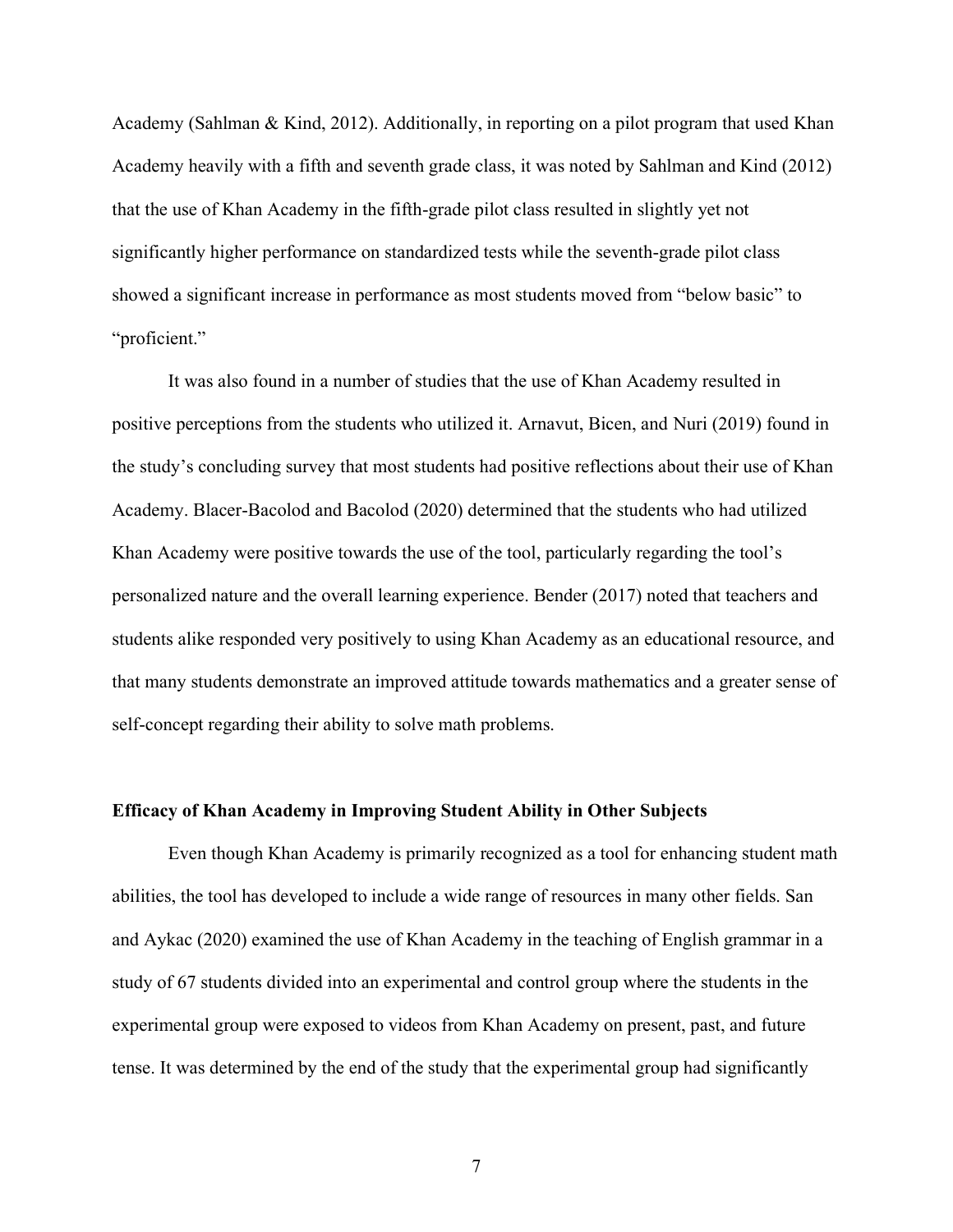higher academic success than those students who did not receive the Khan Academy intervention (San & Aykac, 2020). Blacer-Bacolod and Bacolod (2020) discovered that among the non-STEM chemistry students who used Khan Academy, there was a discernible difference in test scores compared to those students who did not use the resource.

One area of possible concern regarding Khan Academy usage was discovered by Smith and Harvey (2014) in a study on Universal Design for Learning (UDL) principles in the resource's content across math, science, and history. The researchers determined that according to UDL principles, Khan Academy did not meet several key indicators and that this could result in Khan Academy being a less than ideal resource for students who require the benefits of certain UDL elements (Smith & Harvey, 2014).

#### **Methods for Utilizing Khan Academy**

With these studies on the effectiveness of Khan Academy in mind, it is also important to consider how Khan Academy could be best used to maximize any positive impact that the program can have. Cargile (2015) noted that four major instructional elements can improve an educator's use of Khan Academy: using formative assessment data to educate instruction and assignment of material; the setting of goals to keep students on track; the use of task lists to direct the pacing of student engagement with material; and the use of active and collaborative learning. Cargile (2015) also stated her belief that Khan Academy can be a very effective tool in a blended learning setting when these four tenets are followed by math educators. Gray and Lindstrom (2019) recommended that Khan Academy be introduced to students in a hands-on session before releasing students to attempt to use the resource independently, and to incorporate external motivation to encourage the use of the website. Further, Gray and Lindstrom (2019)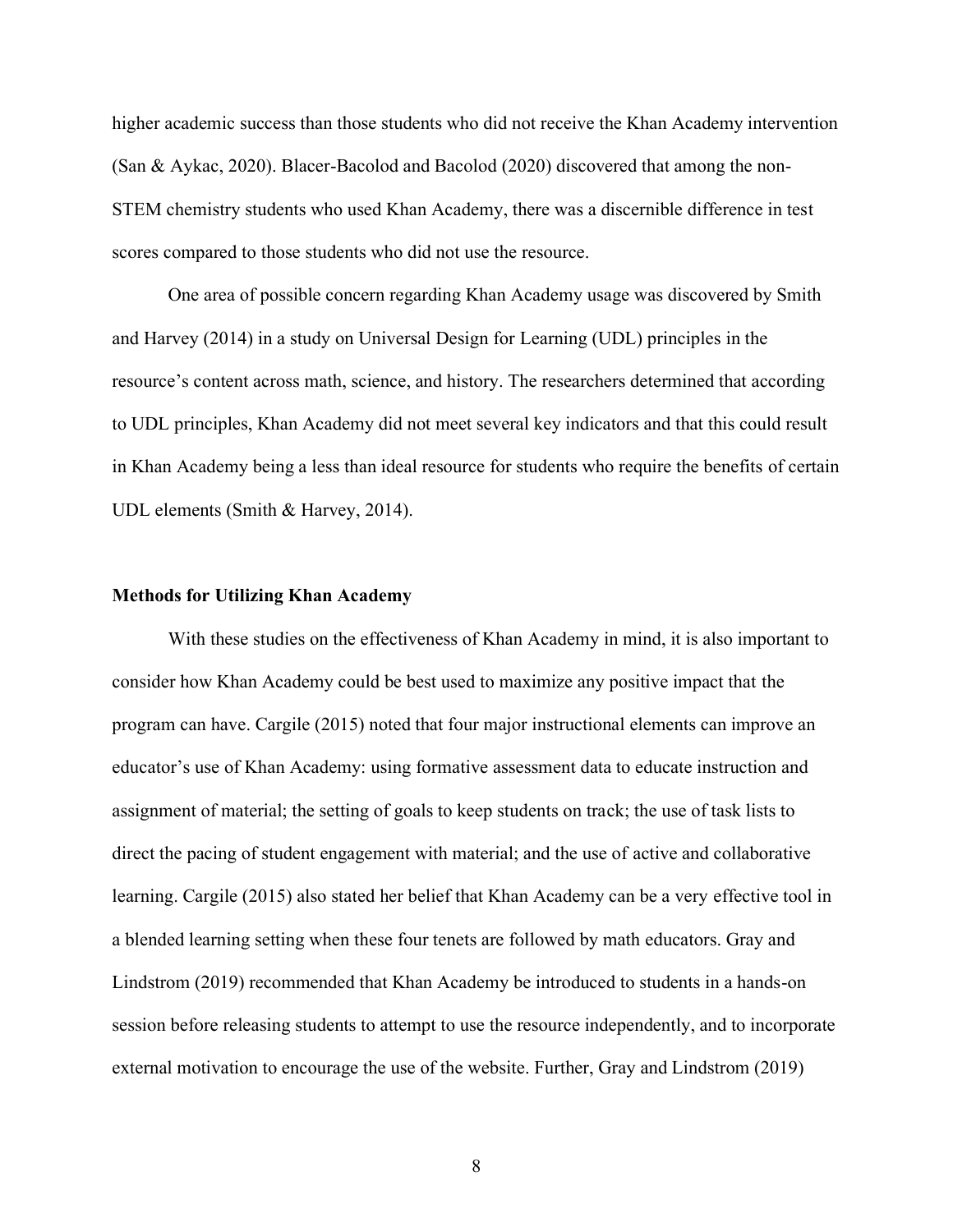noted that pointing out learning benefits of Khan Academy to students, utilizing results from Khan Academy learning activities in in-person teaching activities, and considering how Khan Academy can be used as part of a broader educational toolkit could all lead the maximization of the resource's benefits.

Light and Pierson (2014) recommended utilizing Khan Academy as an integrated tool alongside traditional in-person teaching to maximize the procedural skill development Khan Academy excels at with the deeper concept building that teachers could emphasize. Bender (2017) gave a wide range of steps for properly implementing Khan Academy in a math course, which starts with thorough teacher familiarization with what Khan Academy has to offer and then to spend time getting students signed into the program rather than trying to rely on students doing so themselves. The next set of recommendations was to use Khan Academy at least occasionally within the classroom to increase student familiarity with the program and to strengthen confidence in its use, the sharing of Khan Academy and what it has to offer with parents, and to use plenty of motivation to encourage outside work in the program (Bender, 2017). Sahlman and Kind (2012) noted that one avenue for effectively using Khan Academy was to place students into groups by starting ability level to provide a means for assigning relevant work as well as to provide individualized small group instruction while other groups worked on their appropriate work within Khan Academy.

#### **Summary**

The research covered in this section reveals several critical points regarding the data known about the use of Khan Academy in the classroom. Performance by students who utilized Khan Academy regularly ranged from being similar to significantly higher than students who did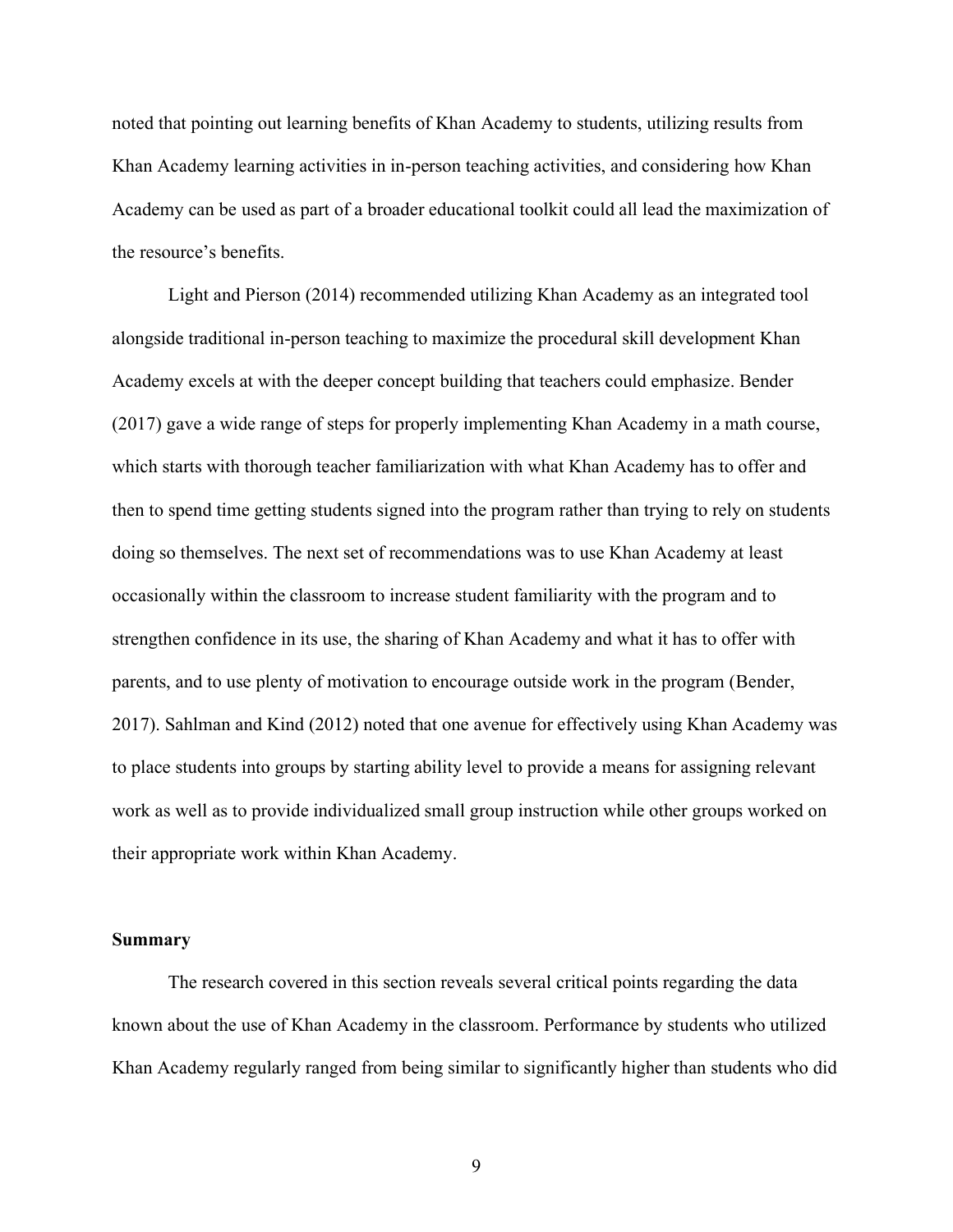not receive Khan Academy as an intervention, while the use of the program often led to reports of higher self-efficacy and self-concept regarding student math ability. Lastly, it is important to consider how Khan Academy is to be used within a classroom setting, as numerous factors and instructional decisions can improve or impede how effective the use of Khan Academy will be in practice. In the next section, the methodology used in this study will be presented.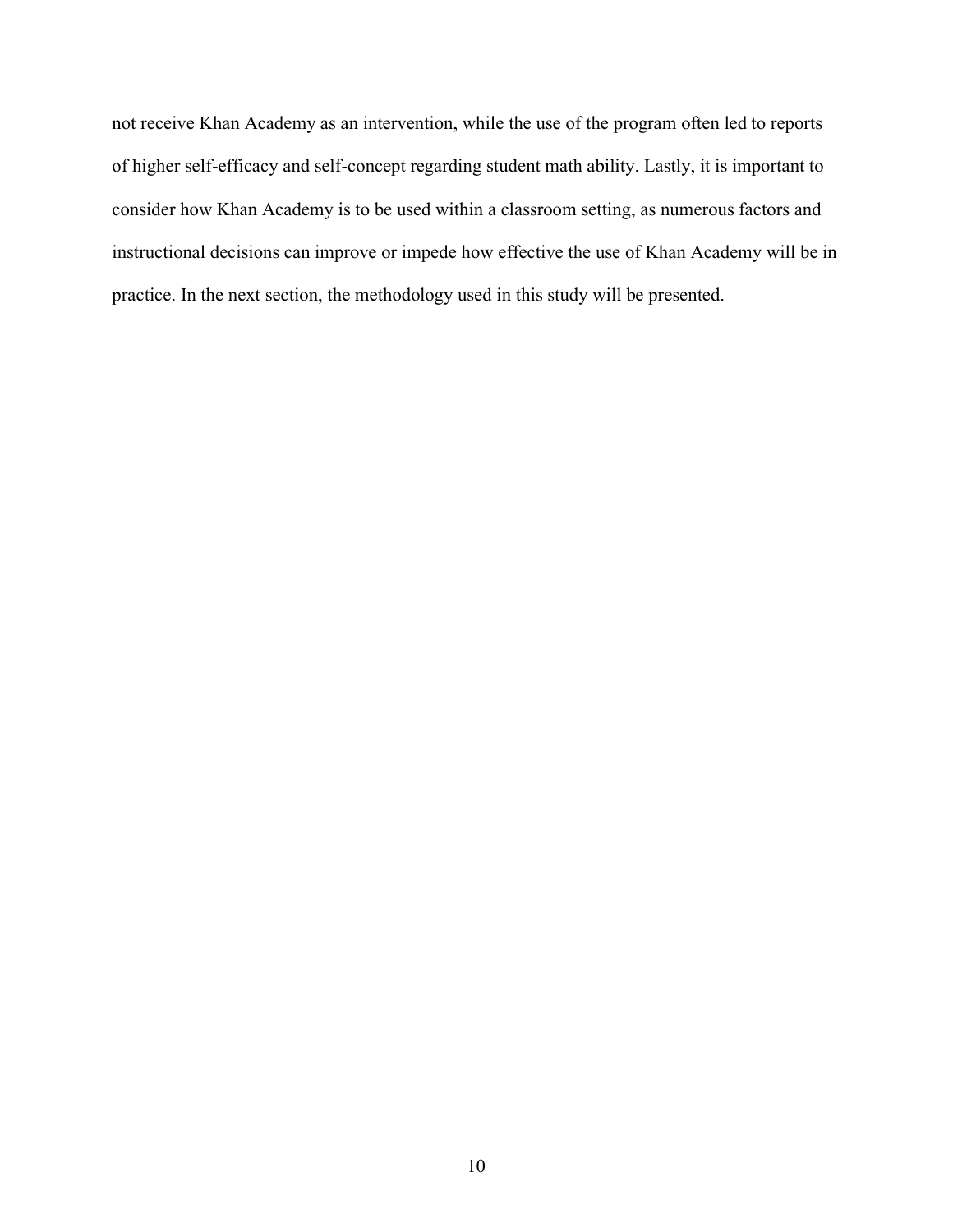#### **METHODOLOGY**

In conducting a study on the effectiveness of Khan Academy in improving student math scores, there are several important factors that must be considered. As this study examined how student math scores improved over the course of a 45-day marking quarter, it was necessary to design the study in a way that accounts for beginning student ability and how key math concepts improved by the end of the study period. The data obtained then needed to be analyzed in order to make a determination regarding how effective Khan Academy was as an instructional tool in a math classroom.

#### **Research Design**

This study utilized a quantitative research design in an attempt to determine how efficacious Khan Academy is as an instructional tool by placing participants in a quarter-long (approximately 45 school days) Math Enrichment course where students had in-school time to work on Khan Academy assignments. Participants in this study were administered a pretest to establish a baseline and determine what concepts they should have begun the course working on, then were administered a posttest at the conclusion of the course to determine how far the participants had advanced in their understanding of numerous mathematical concepts.

#### **Site of the Study**

This study took place at a K-12 private school in Northeastern Pennsylvania in the school's primary multimedia room. The township in which the school is located is ruralsuburban of approximately 3,508 people and could be considered a suburb of the much larger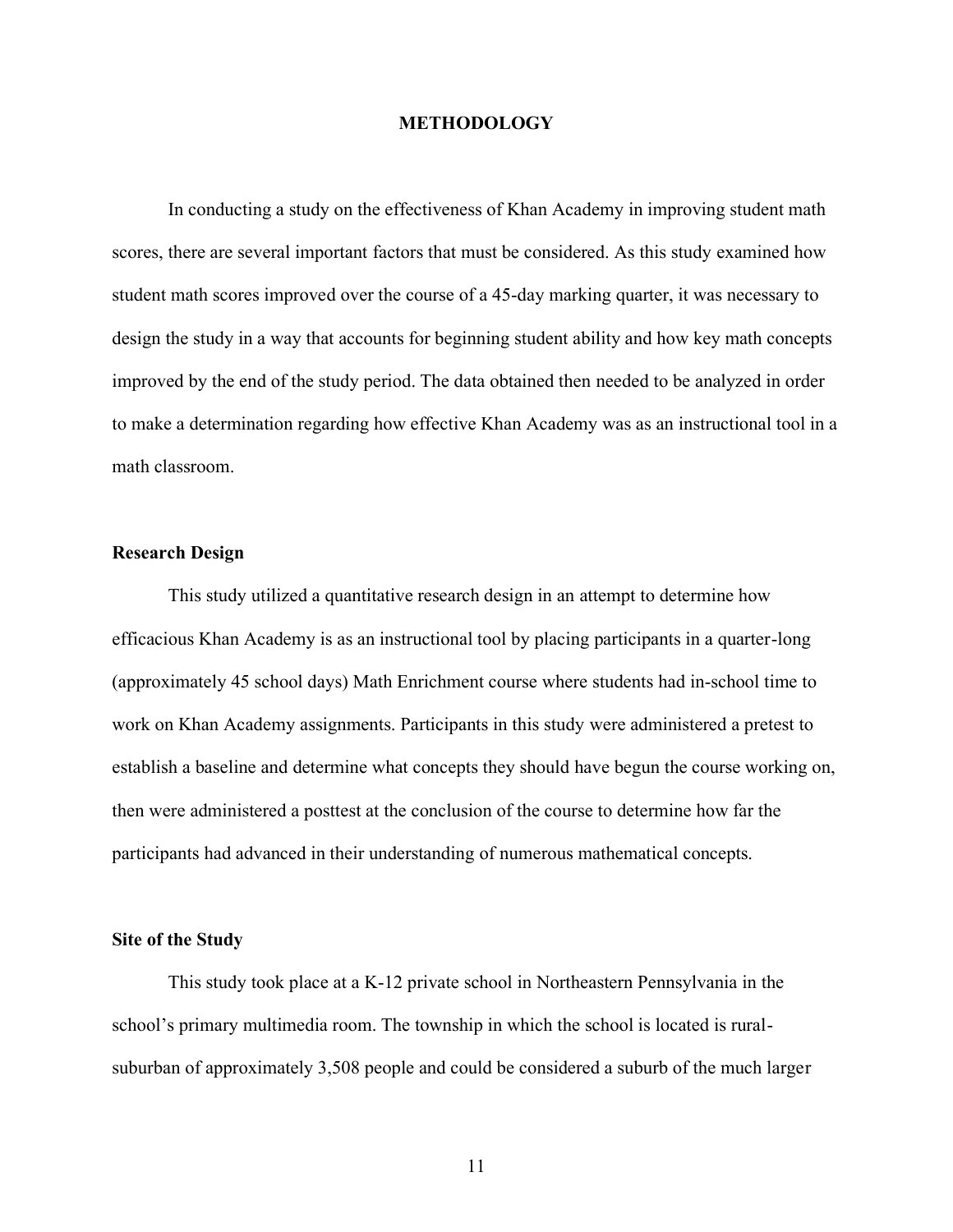Wilkes-Barre/Scranton metropolitan area (US Census Bureau, 2010). The township's racial/ethnic composition is 97.89% White, 0.54% Hispanic/Latino, 0.51% Black, 0.31% American Indian, 0.23% Asian, 0.77% two or more races, and 0.29% who fall under "some other race" (US Census Bureau, 2010).

#### **Participants**

In conducting this study, the participants were  $7-12<sup>th</sup>$  grade students from a private school in Northeastern Pennsylvania. The school is predominately composed of students from middle class White families but also has a sizeable number of students (approximately 10-15%) who are either Black, Hispanic, Asian, or multiracial, making it quite diverse when compared to the surrounding area. In terms of gender the school is split almost evenly between male and female students. Convenience sampling was used to recruit the participants for this study. Students were recruited from the school's  $7<sup>th</sup>$ -12<sup>th</sup> grade student body, which was composed of 33 students as of November 2021.

#### **Ethical Considerations**

The author of this study ensured that numerous ethical considerations underlined the research process. First, the author obtained approval from Missouri State University's IRB Office (see Appendix A) prior to the recruiting of participants; the distribution of informed consent forms, surveys or assessment devices; or any other data that was collected. IRB approval was received on January 19, 2022, under study # IRB-FY2022-313; the approval letter can be found in Appendix A.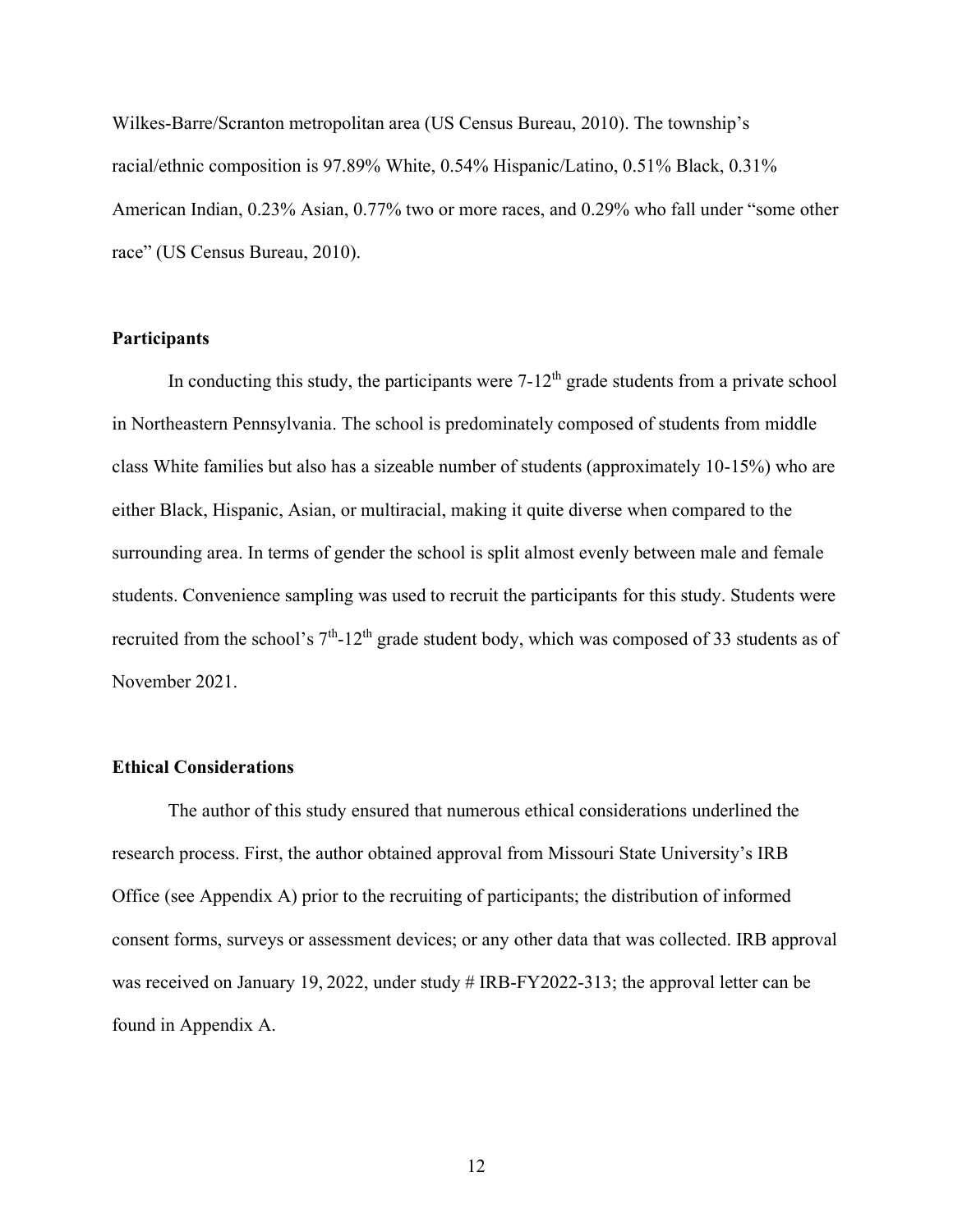The author ensured that student participants received voluntary informed consent forms (see Appendix B) as well as their parents/guardians (see Appendix C) and that they were aware of the aims of the study and what would take place throughout the duration of the study. The privacy and confidentiality of all participants was fully protected by keeping student grades and performance in a password protected computer and on a Learning Management System with appropriate security protocols.

Any information involving participants' identity was kept strictly confidential through the use of fabricated ID numbers that were known only to this researcher. Any data presented or published was displayed in aggregate so no individual participant was identifiable.

The student participants were able to withdraw from the study at any time without consequences. Additionally, parents/guardians were able to withdraw their child from the study at any time without consequences. There are no known risks to participants.

#### **Instrumentation and Data Collection**

There were two specific instruments that were used to obtain data for this study: a precourse assessment i.e., pretest (see Appendix D), and post-course assessment i.e., posttest (see Appendix E). The pre-course assessment determined which mathematical concepts each participant had mastered, was proficient in, and needed improvement in so as to provide a starting point for placement in Khan Academy i.e., establish baseline knowledge of the participants. The post-course assessment examined each students' final understanding and progress on identified mathematical concepts by the end of the course. The assessments were delivered physically and the data compiled via Microsoft Excel.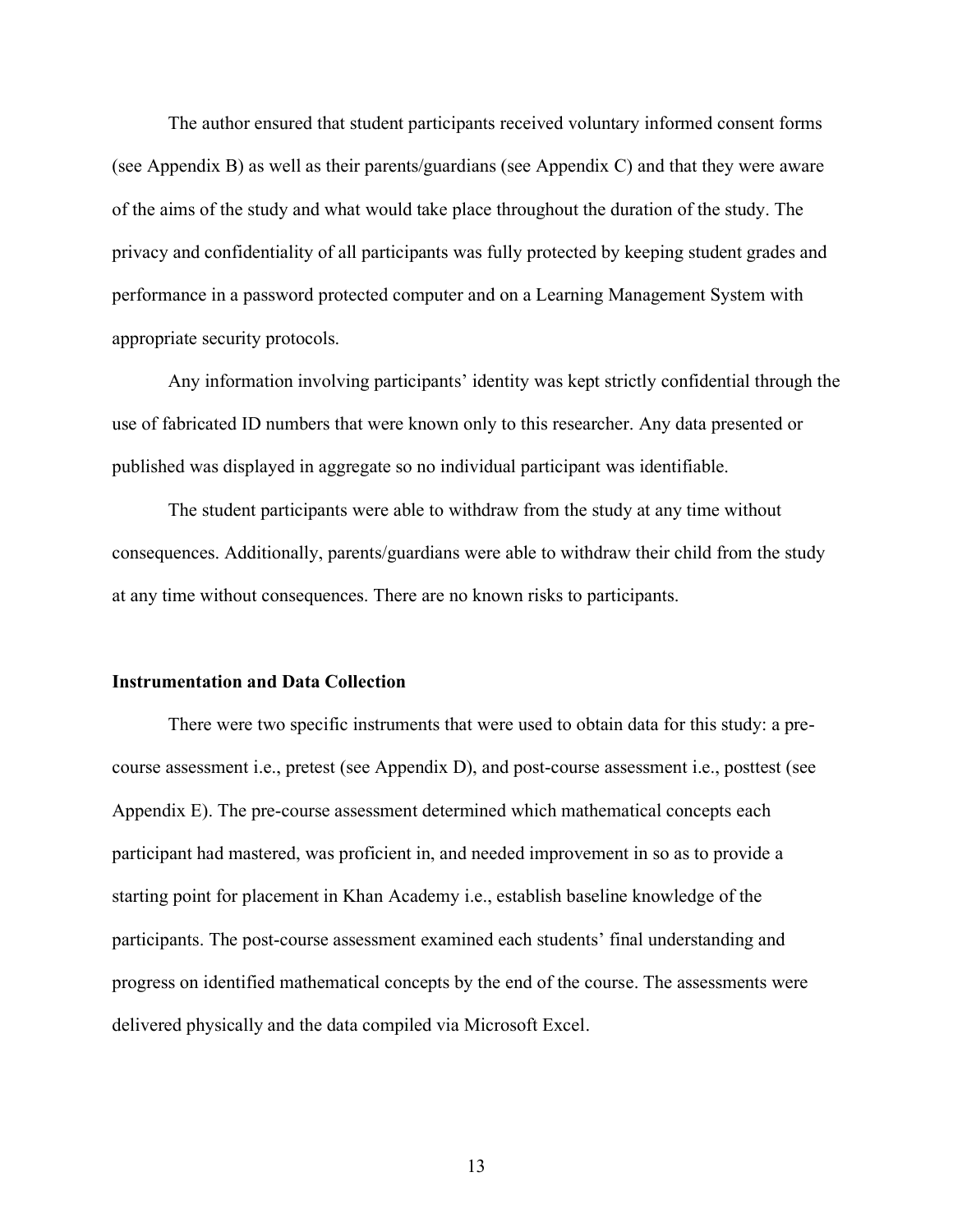#### **Role of the Researcher**

During the course of this study, the researcher was responsible for developing the research question and hypothesis that served as the foundation of the research to be conducted. The researcher was also responsible for obtaining Institutional Review Board (IRB) approval, as well as creating, distributing, and collecting all required consent forms. The researcher also implemented appropriate privacy and confidentiality guidelines for the protection of all participants.

Once the study began, the researcher was responsible for administering the pretest to all participants, for working with students during the first week of the program to determine academic placement in the appropriate Khan Academy subject areas, and for administering the program's posttest at the conclusion of the program. The researcher then needed to compile all relevant data obtained throughout the course of the study. In the next section is the analysis of collected data and discussion of the results.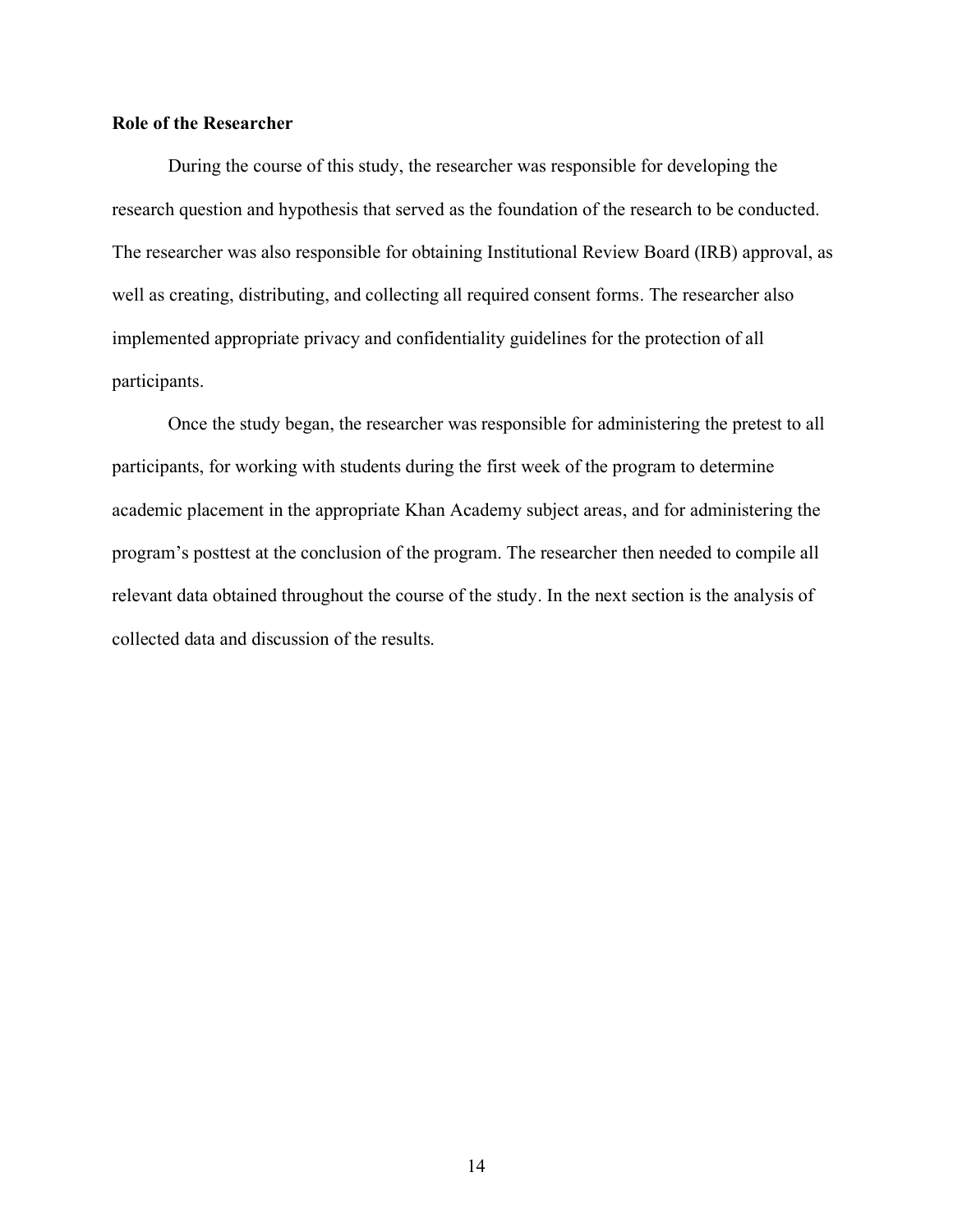#### **RESULTS**

### **Data Collection**

As the purpose of the study was to determine whether or not the use of Khan Academy as an intervention would improve student performance with preidentified mathematical concepts, 31 students were enrolled in a Math Enrichment course where Khan Academy was the primary mode of instruction both inside and outside of the school environment. All students were enrolled in a Math Enrichment course in the Khan Academy platform, where they were then placed in the program's Pre-Algebra curriculum of materials. Students were assigned four math units to focus on, which were Factors and Multiples, Ratios and Rates, Percentages, and Exponents Intro and Order of Operations.

After registering students in the Math Enrichment course in Khan Academy, the first class session was conducted and the goals of the course were explained to all participating students. Each student was then administered the pretest (see Appendix D) with questions primarily taken from the four Khan Academy units noted earlier in this section, which the students then completed and submitted to the researcher. As students worked in Khan Academy, their performance was tracked by the researcher to determine how much time each student was spending in Khan Academy and how many/which concepts were worked on by each student.

At the conclusion of the marking period, the participating students were administered a posttest (see Appendix E), the results of which were compiled in an Excel spreadsheet for analysis.

#### **Data Analysis**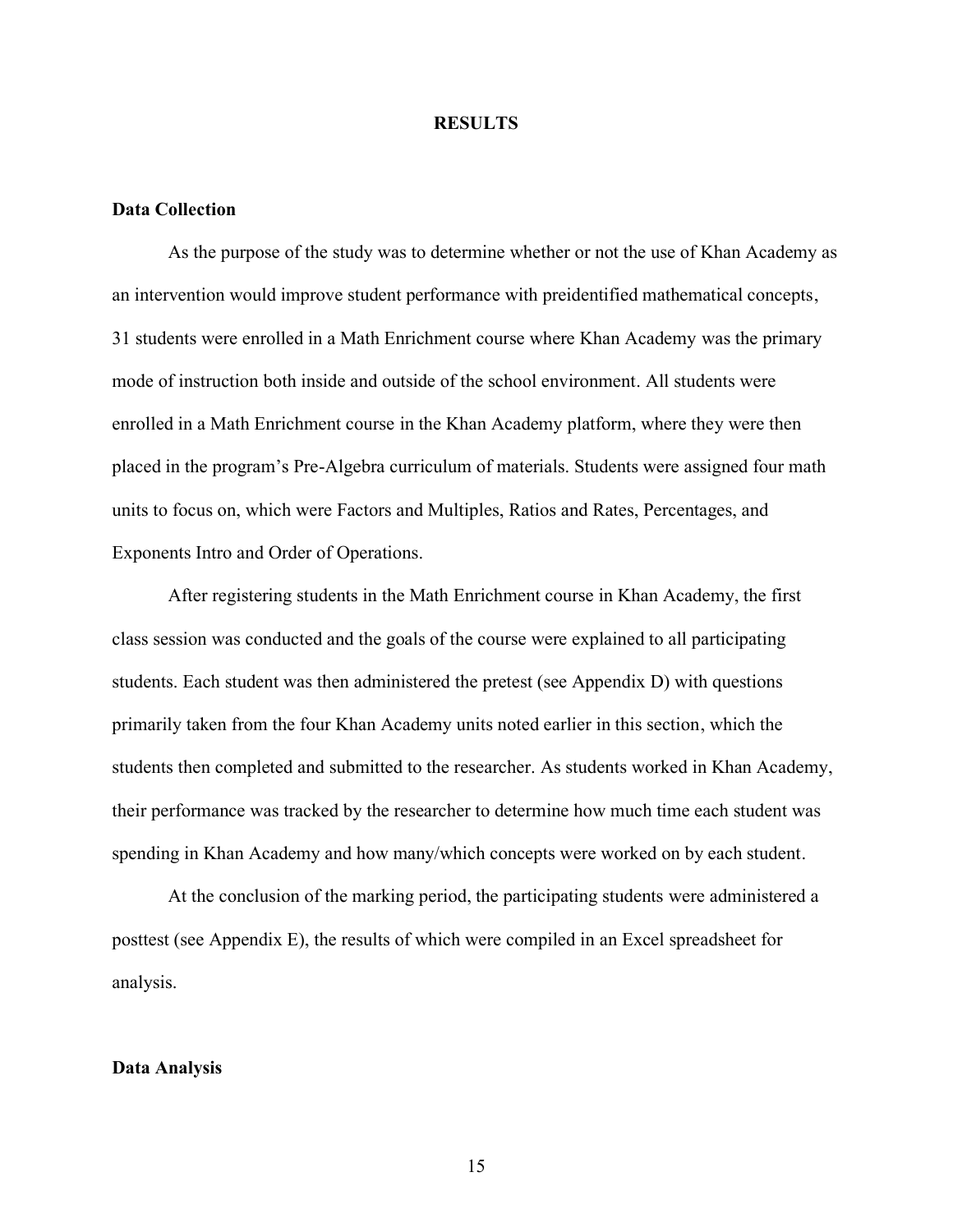Table 1 indicates each student's overall results on the pretest. Table 2 shows each student's pretest accuracy rates. Table 3 indicates each student's overall results on the posttest. Table 4 shows each student's posttest accuracy rates.

Students Test score  $# 1$  93%  $#2$  75%  $\# 3$  50%  $#4$  68%  $# 5$  61% # 6 96%  $#7$  57%  $\# 8$  50%  $#9$  71%  $\# 10$  61%  $#11$  82%  $\# 12$  61%  $\# 13$  89%  $\# 14$  89%  $# 15$  54%  $# 16$  75%  $# 17$  29%  $#18$  82%  $\# 19$  50%  $\# 20$  32%  $# 21$  82%  $#22$  68%  $\# 23$  18%  $\# 24$  100%  $# 25$  82%  $\# 26$  54%  $# 27$  29%  $\# 28$  57%  $#29$  89%  $#30$  82%  $\#31$  61%

Table 1. Pretest Results from Students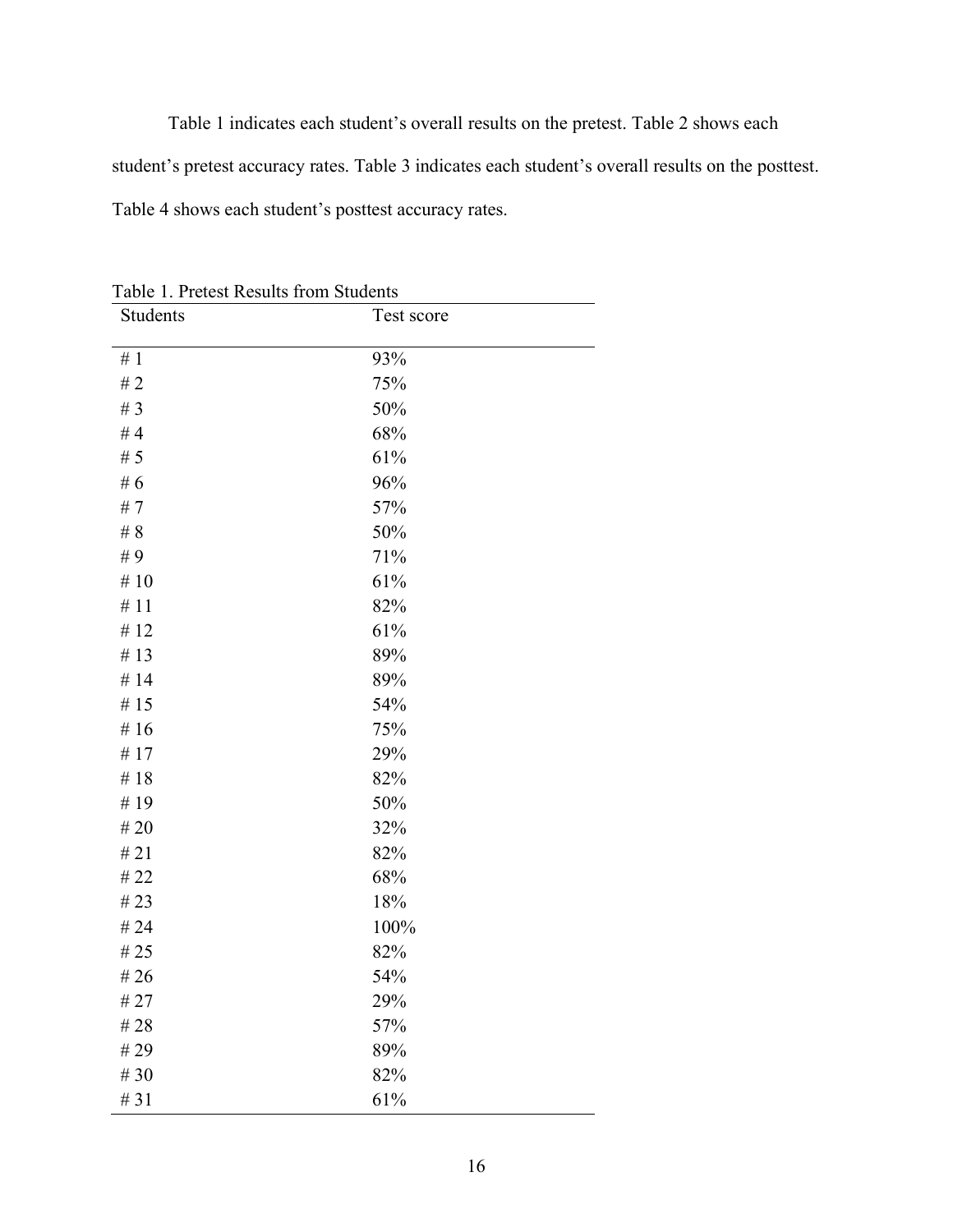| Question | <b>Accuracy Rate</b> |  |
|----------|----------------------|--|
| #1       | 71%                  |  |
| #2       | 74%                  |  |
| # $3$    | 68%                  |  |
| #4       | 58%                  |  |
| # $5$    | 90%                  |  |
| # $6$    | 71%                  |  |
| #7       | 90%                  |  |
| # $8$    | 74%                  |  |
| $\#$ 9   | 87%                  |  |
| # $10$   | 74%                  |  |
| #11      | 74%                  |  |
| #12      | 81%                  |  |
| #13      | 81%                  |  |
| #14      | 42%                  |  |
| #15      | 48%                  |  |
| #16      | 16%                  |  |
| #17      | 36%                  |  |
| #18      | 84%                  |  |
| #19      | 100%                 |  |
| $\#$ 20  | 61%                  |  |
| # $21$   | 16%                  |  |
| # 22     | 68%                  |  |
| # 23     | 77%                  |  |
| # 24     | 65%                  |  |
| #25      | 42%                  |  |
| #26      | 94%                  |  |
| # 27     | 74%                  |  |
| #28      | 36%                  |  |
| Average  | 66%                  |  |

Table 2. Pretest Results Accuracy Rate

There were four students who performed at a higher level of performance (90% or better) on the pretest, including one who obtained a score of 100%. Excluding this single student who demonstrated mastery with the identified mathematical concepts, the fact that the overall class average on the pretest was 66% indicated that there was significant progress that could be made by the participating students in the identified mathematical concepts. Examining individual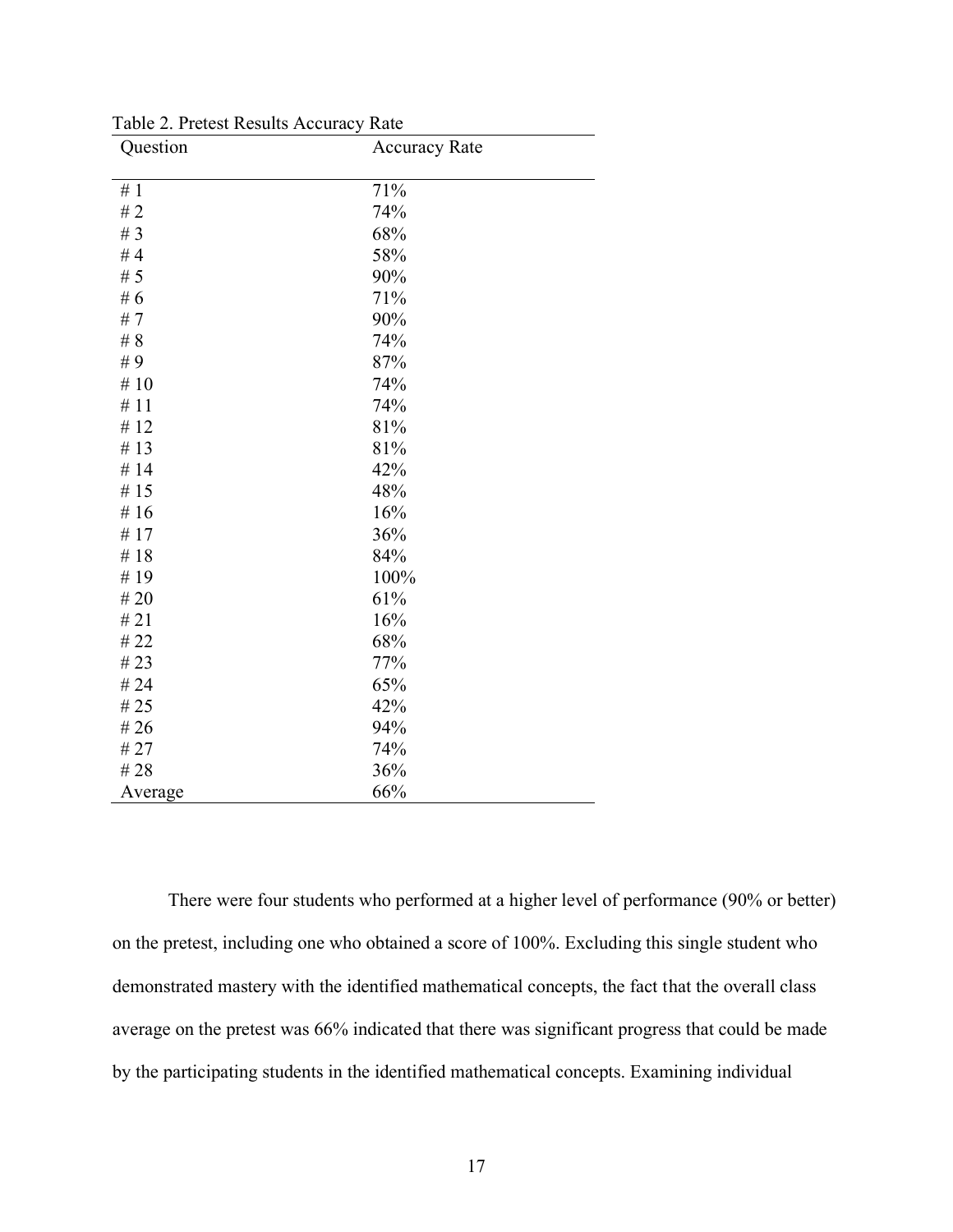| Students | Test score | % of Improvement |
|----------|------------|------------------|
| # $1$    | 93%        | $0\%$            |
| # $2$    | 89%        | 14%              |
| # $3$    | 54%        | 4%               |
| #4       | 57%        | $-11%$           |
| # $5$    | 64%        | 3%               |
| # $6$    | 100%       | 4%               |
| # $7$    | 86%        | 29%              |
| # $8$    | 64%        | 14%              |
| #9       | 96%        | 25%              |
| # $10$   | 64%        | 3%               |
| #11      | 96%        | 14%              |
| # $12$   | 61%        | $0\%$            |
| # $13$   | 93%        | 4%               |
| #14      | 100%       | 11%              |
| # $15$   | 82%        | 28%              |
| # $16$   | 93%        | 18%              |
| # $17$   | 64%        | 35%              |
| #18      | 82%        | 0%               |
| #19      | 50%        | $0\%$            |
| $\#$ 20  | 50%        | 18%              |
| # $21$   | 75%        | $-7%$            |
| $\#$ 22  | 79%        | 11%              |
| # $23$   | 18%        | $0\%$            |
| #24      | 96%        | $-4%$            |
| # $25$   | 89%        | 7%               |
| # $26$   | 82%        | 28%              |
| #27      | 64%        | 28%              |
| #28      | Excluded   | Excluded         |
| #29      | 96%        | $7\%$            |
| # $30$   | 86%        | 4%               |
| # 31     | 86%        | 25%              |

Table 3. Posttest Results from Students

questions from the pretest, performance was quite divergent from one question to the next, with only one question (Question 19) receiving perfect marks from the students and the lowest scoring two questions (Questions 16 and 21) receiving only a 76.97% correct rate. Overall, the results of the pretest indicated that almost all of the students participating, regardless of their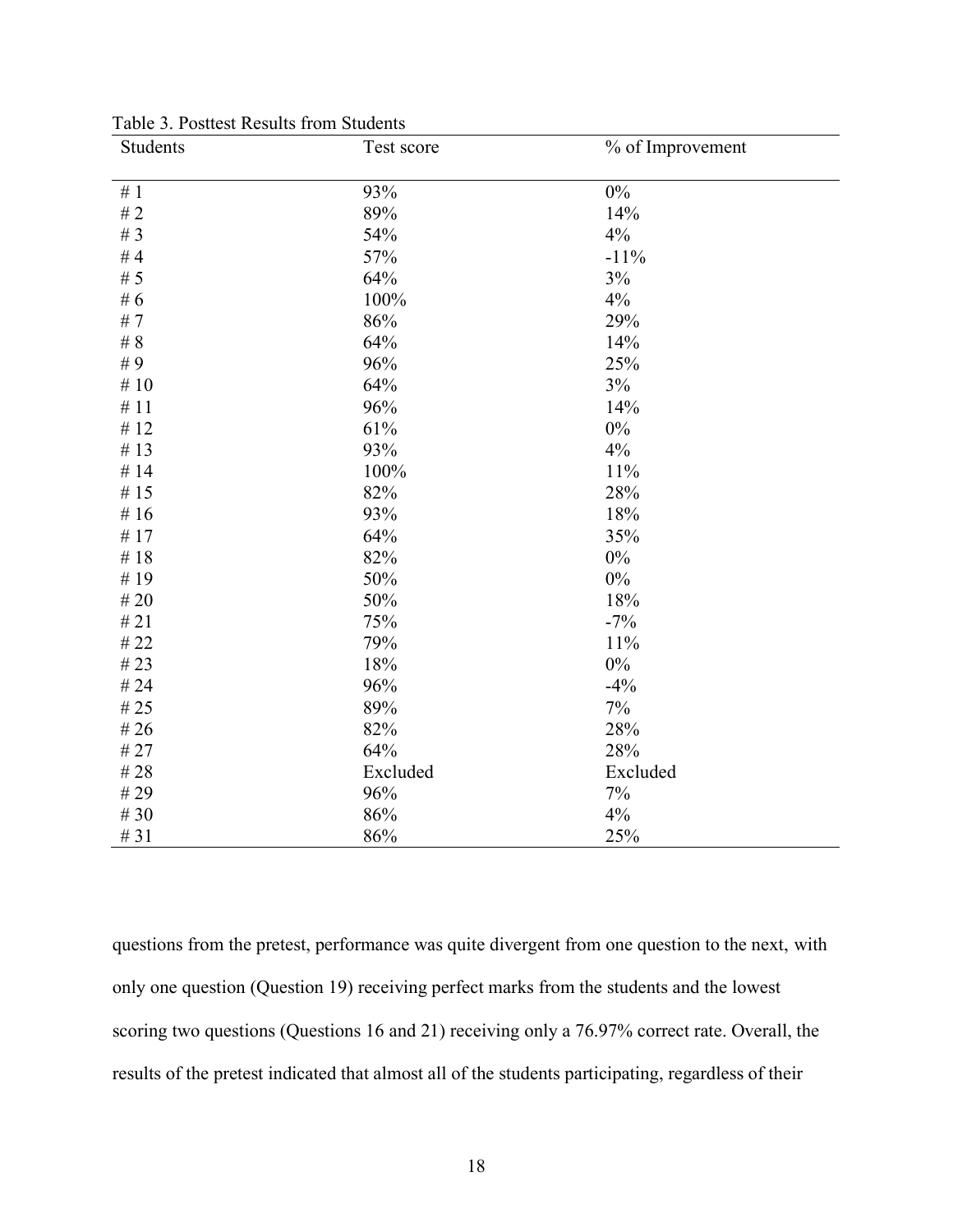grade level, could demonstrate an increase in their posttest scores, assuming that working on the identified mathematical concepts in Khan Academy was conducive to an improved understanding of the material.

| Table 4. Postiest Results Accuracy Rate<br>Question | <b>Accuracy Rate</b> |
|-----------------------------------------------------|----------------------|
|                                                     |                      |
| #1                                                  | 86%                  |
| #2                                                  | 79%                  |
| # $3$                                               | 93%                  |
| #4                                                  | 82%                  |
| # $5$                                               | 89%                  |
| #6                                                  | 86%                  |
| #7                                                  | 96%                  |
| #8                                                  | 82%                  |
| #9                                                  | 82%                  |
| #10                                                 | 75%                  |
| #11                                                 | 75%                  |
| #12                                                 | 96%                  |
| #13                                                 | 93%                  |
| #14                                                 | 25%                  |
| #15                                                 | 79%                  |
| #16                                                 | 57%                  |
| #17                                                 | 43%                  |
| #18                                                 | 89%                  |
| #19                                                 | 93%                  |
| #20                                                 | 61%                  |
| #21                                                 | 50%                  |
| # 22                                                | 89%                  |
| #23                                                 | 89%                  |
| # 24                                                | 89%                  |
| # 25                                                | 71%                  |
| # 26                                                | 93%                  |
| # 27                                                | 71%                  |
| #28                                                 | 36%                  |
| Average                                             | 76.97%               |

Table 4. Posttest Results Accuracy Rate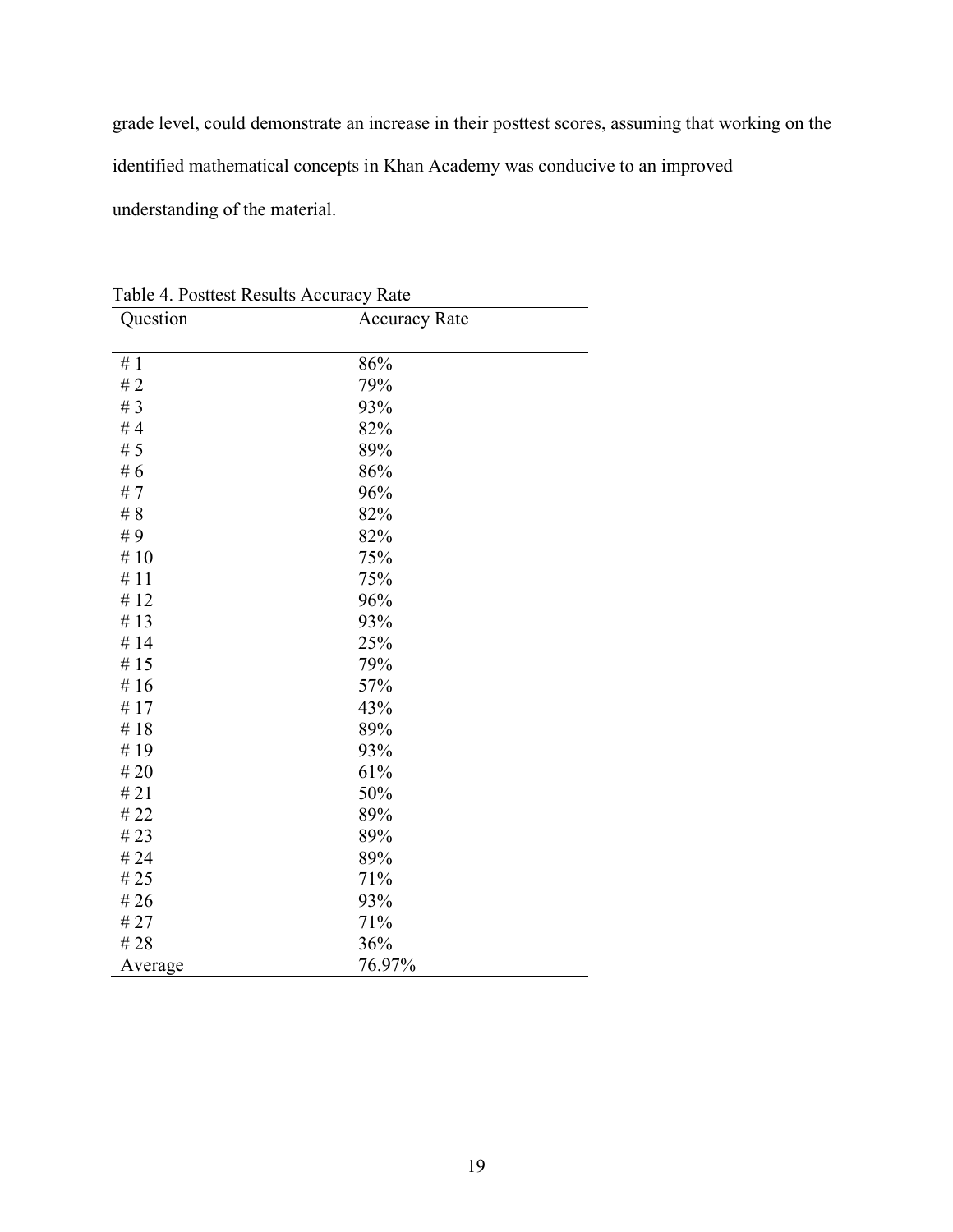The posttest scores indicated minimal-to-high rates of improvement from the pretest, with an average of an 10.40% improvement from the pretest to the posttest. The range of improvement was from -11% to 35% from the beginning of the intervention to the end of the quarter when the posttest was given to the participating students. Out of the participating students, three received a lower score, four received the same score, 23 received a higher score, and one was excluded since the student transferred to a different school and did not complete the study. Higher rates of participation in the Khan Academy platform generally resulted in higher rates of improvement, with an average of 11.2% improvement among the top five users by minutes spent compared to an average of 4.2% improvement among the five users who spent the least amount of time on Khan Academy.

What follows next is a discussion of these findings, recommendations for future research, and conclusions.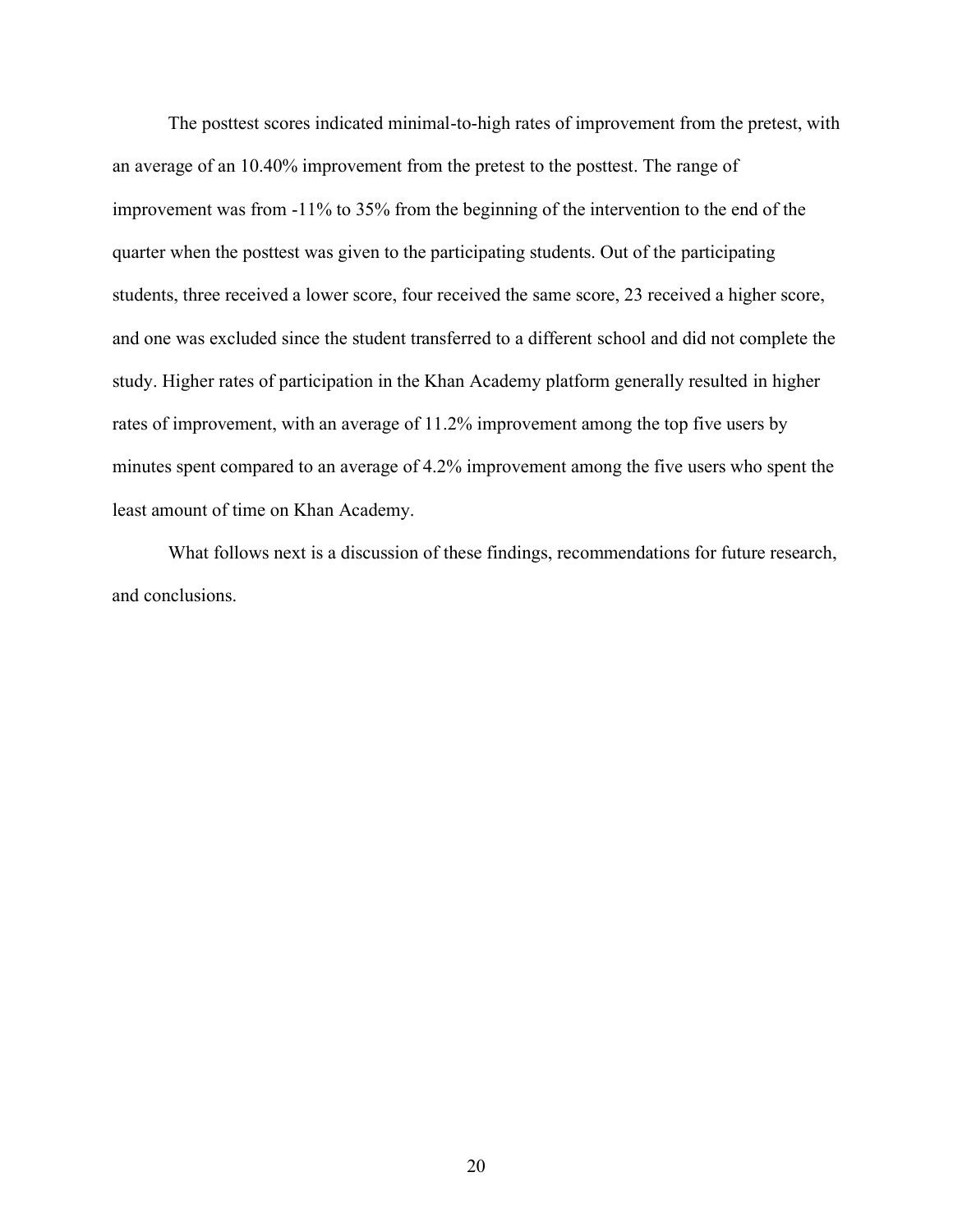#### **DISCUSSION**

#### **Summary**

This study was conducted to determine the efficacy of Khan Academy in improving student math scores over the course of a quarter marking period, which was approximately 45 days over the course of around nine weeks. The study tracked student performance in the Khan Academy platform, including how long each student spent in Khan Academy and how many skills were mastered throughout the trial quarter marking period. A pretest was given at the beginning of the Khan Academy program, with students receiving an average score of 66% with a range of scores from 18% to a 100%. At the end of the program, a posttest was given to the participating students with an average score of 76.97%, with the vast majority of students having experienced some degree of improvement from their pretest score.

#### **Discussion**

As was found in the Literature Review conducted earlier in this study, most of the existing research on the efficacy of Khan Academy in improving student outcomes indicates that Khan Academy is at least somewhat effective in doing so. The majority of the studies indicated that other factors, such as the structure of the class in which Khan Academy is implemented, the amount of time students spend on the platform, etc., all influence the extent to which the intervention can improve student outcomes.

This study indicated that for the students who participated in the Khan Academy program, around 77% experienced a positive outcome in the form of a higher posttest score, which this researcher believes was a result of the learning that took place through the Khan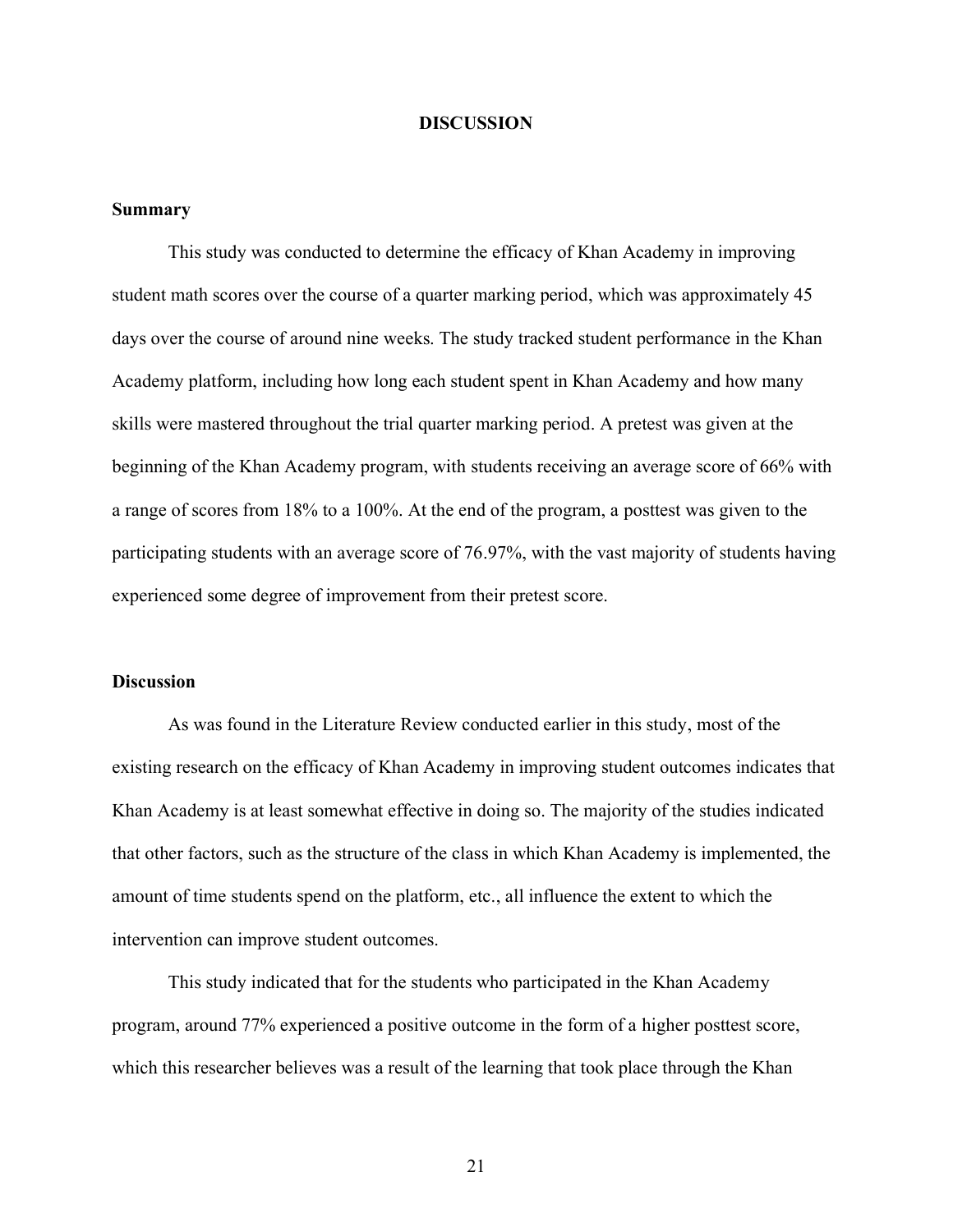Academy platform and supports the research hypothesis. The results of this study align with much of the existing research that has been conducted involving Khan Academy and K-12 students, particularly regarding the use of the tool as a math intervention. Additionally, the 11% average improvement rate of this study aligns with some of the more dramatic findings of studies like the one conducted by Sahlman and Kind (2012) where most of their 7th-grade pilot students moved from below basic to proficient on their standardized tests.

By combining the average rate of improvement among the participating students from the beginning to end of the program (with the fact that most students experienced some degree of improvement), along with these results corroborating much of the existing research on this topic, this author believes the results of this study support the use of Khan Academy as a mathematics intervention for K-12 students, per the research question that served as the foundation of this study.

#### **Recommendations for Future Research**

While this study demonstrated that the use of Khan Academy can result in improved student performance on identified math concepts over a relatively short period of time, there are a number of ways that future research could expand upon these findings. For example, a longerterm study taking place over the course of a half or even a full school year could help determine if these results would be replicated over a longer period.

Another potentially useful variable would be to use a larger pool of participating students, perhaps from several different schools, which could help generate more generalizable results and provide insight into whether different groups of students under different educators would display similar outcomes. Additionally, greater structure in a future Khan Academy intervention which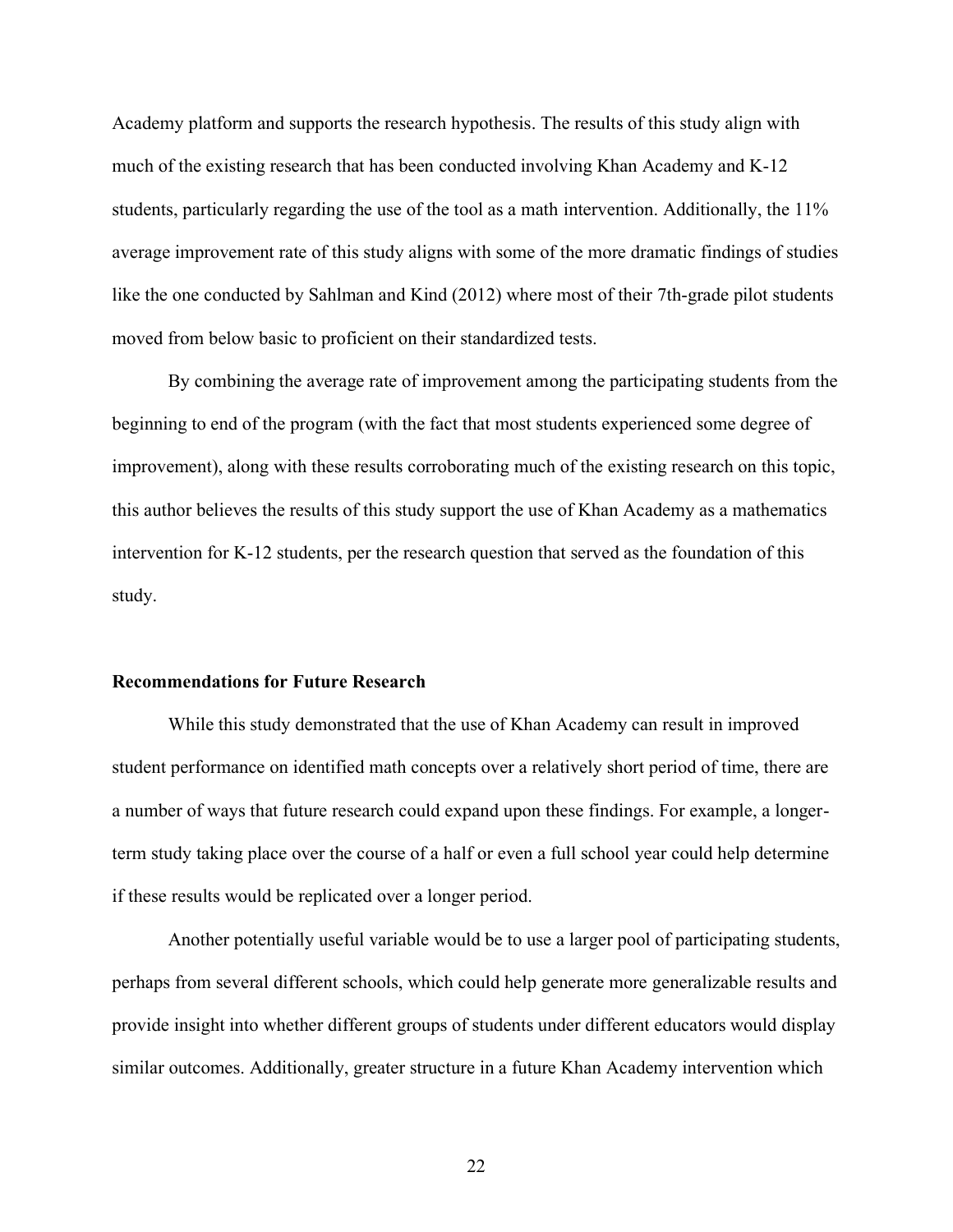included weekly assignments that carried enough academic weight and/or other motivations to increase student participation and buy-in, as well as more formative assessment, would likely result in more discriminating and accurate determination of how much Khan Academy can improve student mastery of identified mathematical concepts.

Lastly, a study that utilized an experimental research design whereby there would be a control group of students who did not receive a Khan Academy intervention and an experimental group that did could be useful in verifying whether or not improvements in student performance were largely or exclusively the result of the use of Khan Academy. This study nonetheless should provide insights into how such a study could be designed to deliver a Khan Academy intervention to a group of students, given that the students in this study did appear to benefit from the Khan Academy intervention due to the higher performance of participating students on the posttest.

#### **Conclusions**

After comparing pretest and posttest scores of the students who participated in the Khan Academy intervention, an 11% improvement in test scores was demonstrated, indicating that the students did benefit from the use of Khan Academy in a largely independent setting which relied on students working at home or during free time throughout the school day. As Khan Academy is a versatile program that can be used by students in and outside of the classroom, it gives teachers numerous avenues for implementation. Based on the results from the studies mentioned in the Literature Review, along with the results of this study, Khan Academy appears to be an effective mathematics intervention which educators should consider implementing in their classrooms.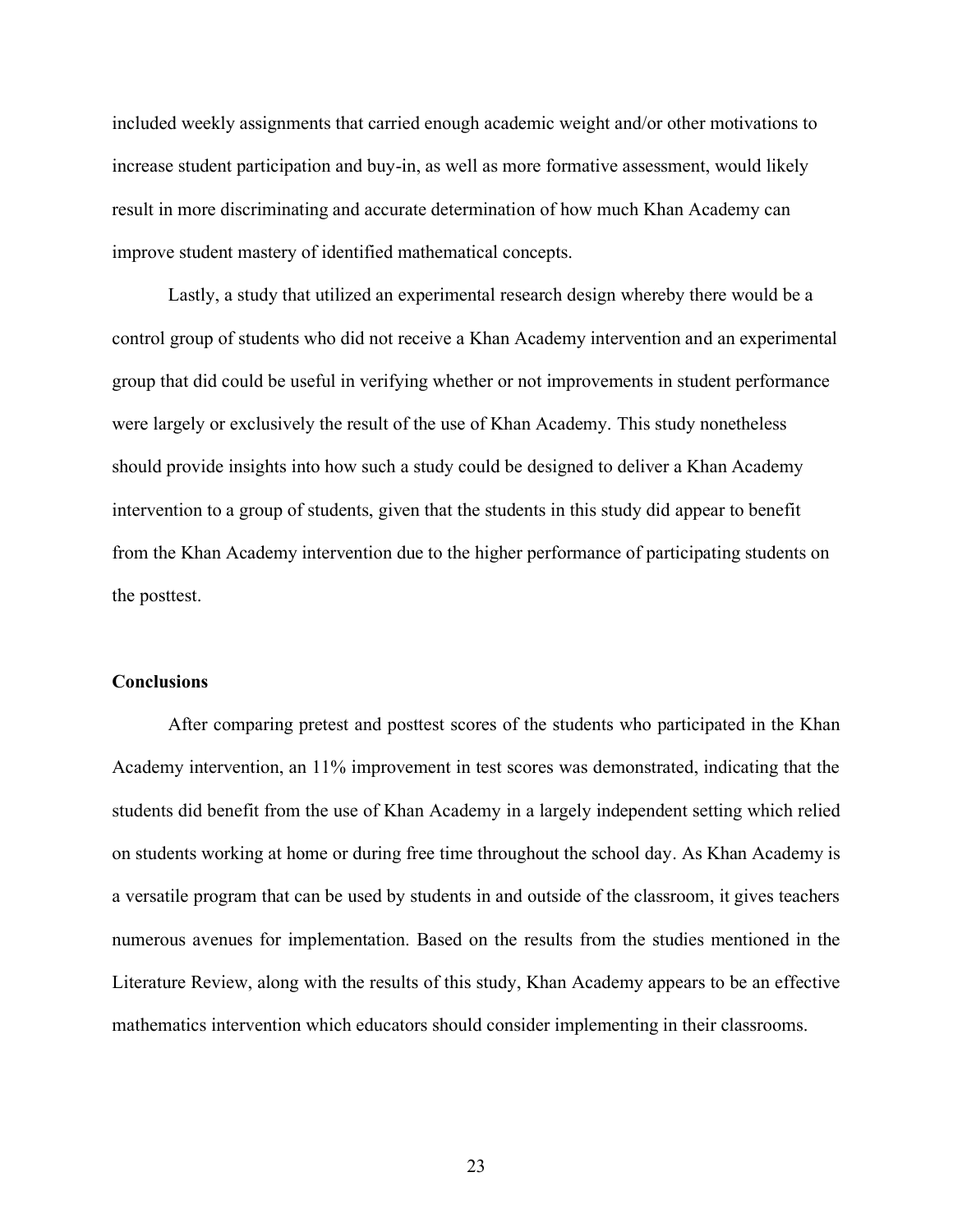#### **REFERENCES**

- Arnavut, A., Bicen, H., & Nuri, C. (2019). Student' approaches to massive open online courses: The case of Khan Academy. *Broad Research in Artificial Intelligence & Neuroscience*, *10*(1), 82-90. https://eds.s.ebscohost.com/eds/pdfviewer/pdfviewer?vid=1&sid=cde4ab09 -196a-4fc6-8295-30e6e981825a%40redis
- Bender, W. N. (2017). *20 Strategies for Increasing Student Engagement*. Learning Sciences International.
- Blacer-Bacolod, D., & Bacolod, R. S. (2020). Khan Academy as a supplemental learning tool for non-STEM students in chemistry engineering course*. International Journal of Advanced Research*, *8*(12), 561-565.
- Cargile, L. A. (2015). Blending instruction with Khan Academy. *Mathematics Teacher*, *109*(1), 34-39. https://www.jstor.org/stable/pdf/10.5951/mathteacher.109.1.0034.pdf?refreqid= excelsior%3Aeb8ab8bbae00bf26b8eacdb58681ac62
- Chan, M., O'Connor, T., & O'Connor, P. (2016). Using Khan Academy in community college developmental math courses: Results and lessons learned from developmental math demonstration project. *New England Board of Higher Education*, https://files.eric.ed.gov/ fulltext/ED590821.pdf
- Gray, W. J. A., & Lindstrom, C. (2019). Five tips for integrating Khan Academy in your course. *Teach*, *406*. https://eds.s.ebscohost.com/eds/detail/detail?vid=0&sid=3e0c178b-a7ae-4fa2-9b3c-0bd8931c54d6%40redis&bdata=JkF1dGhUeXBlPXNzbyZzaXRlPWVkcy1sa XZlJnNjb3BlPXNpdGU%3d#AN=edsair.od......1848..259ccdf232dc92264908896f9a828 0e4&db=edsair
- Kelly, D. P., & Rutherford, T. (2017). Khan Academy as supplemental instruction: A controlled study of a computer-based mathematics intervention. *International Review of Research in Open and Distributed Learning*, *18*(4), 70-77. https://eds.s.ebscohost.com/eds/pdfviewer/ pdfviewer?vid=11&sid=4e935e2e-783d-4b4b-9fac-523d30a3b8b2%40redis
- Light, D., & Pierson, E. (2015). Increasing student engagement in math: The use of Khan Academy in Chilean classrooms. *International Journal of Education and Development using Information and Communication Technology*, *10*(2), 103-119. https://eds.s. ebscohost.com/eds/pdfviewer/pdfviewer?vid=1&sid=990a36e2-7111-4afc-8673 a2edbf4cac5b%40redis
- Rueda, K., & Serrano, O. (2019). Online training for the strengthening of mathematical preknowledge mediated by Khan-Academy platform. *Journal of Physics*, 1161. https:// iopscience.iop.org/article/10.1088/1742-6596/1161/1/012019/pdf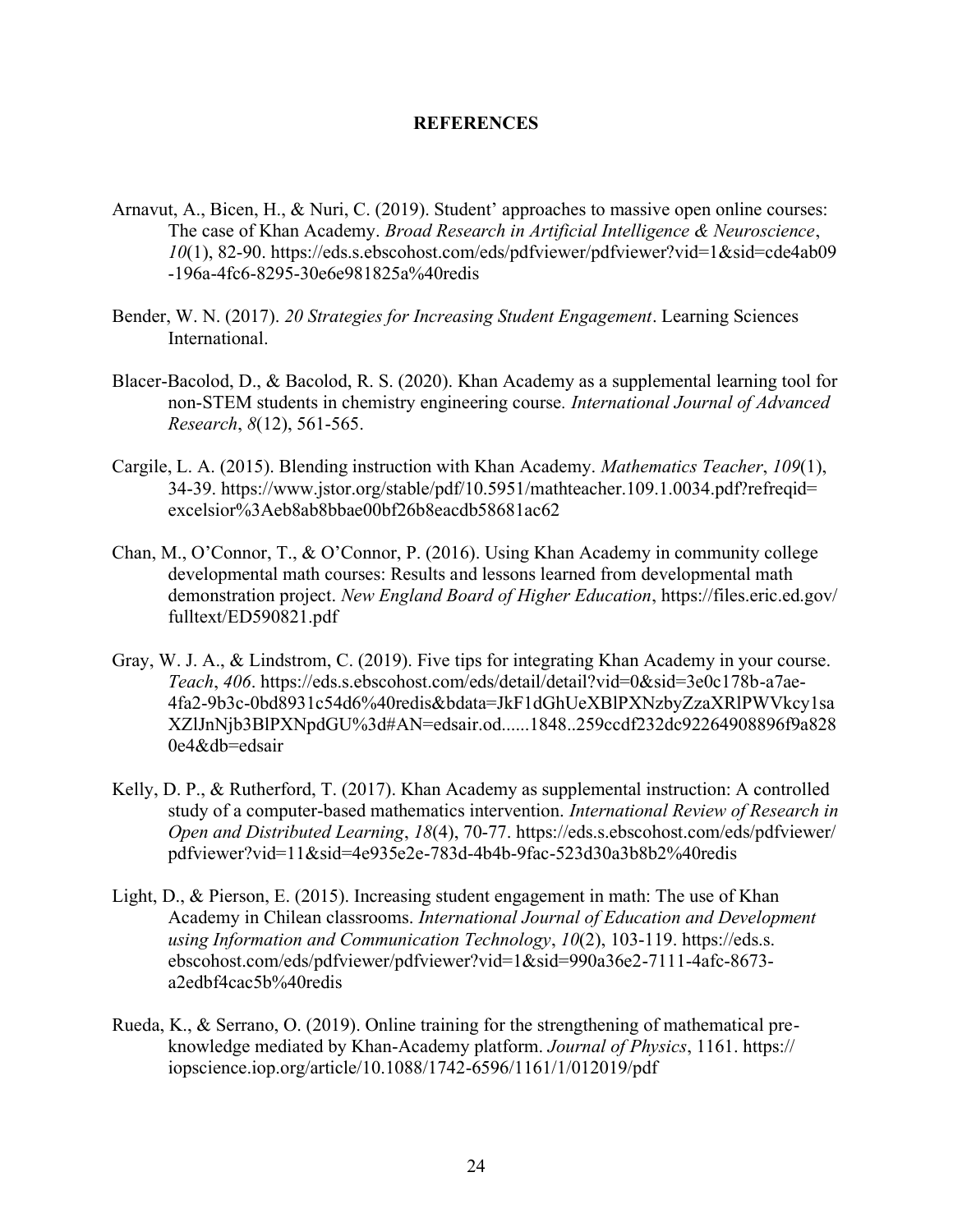- Sahlman, W. A., & Kind, L. (2012). Khan Academy. *Harvard Business School*, https://mittalsouthasiainstitute.harvard.edu/wp-content/uploads/2012/08/Khan\_Academy .pdf
- San, I., & Aykac, T. (2020). Effect of Khan Academy-aided teaching on academic achievement in English course. *Cypriot Journal of Educational Sciences*, *15*(2), 1107-1116. https:// eric.ed.gov/?id=EJ1274115
- Schwartz, K. (2014, May 6). How are teachers and students using Khan Academy? KQED, https://www.kqed.org/mindshift/35412/how-are-teachers-and-students-using-khanacademy
- Smith, S. J., & Harvey, E. E. (2014). K-12 online lesson alignment to the principles of universal design for learning: the Khan Academy. *Open Learning*, *29*(3), 222-242. https://eds.s. ebscohost.com/eds/pdfviewer/pdfviewer?vid=1&sid=a8978a9e-340c-41ab-9eb6 bf13018eca73%40redis
- Tennessee Department of Health. (n.d.). *Suburban areas*. https://www.tn.gov/health/cedep/environmental/healthy-places/healthy-places/landuse/lu/suburban-areas.html
- US Census Bureau. (2010). Pennsylvania: 2010. Summary population and housing characteristics. 2010 census of population and housing. https://www.census.gov/prod/ cen2010/cph-1-40.pdf
- Zengin, Y. (2017). Investigating the use of the Khan Academy and mathematics software with a flipped classroom approach in mathematics teaching. *Journal of Educational Technology & Society*, *20*(2), 89-100. https://www.jstor.org/stable/90002166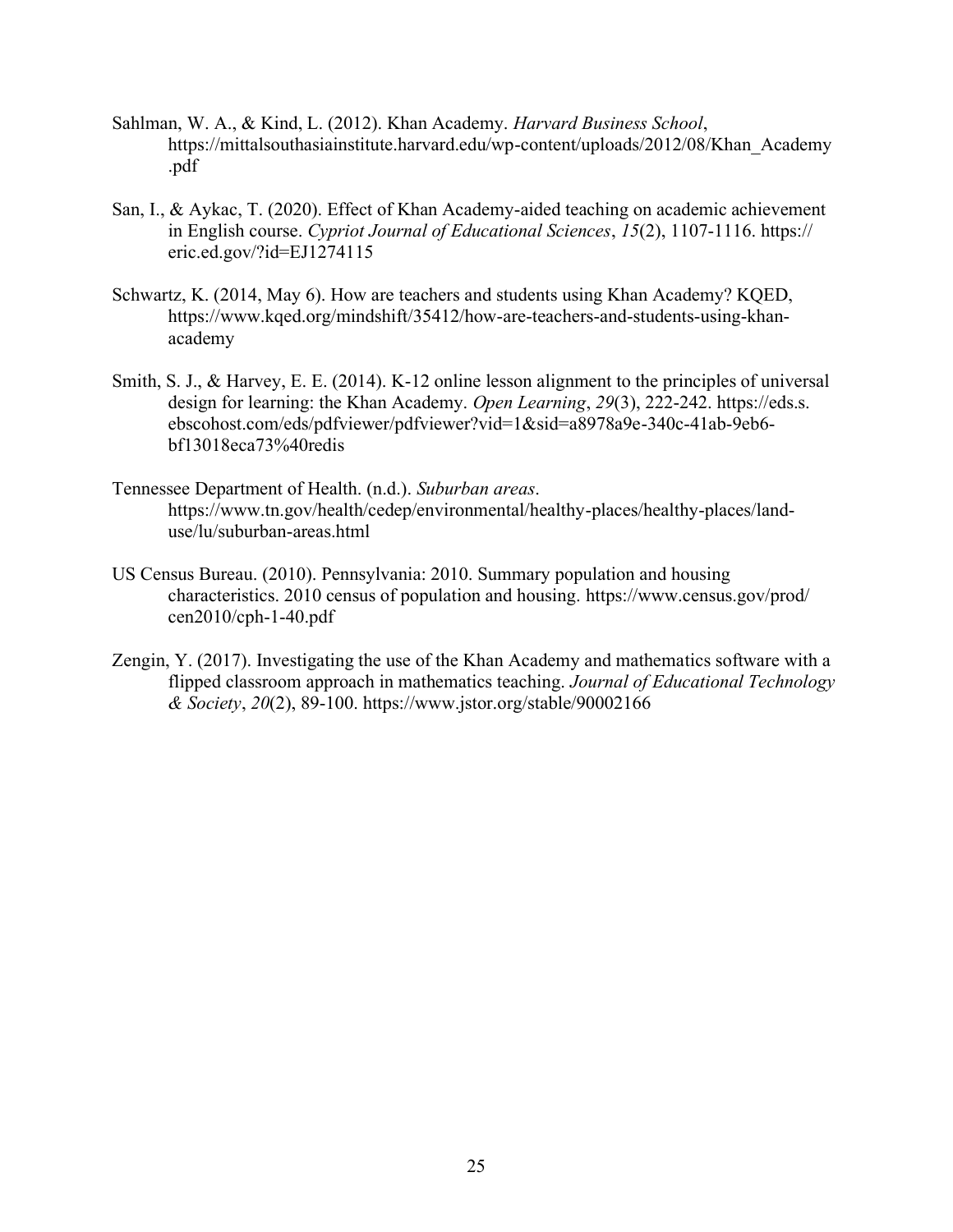### **APPENDICES**

### **Appendix A: Institutional Review Board (IRB) Approval**

#### IRB-FY2022-313 - Initial: Initial Approval



do-not-reply@cayuse.com <do-not-reply@cayuse.com> 1/19/2022 4:15 PM

To: Chang, Ching-Wen; Kreller, Shane C



∹7

To: Ching-Wen Chang Reading Foundations & Tech

RE: Notice of IRB Approval Submission Type: Initial Study #: IRB-FY2022-313 Study Title: Examining the Effectiveness of Khan Academy as an Instructional Tool in a Highschool Mathematics Course **Decision: Approved** 

Approval Date: January 19, 2022

This submission has been approved by the Missouri State University Institutional Review Board (IRB). You are required to obtain IRB approval for any changes to any aspect of this study before they can be implemented. Should any adverse event or unanticipated problem involving risks to subjects or others occur it must be reported immediately to the IRB.

This study was reviewed in accordance with federal regulations governing human subjects research, including those found at 45 CFR 46 (Common Rule), 45 CFR 164 (HIPAA), 21 CFR 50 & 56 (FDA), and 40 CFR 26 (EPA), where applicable.

Researchers Associated with this Project: PI: Ching-Wen Chang Co-Pl: Primary Contact: Shane Kreller Other Investigators: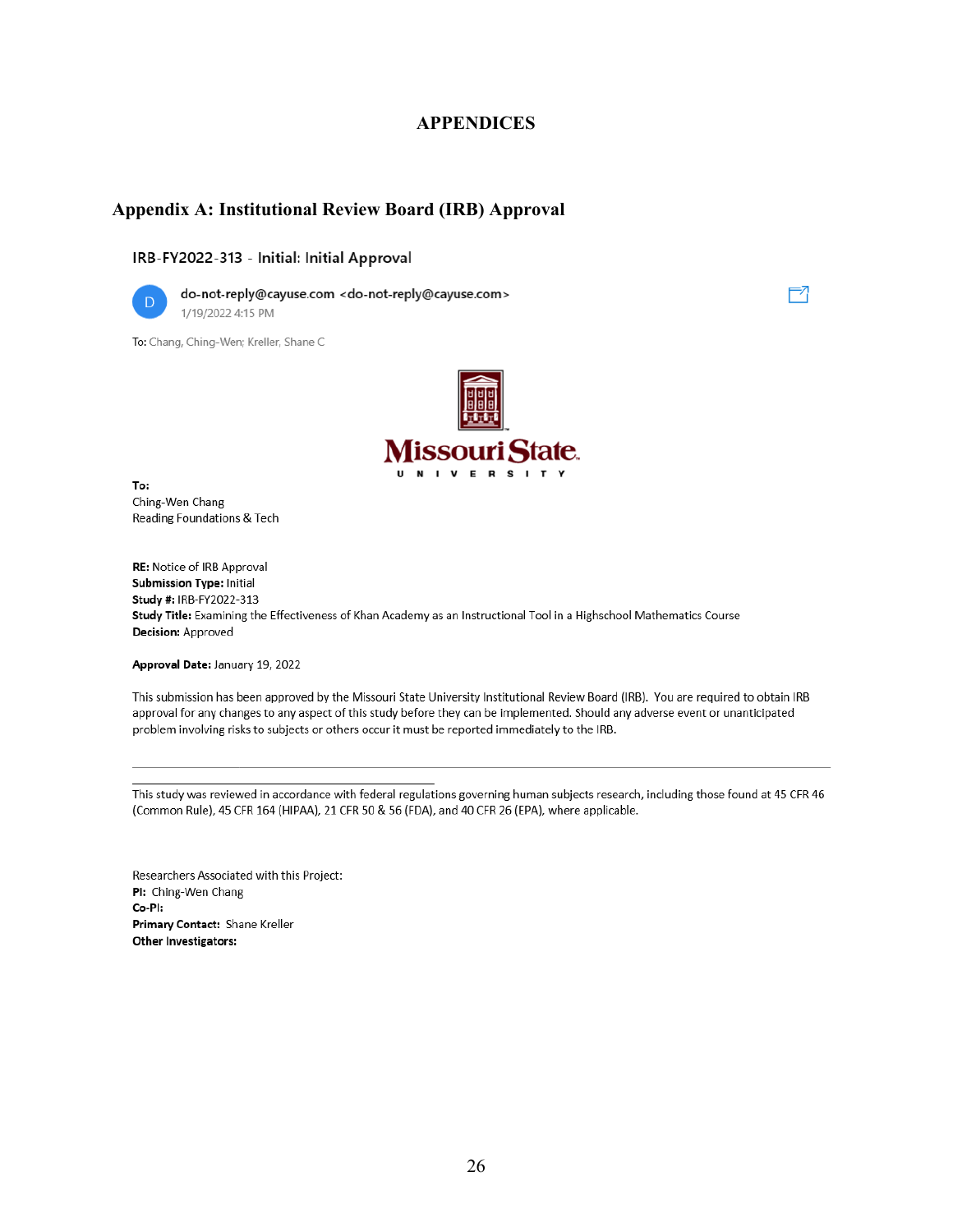## **Appendix B: Informed Consent for Student**

You are being invited to participate in a Master's research study titled **Examining the Effectiveness of Khan Academy as an Instructional Tool in a Highschool Mathematics Course**. This study is being conducted by Mr. Shane Kreller in the Master of Educational Technology program at Missouri State University.

There are no known risks if you decide to participate in this study. There are no costs for your participation in this study. The information gathered will form the basis for future research, improvements in the classrooms, and may be used in scholarly publications. The information collected may or may not benefit you directly. The information gathered in this study should provide more general benefits to educators.

The information gathered from the research instrument is confidential. No one will know whether or not you participated in the study. Individuals from the Institutional Review Board may inspect these records. Should the data be published, it will be used in aggregate; individual participants cannot be identified.

Your participation in this study is completely voluntary. All data collection or observations will be conducted during normal classroom time as part of the Math Enrichment course you will participate in if you decide to do so. If you are willing to participate in the study, it would be greatly appreciated. By signing this form, you are voluntarily agreeing to participation.

If you have questions regarding the research, you may contact the researcher, Mr. Shane Kreller the research advisor, Dr. Ching-Wen Chang, or the Office for Research Administration at MSU whose contact information is provided below.

If you are willing to participate in the research, you must sign below. Thank you for your consideration, it is greatly appreciated.

| Mr. Shane C. Kreller              | Dr. Ching-Wen Chang      | Office for Research |
|-----------------------------------|--------------------------|---------------------|
| $(570)$ 472-1810                  | $(417) 836 - 5353$       | Administration      |
| $\vert$ sck1995@missouristate.edu | cchang@missouristate.edu | 417-836-5972        |

Student Name - Printed Student - Signature Date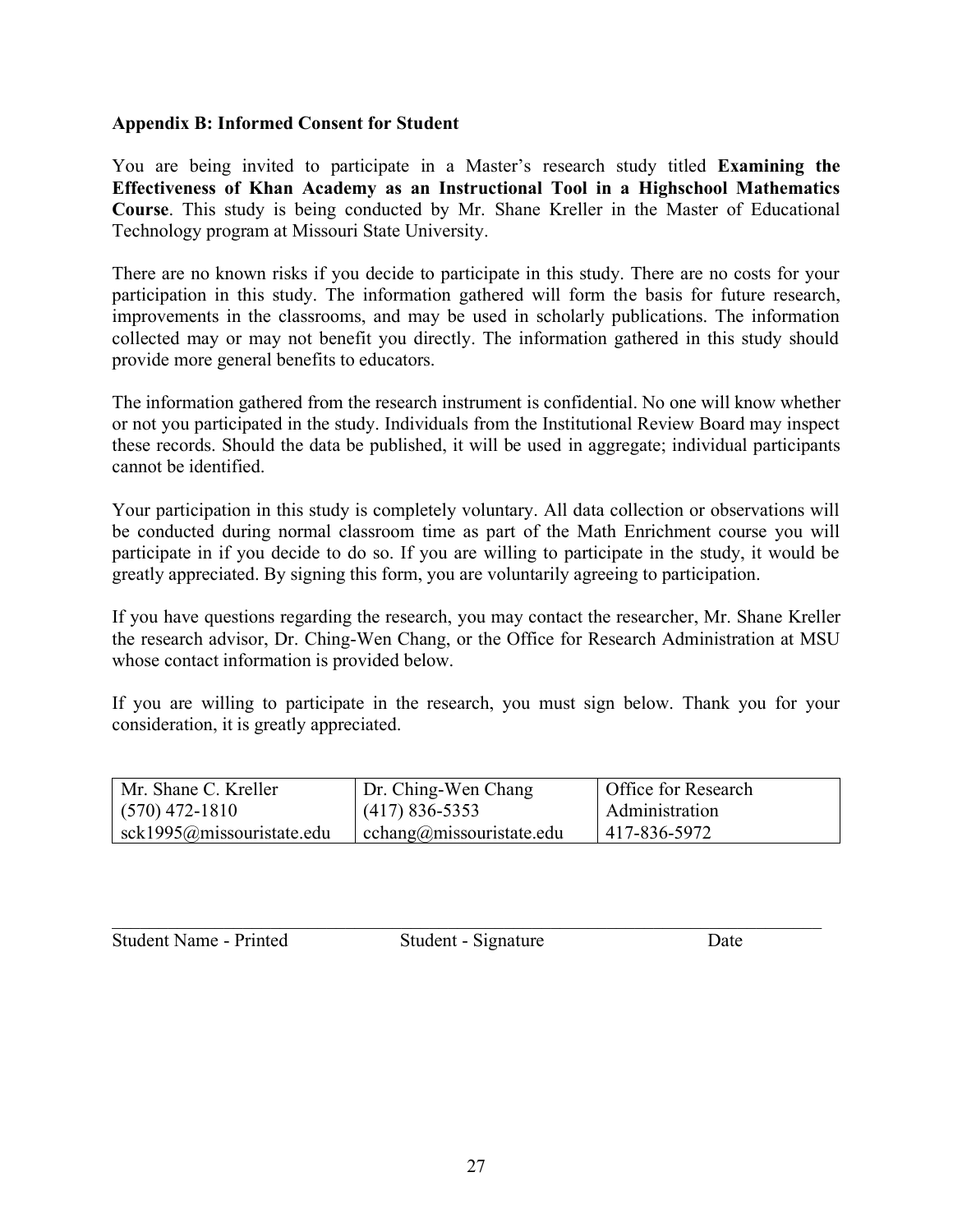## **Appendix C: Informed Consent for Parent/Guardian**

Your child is being invited to participate in a Master's research project titled **Examining the Effectiveness of Khan Academy as an Instructional Tool in a Highschool Mathematics Course**. This study is being conducted by Mr. Shane Kreller in the Master of Educational Technology program at Missouri State University.

There are no known risks if you decide to allow your child to participate in this study. There are no costs for your child's participation in this study. The information gathered will form the basis for future research, improvements in the classrooms, and may be used in scholarly publications. The information collected may or may not benefit you and your child directly. The information gathered in this study should provide more general benefits to educator.

The information gathered from the research instrument is confidential. No one will know whether or not your child participated in the study. Individuals from the Institutional Review Board may inspect these records. Should the data be published, it will be used in aggregate; individual participants cannot be identified.

Your child's participation in this study is completely voluntary. No additional time will be required of you or your child in order to participate. All data collection or observations will be conducted during normal classroom time as part of the Math Enrichment course your child will participate in if you decide to allow their participation. If you are willing to allow your child to participate in the study, it would be greatly appreciated. By signing this form, you and your child are voluntarily agreeing to participation.

If you have questions regarding the research, you may contact the researcher, Mr. Shane Kreller the research advisor, Dr. Ching-Wen Chang, or the Office for Research Administration at MSU whose contact information is provided below.

If you are willing to have your child participate in the research, both you and your child must sign below. Thank you for your consideration, it is greatly appreciated.

| Mr. Shane C. Kreller              | Dr. Ching-Wen Chang      | Office for Research |
|-----------------------------------|--------------------------|---------------------|
| $(570)$ 472-1810                  | $(417) 836 - 5353$       | Administration      |
| $\vert$ sck1995@missouristate.edu | cchang@missouristate.edu | 417-836-5972        |

| Parent/Guardian Name - Printed | Parent/Guardian – Signature | Date |
|--------------------------------|-----------------------------|------|
|                                |                             |      |

Your Child's Name – Printed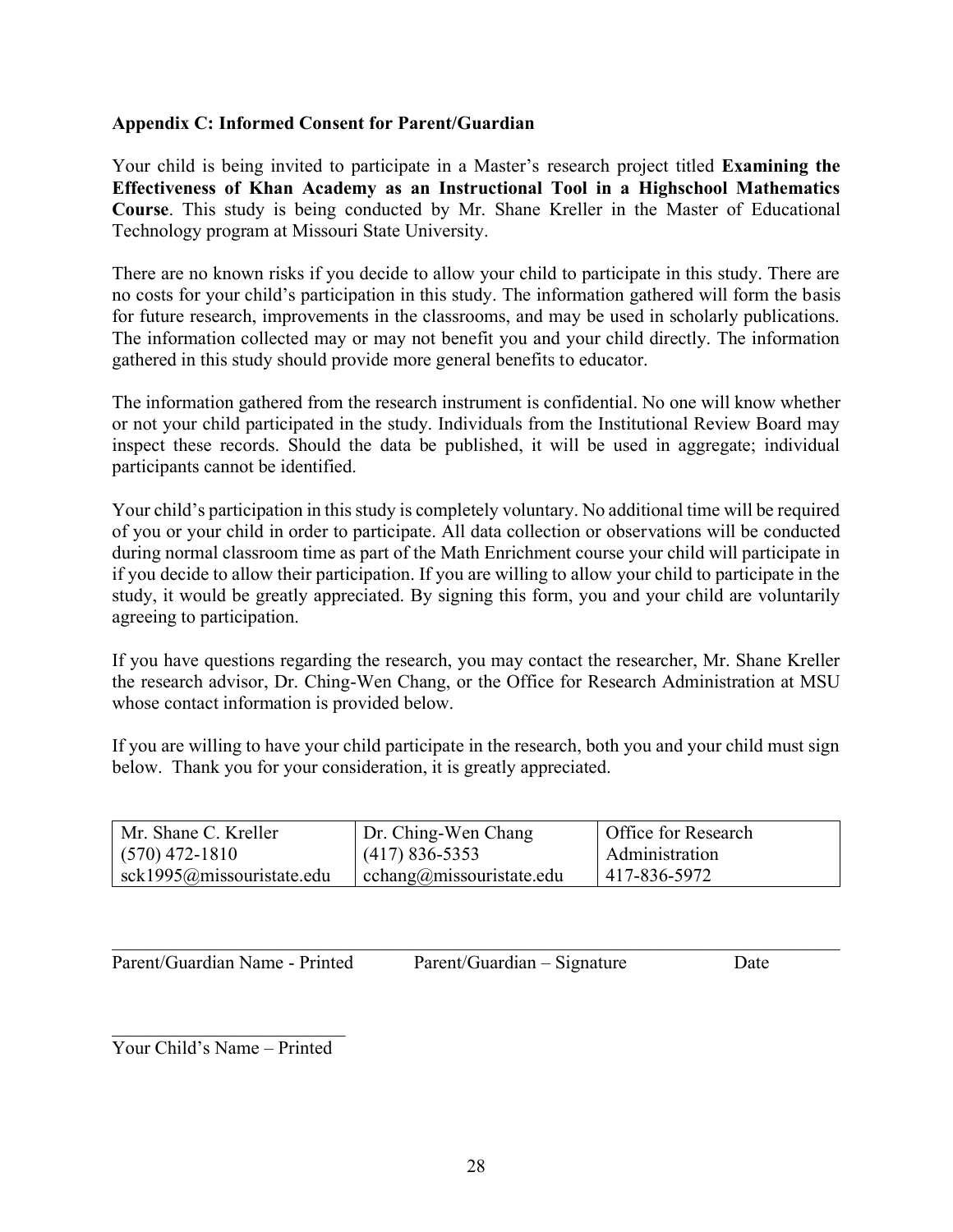#### **Appendix D: Khan Academy Program Pretest**

Name:

This test is only meant to determine your starting point in terms of proficiency with the mathematical concepts that will be targeted by the Khan Academy study. Your performance on this exam has no effect on your grade or anything else whatsoever, so please relax and just do your very best!

1.) Which of the following are factor pairs for 49? Mark all that apply.

- $\begin{array}{ccc} \square & 3 & 8 & 13 \end{array}$  $\begin{array}{ccc} \square & 7 & 8 & 7 \end{array}$
- $2 & 23$
- $\Box$  1 & 49
- $\Box$  4 & 11

2.) Which of the following are factor pairs for 66? Mark all that apply.

 $\begin{array}{ccc} \mathbf{1} & 3 & 8 & 22 \end{array}$  $\begin{array}{ccc} \square & 2 & 4 & 33 \end{array}$  $\Box$  6 & 11  $\begin{array}{ccc} \square & 4 & \& 16 \end{array}$  $\begin{array}{ccc} \square & 1 & 4 \\ 6 & 6 \end{array}$ 

3.) A rectangle has an area of 20 square centimeters. Which of the following could be the rectangle's length and width? (Area = length \* width). Mark all that apply.

- $\Box$  3 cm & 8 cm
- $\Box$  4 cm & 5 cm
- $\Box$  2 cm & 10 cm
- $\Box$  1 cm & 20 cm

4.) A rectangle has an area of 81 square centimeters. Which of the following could be the rectangle's length and width? (Area = length \* width). Mark all that apply.

- $\Box$  9 cm & 9 cm
- $\Box$  7 cm & 12 cm
- $\Box$  1 cm & 81 cm
- $\Box$  3 cm & 27 cm

5.) List all the factors of 24. Mark only one choice.

- $\Box$  24, 48, 73, 96
- $\Box$  1, 2, 4, 6, 8, 10, 12, 24
- $\Box$  1, 2, 3, 4, 6, 8, 12, 24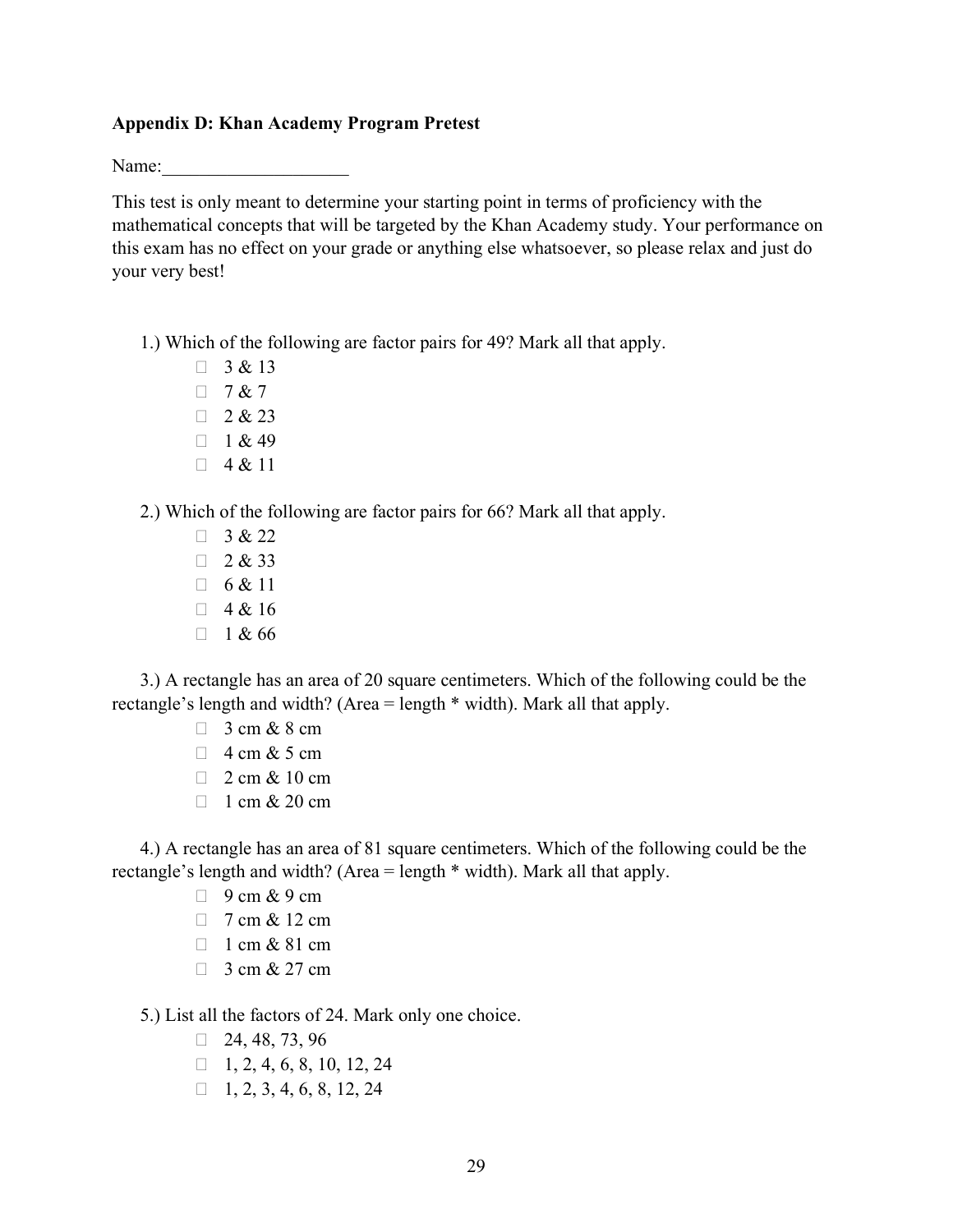6.) List all the factors of 56. Mark only one choice.

- $\Box$  1, 2, 3, 6, 14, 28, 56
- $1, 28, 56, 112$
- $\Box$  1, 2, 4, 7, 8, 14, 28, 56

7.) Which of the following numbers is a multiple of 9? Mark only one choice.

- $\Box$  77
- $\Box$  18
- $\Box$  46
- $\Box$  39

8.) Which of these numbers is prime? Mark only one choice.

- $\Box$  5
- $\Box$  10
- $\Box$  75
- □ 85
- □ 91

9.) Which of these numbers is prime? Mark only one choice.

- $\Box$  11
- $\Box$  15
- $\Box$  21
- $\Box$  56
- $\Box$  57

10.) Which of these numbers is composite? Mark only one choice.

- $\Box$  4
- $\Box$  7
- $\Box$  23
- $\Box$  29
- $\Box$  41

11.) Which of these numbers is composite? Mark only one choice.

- $\Box$  11
- $\Box$  15
- $\Box$  19
- $\Box$  41
- □ 83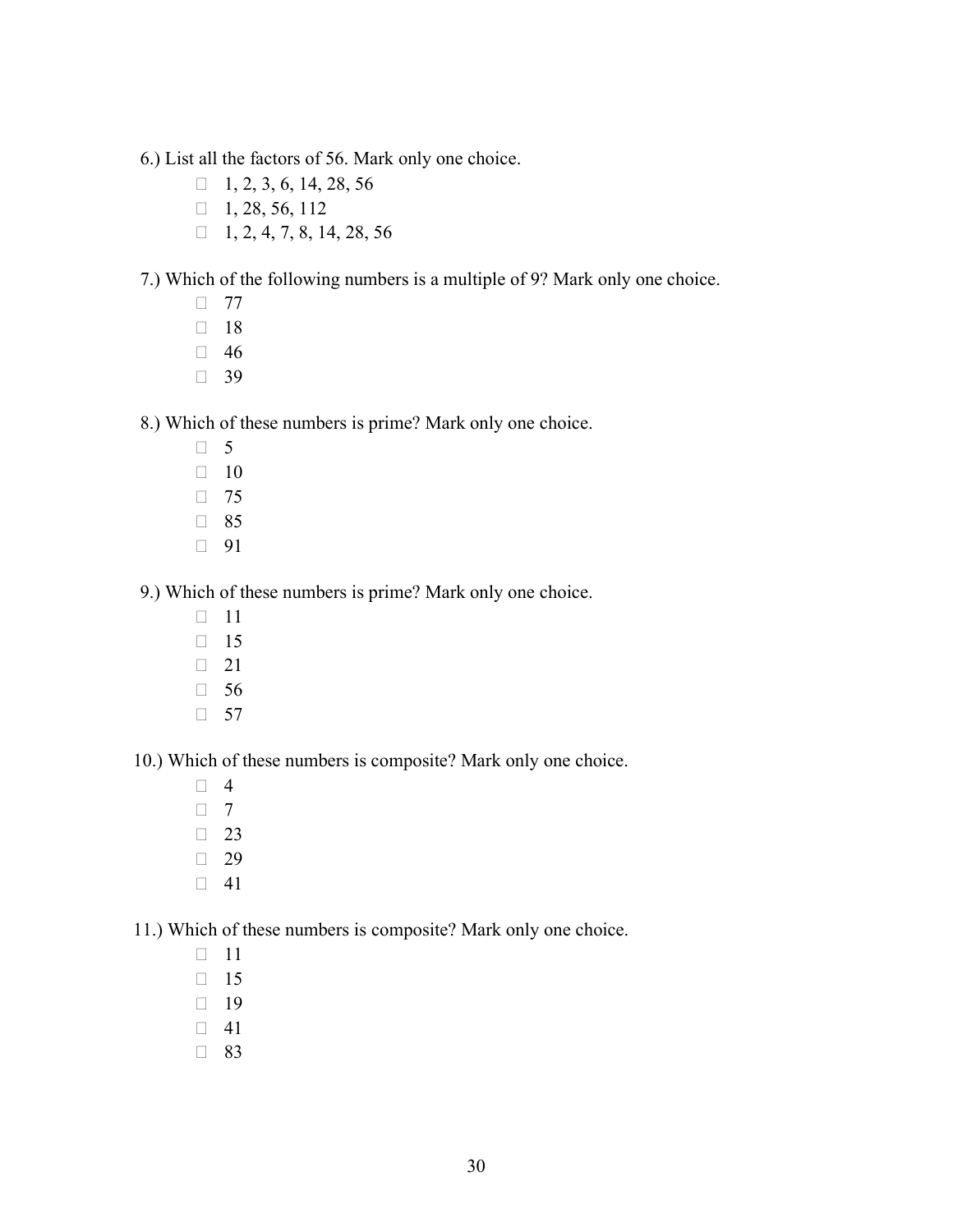12.) Erin loves to play sports! She has earned 3 tennis trophies, 4 basketball trophies, 7 soccer trophies, and 1 volleyball trophy. What is the ratio of Erin's tennis trophies to soccer trophies? Mark only one choice.

> $\Box$  3:7  $\Box$  4:7  $\Box$  7:4  $\Box$  3 : 12

13.) Quinn has a large family. She has 4 cousins who live in Texas, 3 cousins who live in Nebraska, and 9 cousins who live in Michigan. What is the ratio of Quinn's cousins who live in Texas to her cousins who live in Michigan? Mark only one choice.

> $\Box$  4 to 3  $\Box$  3 to 4  $\Box$  4 to 9  $\Box$  4 to 12

14.) Select three ratios that are equivalent to 4 : 3. Mark all that apply.

 $\Box$  8:6  $9:12$  $120 : 15$  $\Box$  32: 24  $36:28$ 

15.) Select three ratios that are equivalent to 5 : 2. Mark all that apply.

- $\Box$  2:5  $\Box$  10 : 4  $120:50$
- $35 : 14$
- $155 : 22$

16.) A box of 15 cookies costs \$9. What is the cost for 1 cookie?

17.) Celia bought a bag of 12 goldfish for \$3. What is the cost for 1 goldfish?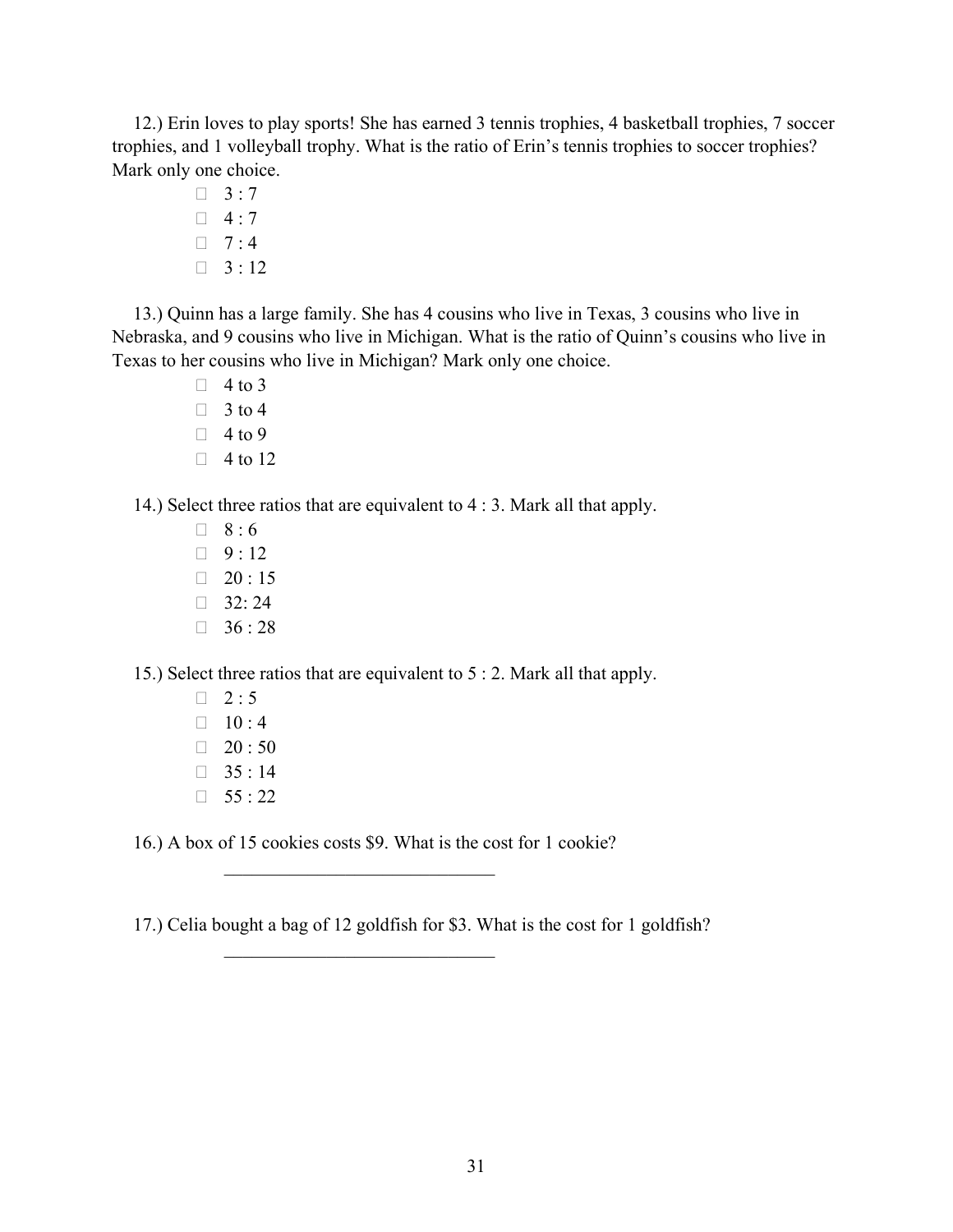# 18.) Answer the question below.

The square below represents one whole.

|   |                   | and the second            |     |     |  |
|---|-------------------|---------------------------|-----|-----|--|
|   |                   |                           |     |     |  |
|   |                   | ₹                         |     | - 1 |  |
|   |                   | and the state of the con- | - 1 | --  |  |
|   | -<br>-            | -<br>---                  |     |     |  |
| w |                   |                           |     |     |  |
|   | .                 | --<br>--                  |     |     |  |
|   | <b>Contractor</b> |                           |     |     |  |
|   |                   |                           |     |     |  |

What percent is represented by the shaded area?



# 19.) Answer the question below.

The square below represents one whole.

|            | $\begin{tabular}{c} \multicolumn{1}{c} {\textbf{1}} & \multicolumn{1}{c} {\textbf{1}} & \multicolumn{1}{c} {\textbf{1}} \\ \multicolumn{1}{c} {\textbf{1}} & \multicolumn{1}{c} {\textbf{1}} & \multicolumn{1}{c} {\textbf{1}} \\ \multicolumn{1}{c} {\textbf{1}} & \multicolumn{1}{c} {\textbf{1}} & \multicolumn{1}{c} {\textbf{1}} \\ \multicolumn{1}{c} {\textbf{1}} & \multicolumn{1}{c} {\textbf{1}} & \multicolumn{1}{c} {\textbf{1}} \\ \multicolumn{1}{c} {\textbf{1}} & \multicolumn$ | the contract of the contract of                           | the property of the state of the co- |  |
|------------|-------------------------------------------------------------------------------------------------------------------------------------------------------------------------------------------------------------------------------------------------------------------------------------------------------------------------------------------------------------------------------------------------------------------------------------------------------------------------------------------------|-----------------------------------------------------------|--------------------------------------|--|
|            |                                                                                                                                                                                                                                                                                                                                                                                                                                                                                                 |                                                           |                                      |  |
|            |                                                                                                                                                                                                                                                                                                                                                                                                                                                                                                 |                                                           |                                      |  |
|            |                                                                                                                                                                                                                                                                                                                                                                                                                                                                                                 |                                                           |                                      |  |
| —          | and the first state of                                                                                                                                                                                                                                                                                                                                                                                                                                                                          | $- -$                                                     | .                                    |  |
| o est<br>- |                                                                                                                                                                                                                                                                                                                                                                                                                                                                                                 | the property of the property of the property of<br>$\sim$ | the control of the con-              |  |
|            |                                                                                                                                                                                                                                                                                                                                                                                                                                                                                                 |                                                           |                                      |  |
| -          |                                                                                                                                                                                                                                                                                                                                                                                                                                                                                                 |                                                           |                                      |  |
|            |                                                                                                                                                                                                                                                                                                                                                                                                                                                                                                 |                                                           |                                      |  |

What percent is represented by the shaded area?

 $\frac{1}{2}$ 

# 20.) Answer the question below.

The square below represents one whole.



What percent is represented by the shaded area?

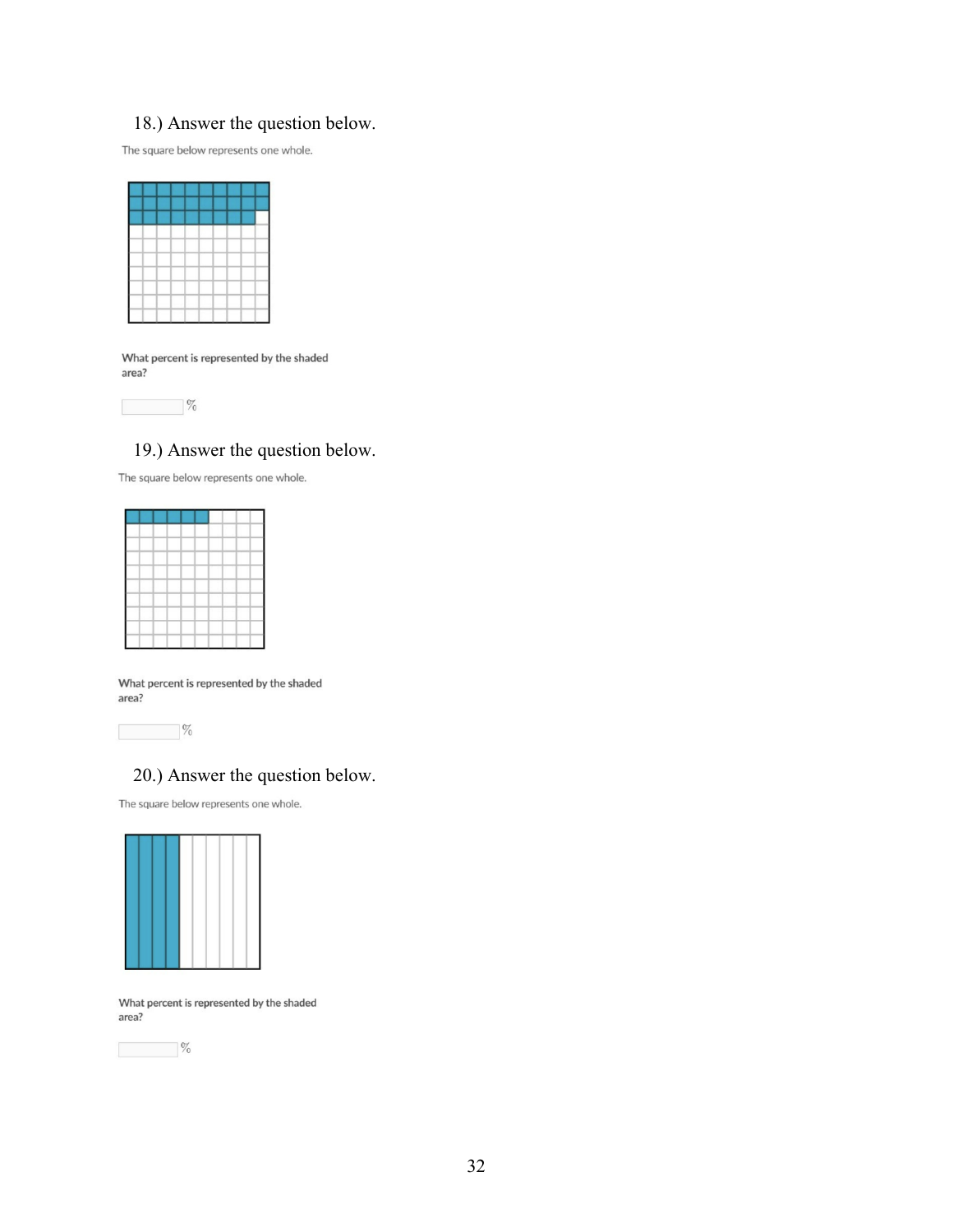# 21.) Answer the question below.

Each square below represents one whole.



What percent is represented by the shaded area?

 $\%$ 

# 22.) Answer the question below.

The square below represents one whole.

Express the shaded area as a fraction, a decimal, and a percent of the whole.



| Decimal: |  |
|----------|--|
| Percent: |  |

## 23.) Answer the question below.

The square below represents one whole.

Express the shaded area as a fraction, a decimal, and a percent of the whole.



Percent:  $$\%$ 

24.) Evaluate  $0<sup>5</sup>$ .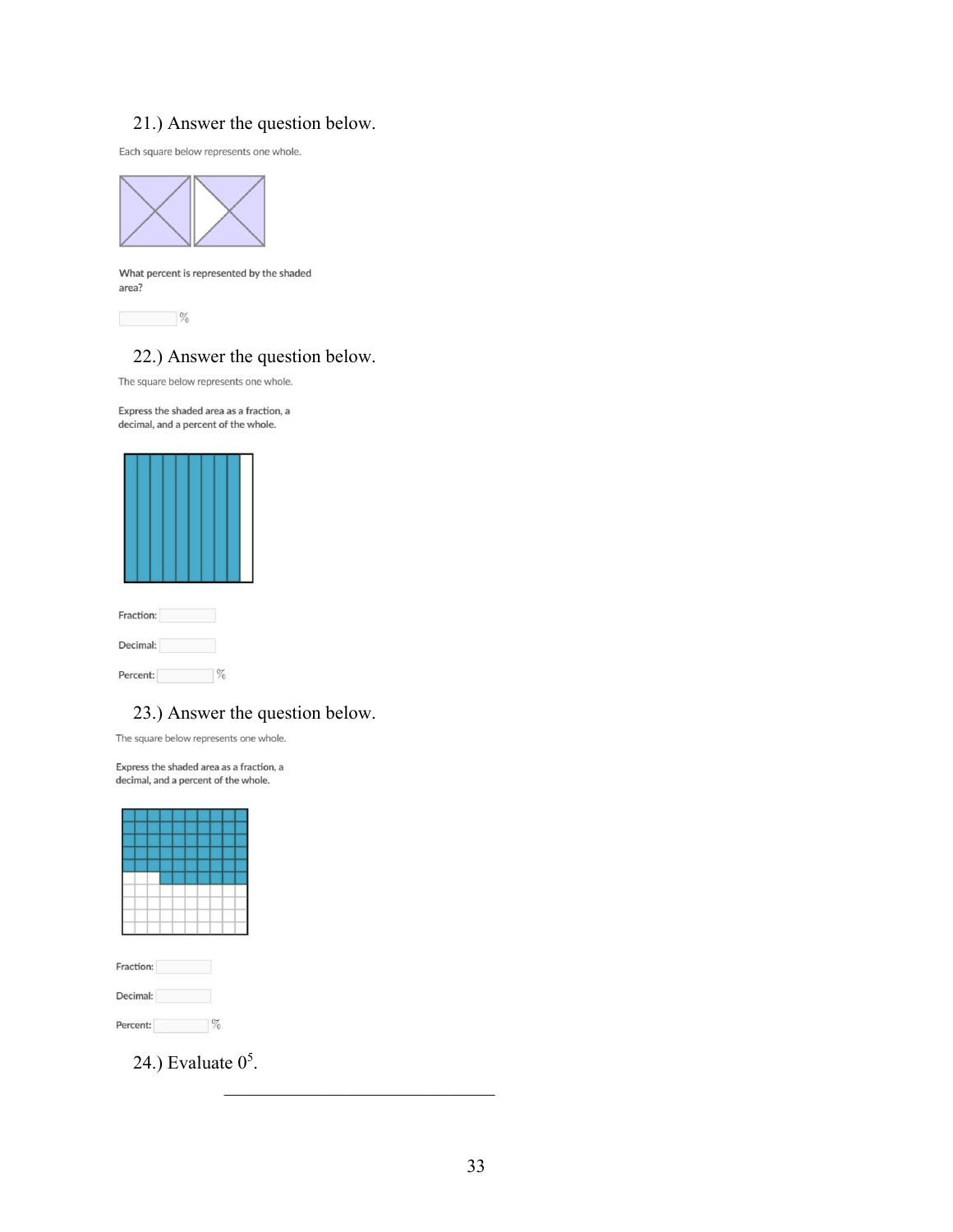25.) Evaluate  $3<sup>4</sup>$ .

26.) Evaluate the following expression.  $9 * 10 + 3$ 

27.) Evaluate the following expression.  $(4 + 3) * 5 - 4$ 

 $\overline{\phantom{a}}$  , where  $\overline{\phantom{a}}$ 

 $\mathcal{L}_\text{max}$  , which is a set of the set of the set of the set of the set of the set of the set of the set of the set of the set of the set of the set of the set of the set of the set of the set of the set of the set of

28.) Evaluate the following expression.  $2^2 + (8/2) * 15$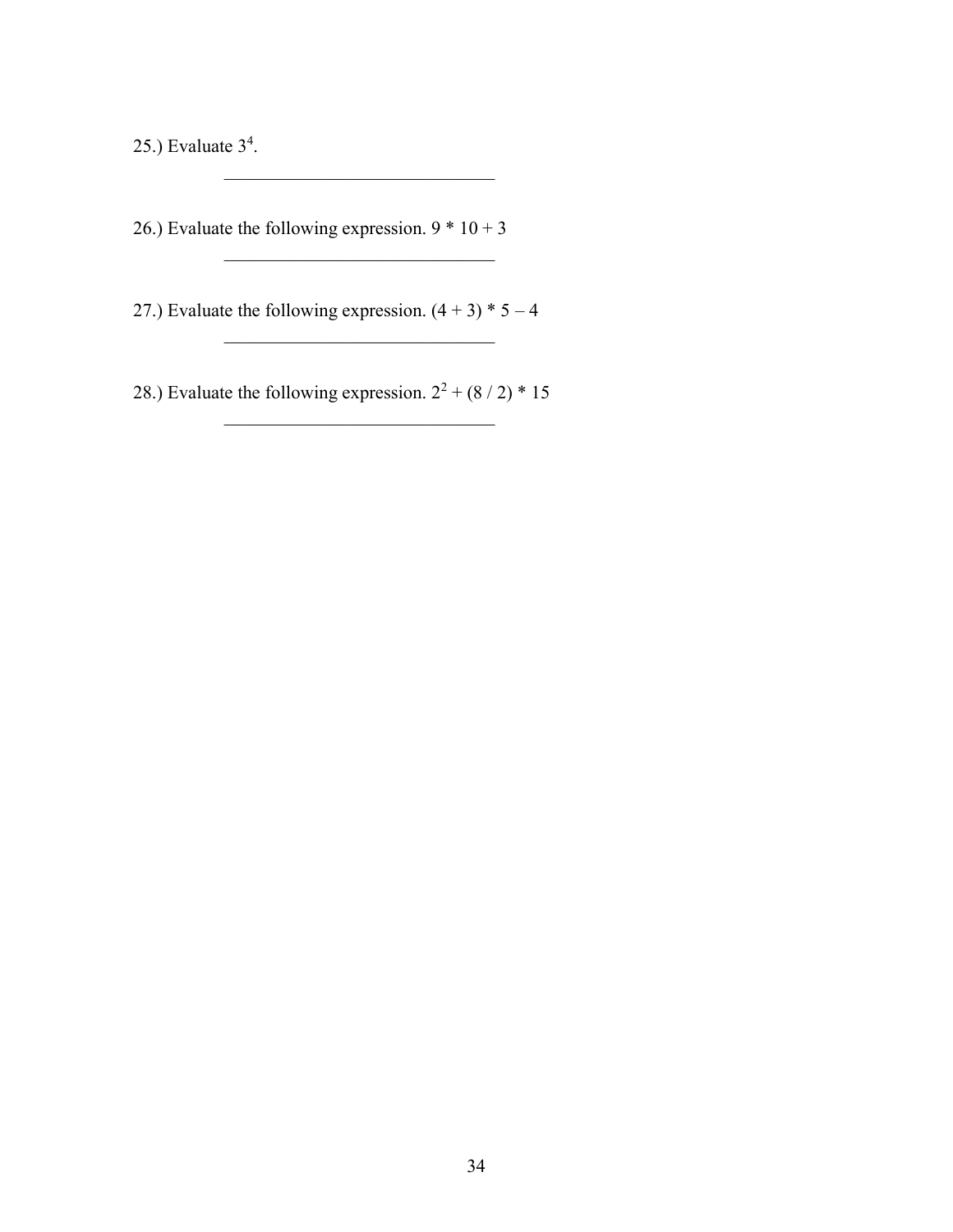#### **Appendix E: Khan Academy Program Posttest**

Name:

This test is only meant to determine potential improvement in terms of proficiency with the mathematical concepts that were be targeted by the Khan Academy study. Your performance on this exam has no effect on your grade or anything else whatsoever, so please relax and just do your very best!

1.)Which of the following are factor pairs for 63? Mark all that apply.

 $\Box$  4 & 13  $7 & 9$  $\Box$  4 & 23  $\Box$  1 & 63  $\Box$  21 & 3

2.)Which of the following are factor pairs for 42? Mark all that apply.

 $\begin{array}{ccc} \mathbf{1} & 3 & 8 & 22 \end{array}$  $2 & 21$  $\Box$  14 & 3  $\begin{array}{ccc} \square & 4 & \& 16 \end{array}$  $1 & 42$ 

3.)A rectangle has an area of 35 square centimeters. Which of the following could be the rectangle's length and width? (Area = length \* width). Mark all that apply.

- $\Box$  4 cm & 8 cm
- $\Box$  5 cm & 7 cm
- $\Box$  1 cm & 35 cm
- $\Box$  3 cm & 11 cm

4.)A rectangle has an area of 104 square centimeters. Which of the following could be the rectangle's length and width? (Area = length \* width). Mark all that apply.

- $\Box$  9 cm & 12 cm
- $\Box$  4 cm & 26 cm
- $\Box$  2 cm & 52 cm
- $\Box$  6 cm & 17 cm

5.)List all the factors of 18. Mark only one choice.

- $\Box$  18, 36, 54, 72
- $\Box$  1, 2, 3, 4, 6, 10, 9, 18
- $\Box$  1, 2, 3, 6, 9, 18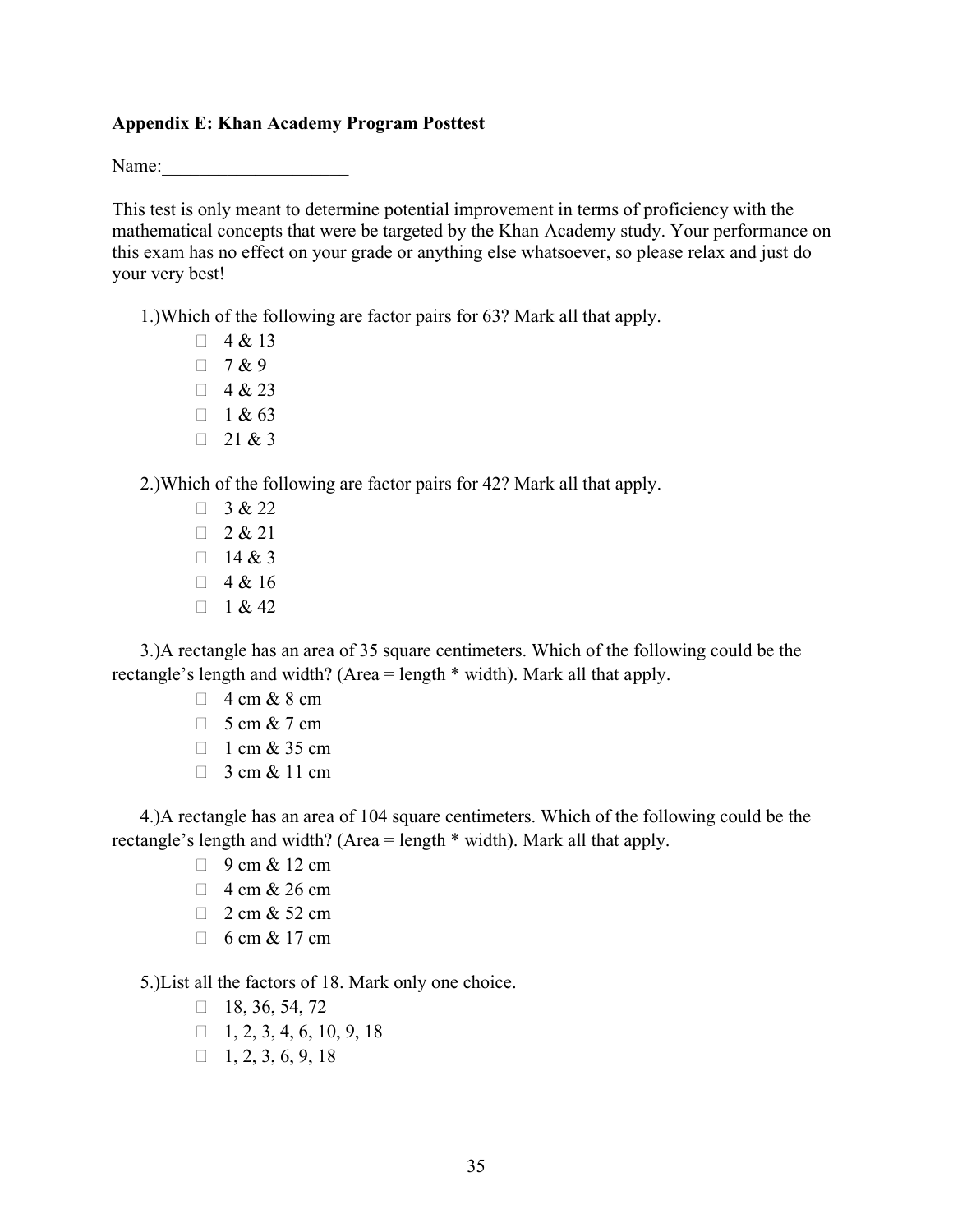6.)List all the factors of 64. Mark only one choice.

- $\Box$  1, 2, 4, 8, 16, 32, 64
- $1, 32, 64, 128$
- $\Box$  1, 2, 4, 6, 8, 14, 28, 64

7.)Which of the following numbers is a multiple of 12? Mark only one choice.

- $\Box$  77
- $\Box$  18
- $\Box$  48
- $\Box$  39

8.)Which of these numbers is prime? Mark only one choice.

- $\Box$  10
- $\Box$  75
- $\Box$  11
- □ 85
- □ 91

9.)Which of these numbers is prime? Mark only one choice.

- $\Box$  15
- $\Box$  21
- $\Box$  56
- $\Box$  17
- $\Box$  57

10.)Which of these numbers is composite? Mark only one choice.

- $\Box$  7
- $\Box$  23  $\Box$  10
- 
- $\Box$  29
- $\Box$  41

11.)Which of these numbers is composite? Mark only one choice.

- $\Box$  11
- $\Box$  19
- $\Box$  41
- □ 83
- $\Box$  24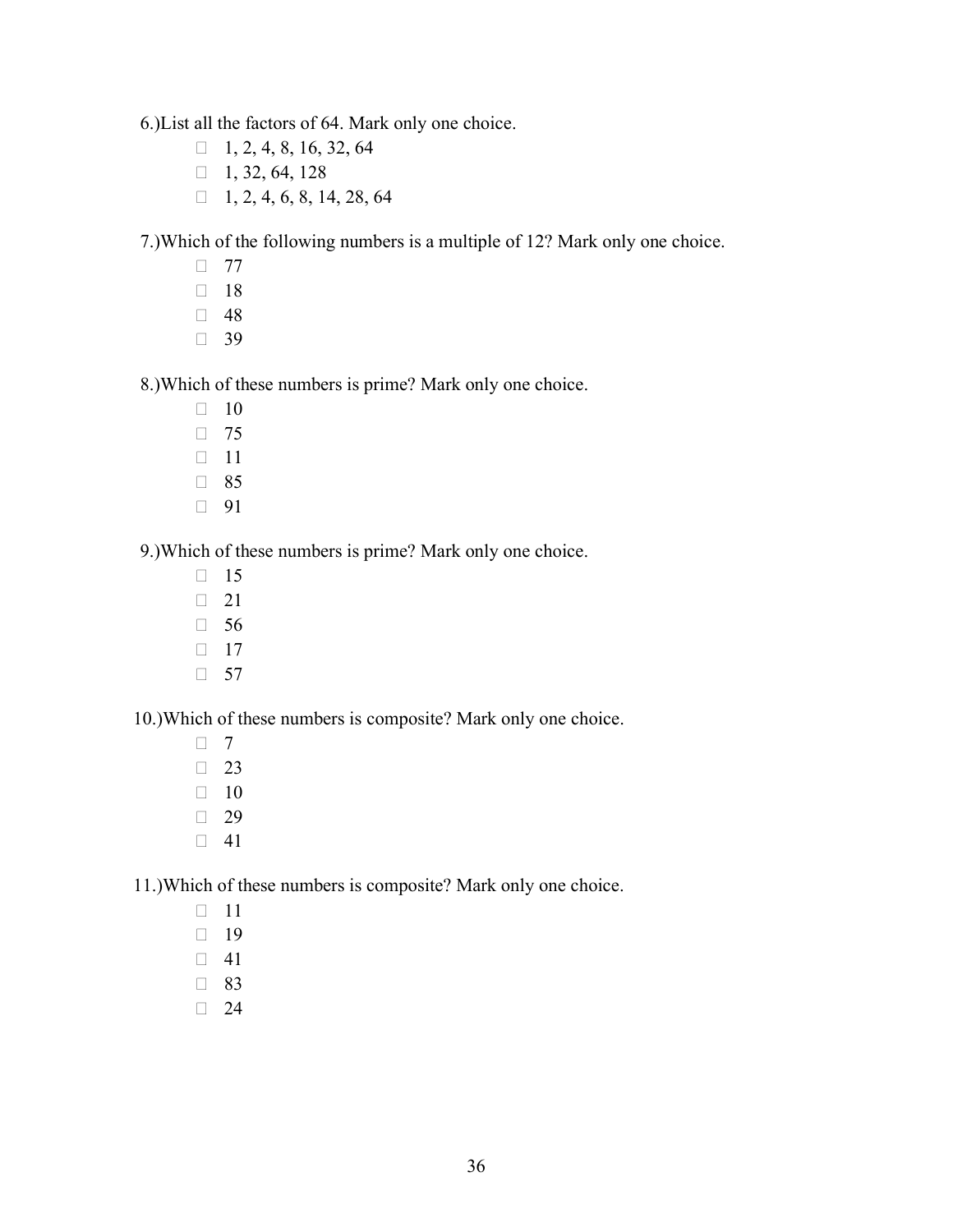12.)Erin loves to play sports! She has earned 9 tennis trophies, 2 basketball trophies, 8 soccer trophies, and 1 volleyball trophy. What is the ratio of Erin's tennis trophies to soccer trophies? Mark only one choice.

> $9:8$  $\Box$  2:9  $\Box$  1 : 2  $\Box$  8:9

13.)Quinn has a large family. She has 6 cousins who live in Texas, 2 cousins who live in Nebraska, and 11 cousins who live in Michigan. What is the ratio of Quinn's cousins who live in Texas to her cousins who live in Michigan? Mark only one choice.

- $\Box$  11 to 6
- $\Box$  6 to 2
- $\Box$  6 to 11
- $\Box$  11 to 2

14.)Select three ratios that are equivalent to 8 : 2. Mark all that apply.

 $\Box$  12 : 4  $\Box$  4:12  $\Box$  4 : 1  $\Box$  16: 4  $\Box$  12 : 3

15.)Select three ratios that are equivalent to 2 : 3. Mark all that apply.

 $\Box$  2:5  $120:30$  $\Box$  10 : 15  $35:14$  $\Box$  4:6

16.)A box of 30 cookies costs \$15. What is the cost for 1 cookie?

 $\mathcal{L}_\text{max}$  , where  $\mathcal{L}_\text{max}$  and  $\mathcal{L}_\text{max}$ 

17.)Celia bought a bag of 30 goldfish for \$5. What is the cost for 1 goldfish?

18.) Answer the question below.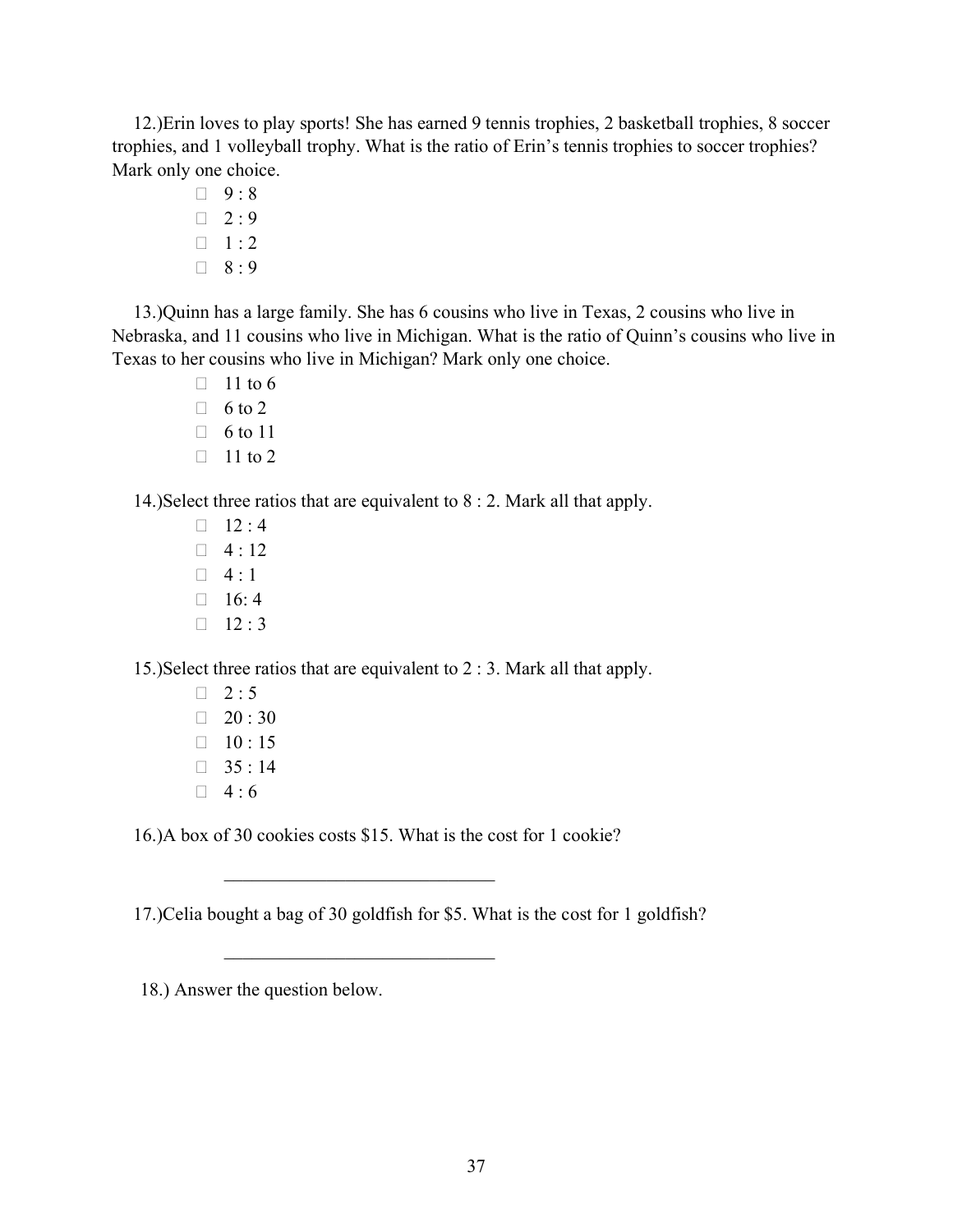| The square below represents one whole. |  |  |  |  |  |  |                                           |  |
|----------------------------------------|--|--|--|--|--|--|-------------------------------------------|--|
|                                        |  |  |  |  |  |  |                                           |  |
|                                        |  |  |  |  |  |  |                                           |  |
|                                        |  |  |  |  |  |  |                                           |  |
|                                        |  |  |  |  |  |  |                                           |  |
| area?                                  |  |  |  |  |  |  | What percent is represented by the shaded |  |
|                                        |  |  |  |  |  |  |                                           |  |

# 19.) Answer the question below.

The square below represents one whole.

What percent is represented by the shaded area?



## 20.) Answer the question below.

The large rectangle below represents one whole.



What percent is represented by the shaded area?



21.) Answer the question below.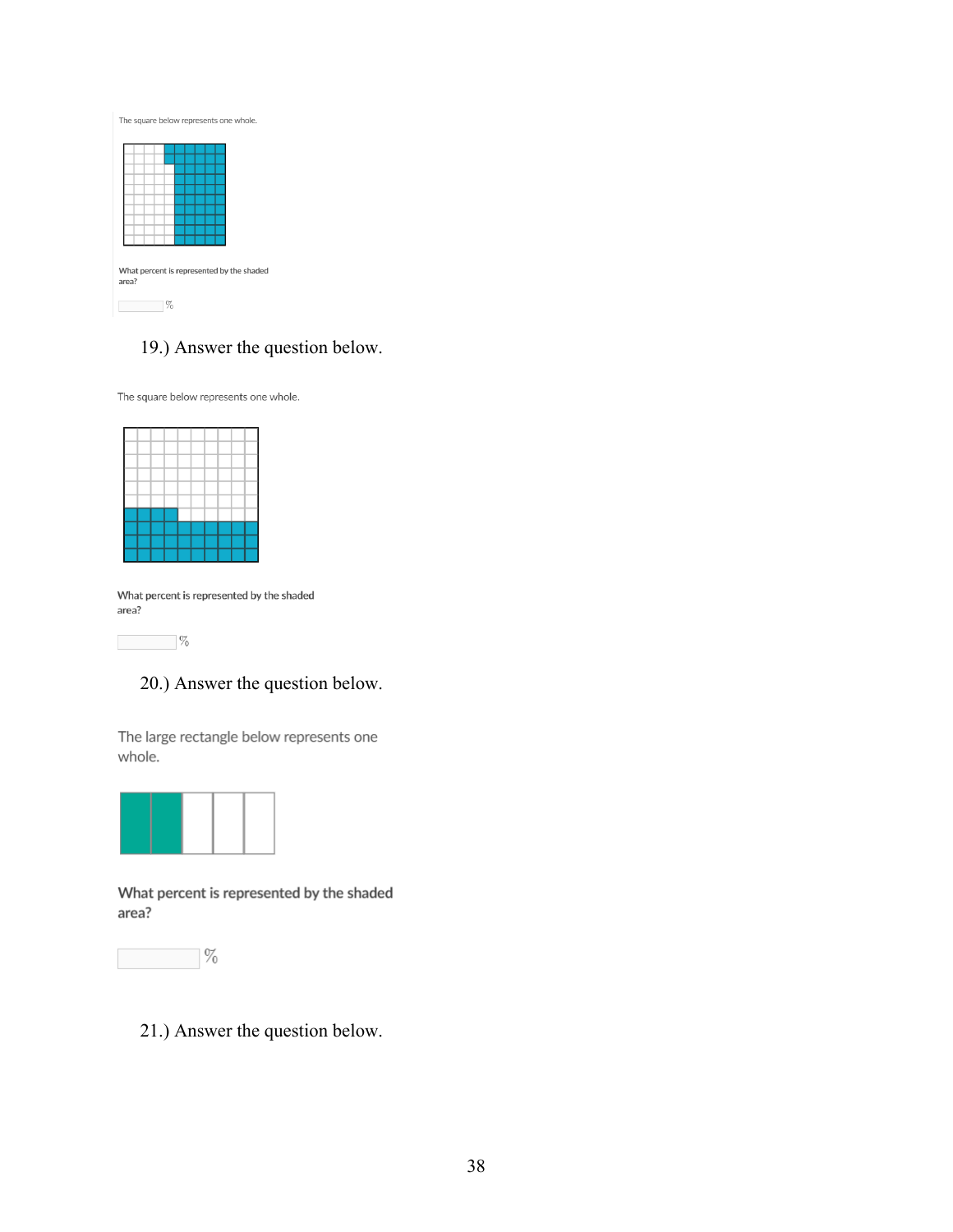Each square below represents one whole.



What percent is represented by the shaded area?

 $\sim$   $\%$ 

## 22.)Answer the question below.

The square below represents one whole.

Express the shaded area as a fraction, a decimal, and a percent of the whole.

|          | Fraction: |  |  |  |  |  |      |  |  |  |  |
|----------|-----------|--|--|--|--|--|------|--|--|--|--|
| Decimal: |           |  |  |  |  |  |      |  |  |  |  |
| Percent: |           |  |  |  |  |  | $\%$ |  |  |  |  |

## 23.)Answer the question below.

The square below represents one whole.

Express the shaded area as a fraction, a decimal, and a percent of the whole.



24.)Evaluate  $0^8$ .